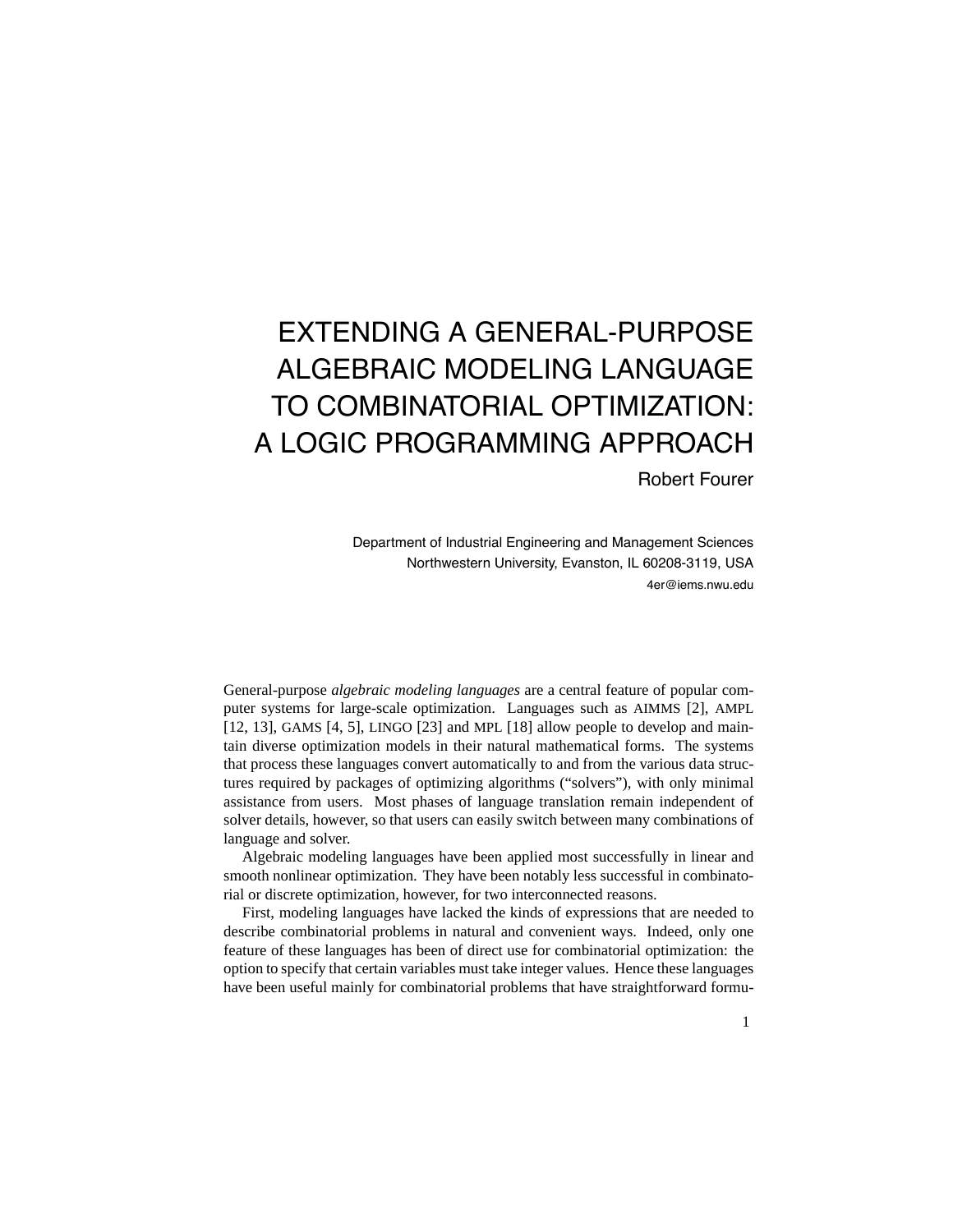lations as integer linear programs. While in principle any combinatorial optimization problem can be expressed as an integer program, in practice a variety of problemspecific formulation tricks are often required to carry out the transformation. Much of the advantage of a modeling language for formulation and maintenance of models is lost as a result.

Second, modeling languages have lacked access to suitable algorithms for combinatorial optimization. The only applicable *general-purpose* methods commonly interfaced to algebraic modeling languages have been integer programming branchand-bound schemes. Although automatic transformations to integer programs have been worked out for significant classes of combinatorial problems [15, 21, 22], branchand-bound codes do not necessarily perform well on the resulting formulations. At the same time, research in combinatorial optimization has concentrated on *special-purpose* algorithms for which explicit performance bounds can be derived. Because these algorithms are focused on particular problem types, they do not address many of the complex combinatorial problems that are of practical interest. Even where they do apply, modeling software lacks efficient and reliable ways of deducing their applicability based on formulations expressed in modeling languages.

General-purpose software suitable for combinatorial optimization has in fact a substantial history, going back to Lauriere's ALICE [19]. Considerable development effort has led to successful current implementations of several kinds:

- $\blacksquare$  Descendants of Prolog [26] that handle objectives and constraints, including CHIP [28], ECLiPSe [8] and Prolog III [6].
- Specialized C-like languages, such as 2LP [20].
- Specialized class libraries for C++, notably ILOG SOLVER [16, 24].

The modeling approaches and algorithmic methods employed by such systems are commonly referred to as *logic programming,* or as *constraint logic programming* to distinguish them from earlier systems more narrowly focused on logical inference. All of these systems incorporate computer languages that are algebraic to some degree, particularly in their descriptions of specific constraint expressions. They tend to differ substantially from the systems familiar to users of algebraic modeling languages for linear or integer programming, however, especially in two respects:

- Reflecting their origins (in Prolog, C or C++), their descriptions of complete optimization models depart in significant ways from the formulations that people most often use.
- Their implementations rely on specialized solvers, allowing users limited flexibility to choose language and solver independently.

These systems have nevertheless been successful in introducing constraint forms and algorithmic strategies that are natural and desirable for practical combinatorial optimization. For some difficult applications in scheduling, sequencing, location and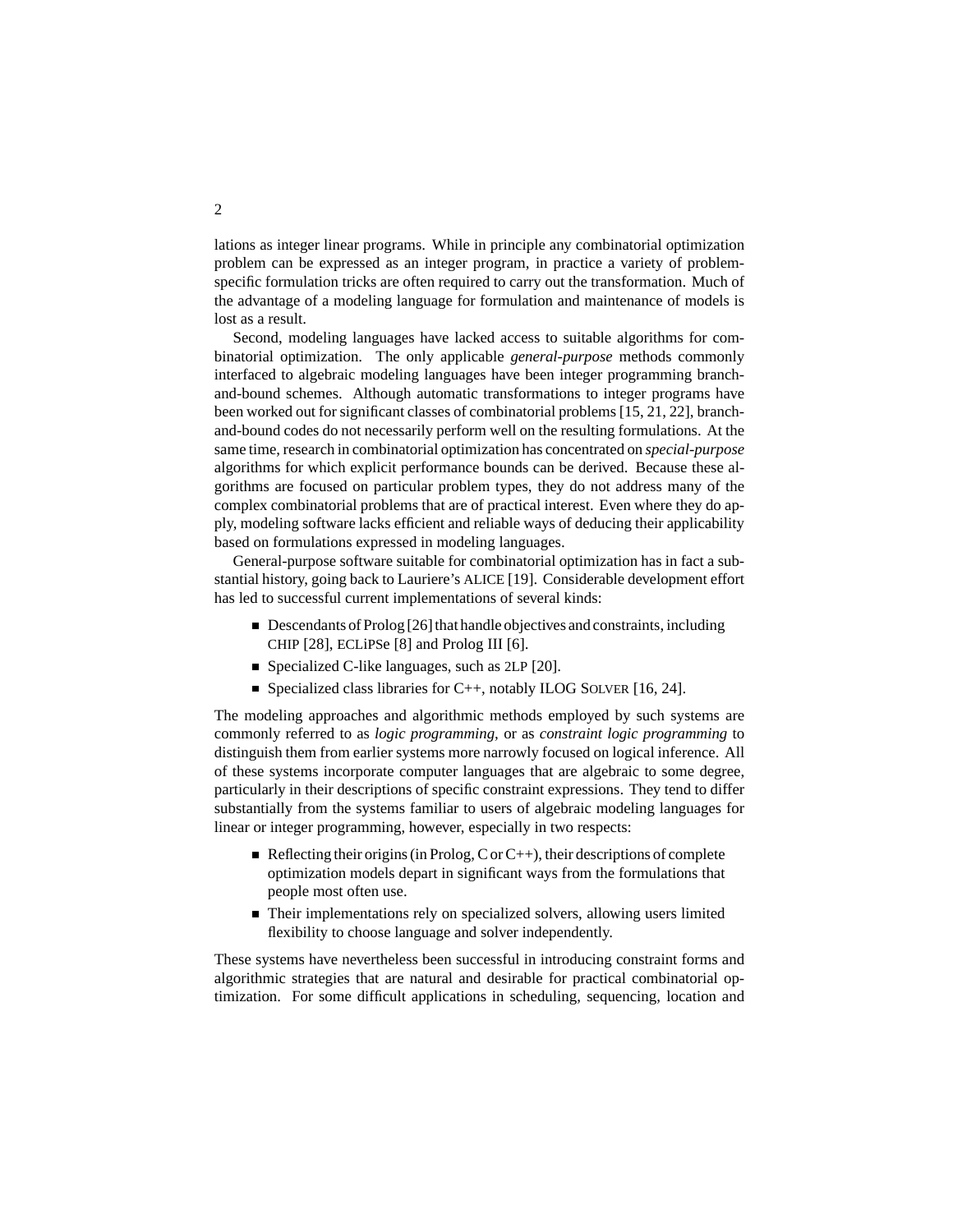assignment, a constraint logic programming approach has been reported to be superior to an integer programming approach of the sort that would be available through current modeling languages [7, 17, 25].

In sum, there have been a range of obstacles to development of fully effective general-purpose modeling languages for combinatorial optimization, based on either integer programming or logic programming. These obstacles have tended moreover to reinforce each other. Developers of algebraic modeling languages, believing that there are no efficient and reliable general-purpose solvers for combinatorial problems beyond integer programming branch-and-bound, have made little attempt to extend their languages to better express such problems. Developers of constraint logic programming systems, observing that algebraic modeling languages are limited to integer programs, have made little attempt to connect their solvers to existing modeling languages. The purpose of this paper is to suggest, by analysis and by example, how we are now in a much improved position to overcome this deadlock.

The first part of this paper (sections 1–3) explores combinatorial extensions to the AMPL modeling language [13], with the goal of showing that such a language can provide the expressiveness desired by builders of combinatorial optimization models. AMPL's broad range of forms for set and arithmetic expressions are particularly well suited to a variety of extensions. In many cases, it suffices to define new operators by analogy with the syntactic forms of current ones, or to extend the range of contexts in which variables are permitted. Further advantage is gained by extending the concept of a variable to permit values that are arbitrary objects or sets of objects.

The second part of this paper (sections 4–5) considers how ILOG SOLVER [16] could provide the general-purpose solver required by the first part's language extensions. The major focus of SOLVER has been to serve as a C++ class library for embedding constraint logic programming techniques in users' applications. As its range of applications has expanded, it has accumulated a variety of constraint and expression forms, which have turned out to correspond nicely to the features that would be needed to provide a generalpurpose algorithmic framework for the AMPL combinatorial extensions. Thus SOLVER provides an empirical confirmation of the proposed extensions' practical value, while also demonstrating that a general-purpose optimizer for combinatorial optimization is a reasonable possibility.

An implementation of a link from integer programs in AMPL to the optimization procedures in SOLVER is described in section 4, and specific SOLVER C++ classes that would correspond to the proposed AMPL combinatorial extensions are identified in section 5. Thus this paper lays the groundwork for the actual implementation of combinatorial features in an algebraic modeling language. Section 6 concludes by discussing some of the challenges that are likely to be faced in any initial implementation and the refinements that are likely to follow.

The numerous examples throughout this paper are presented with the intention of being understandable to all readers, including those who are not familiar with the AMPL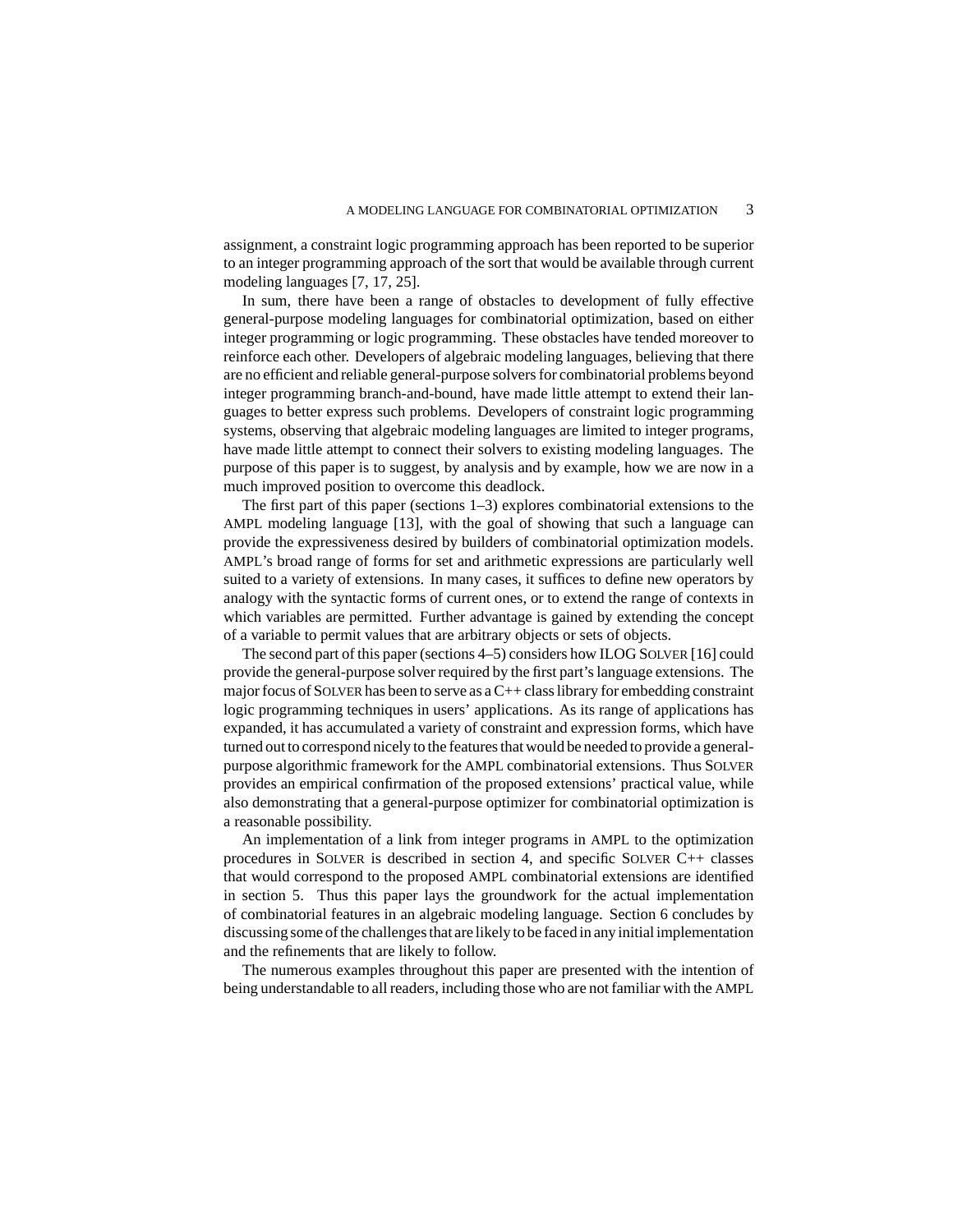language. Many of the examples come from complete models that are identified in the text by filenames (such as sched1.mod). The corresponding files are listed in an appendix, and can also be found online at http://www.iems.nwu.edu/~4er/ LOGLANG/.

## **1 EXTENDING AN ALGEBRAIC MODELING LANGUAGE**

Extending a computer language tends to make it more powerful, but also more complicated. Thus the first aim of this paper is not merely to show that an algebraic modeling language *can* be extended to better express combinatorial optimization problems. The goal is to show that combinatorial extensions can be made without giving up the established convenience and power of the language's existing features.

A closer consideration of this goal motivates design principles that are in fact common to most modeling language extensions. First, an extension does need to offer some value to the user, and the principle involved is fairly obvious:

*Applicability.* An extension should provide a concise and natural way to express some aspect of a formulation that arises in applications of optimization modeling.

This principle is actually most notable for what it does not say. It does not specify that extensions should be useful only for entirely new kinds of constraints, or that extensions should provide a minimal collection of language changes sufficient to express models of some kind. To the contrary, successful modeling languages incorporate considerable redundancy of features, because they are intended to express models in ways that are natural to people — and different people frequently have different ideas as to what is natural. A discussion of redundancy in some previous extensions to the AMPL language can be found in [11].

The extensions to be proposed in sections 2 and 3 have thus been derived empirically, by considering how people would like to be able to express a variety of combinatorial optimization models. The principle of applicability accepts any extension derived in this way, while other principles narrow the possibilities by imposing additional requirements.

Two other principles apply specifically to the relationships between extensions and the existing forms of a language:

- *Independence*. New extensions should be clearly differentiated from existing language forms. Users should not be required to be aware of the extensions unless they are formulating the kinds of problems for which the extensions were designed.
- *Consistency*. New extensions should be based on the same principles as existing language forms. Current users of the language should find the extensions to be familiar.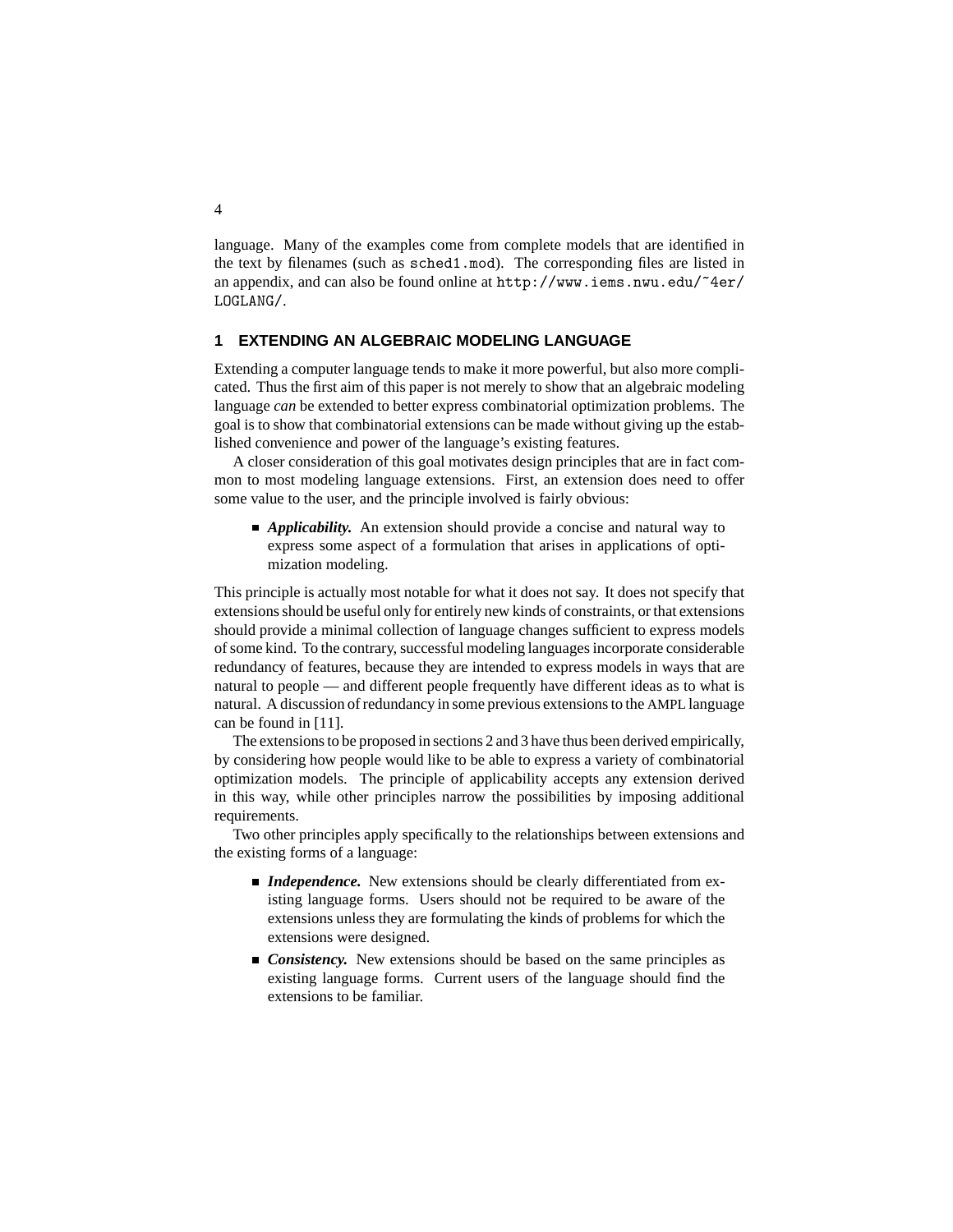These requirements are intended to prevent the language from becoming overly extensive, to the point where it is no longer attractive to its original users.

As an example, AMPL [13] provides an iterated summation operator that consists of a keyword (sum), an expression for an indexing set (delimited by  $\{$  and  $\}$ ), and an expression to be summed over the set:

```
sum {i in ORIG, j in DEST: cost[i,j] < BIG} cost[i,j] * Trans[i,j]
```
Because this operator is repeatedly used in formulating linear programs, an extension cannot modify it without violating the independence principle. On the other hand, we would not want to define an entirely new syntax for the iterated operations needed in combinatorial optimization, as that would almost surely violate consistency. The preferred approach is to retain the form of the sum operator while altering a few of its specifics, such as by introducing a new keyword and changing the type of expression that follows the indexing.

These principles are not intended to be absolute, and indeed will have to be relaxed in some cases to achieve the desired expressiveness of the extended language. For instance, a further extension to add a parenthesized argument after an iterated operator keyword may also be desirable (as Section 2 will explain), although a degree of consistency is given up as a result.

Two universal principles of modeling language design are also particularly relevant to proposed extensions:

- *Generality*. An expression that would be meaningful to most users should not be ruled out by complex or arbitrary restrictions.
- **Implementability.** An expression must be translatable with reasonable efficiency into the forms required by suitable algorithms.

Since greater generality tends to complicate implementation, these requirements tend to trade off against each other.

To continue the preceding example, imagine that  $Trans[i,j]$  are variables representing shipments, and suppose that we want to extend the AMPL sum operator to support a distinction between fixed and varying shipment costs. By allowing variables to appear in a comparison *within* an indexing expression, we could provide a convenient way of expressing total cost as the sum of a fixed cost  $[i, j]$  and a varying cost  $vcost[i,j] * Trans[i,j]$  for each pair of indices i and j such that shipment is positive:

```
sum {i in ORIG, j in DEST: Trans[i,j] > = fuzzy(fcost[i,j] + vcost[i,j] * Trans[i,j])
```
Generality would then suggest that the comparison within the indexing expression should be extended by allowing variables to appear at any place where constants (or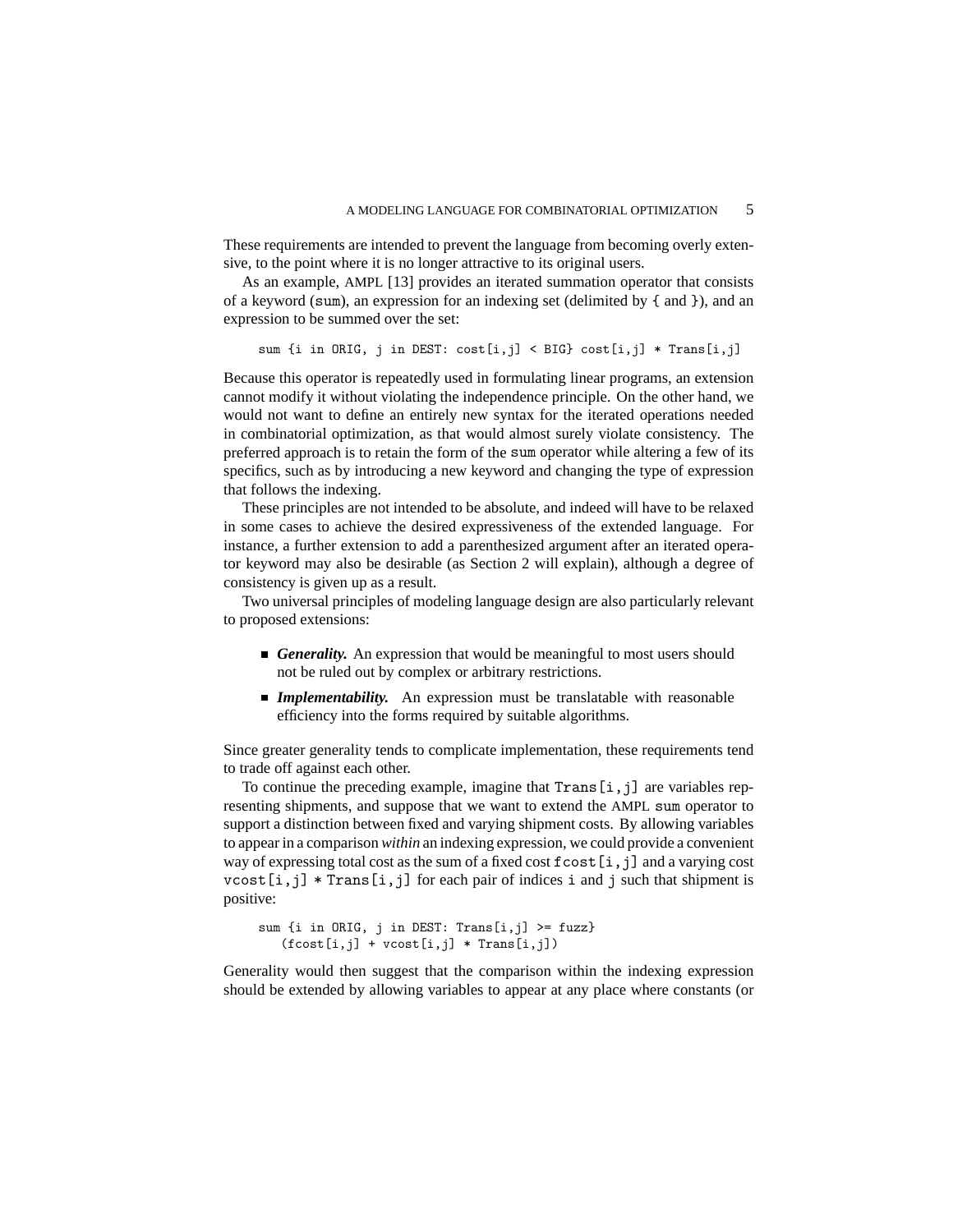parameters, in AMPL terminology) are currently allowed. The resulting design might not be implementable, however, due to insurmountable difficulties in translating some of the resulting comparisons to a form usable by a general-purpose solver. We could instead try to insure implementability by placing greater restrictions on the ways variables are allowed to appear inside an indexing expression; but then the design might tend to violate generality, since it is difficult to come up with any simple rule in this case to distinguish the permitted expressions from the prohibited ones.

A better alternative might thus be to use AMPL's if ... then ... else operator with variables in the expression after the if. Then fixed costs would still be easy to express:

```
sum {i in ORIG, j in DEST}
   (if Trans[i,j] \geq fuzzthen fcost[i,j] + vcost[i,j] * Trans[i,j] else 0.0)
```
Implementation would be more practical, because this expression specifies unambiguously, for given i and j, the value to be taken both when the condition following if is true and when it is false. Because this is a restriction inherent in the way that that the if operator is currently defined in AMPL, the principle of generality is maintained.

The next section covers extensions that involve adding operators or extending the applicability of operators. Section 3 then describes extensions that permit variables to take objects or sets as values.

# **2 EXTENSIONS TO OPERATORS**

Many valuable modeling language extensions for combinatorial optimization can be achieved by expanding the uses and variety of operators. In some cases, the extensions merely allow existing operators to be applied more generally. Other extensions involve the definition of new iterated operators analogous to current ones.

# **Logical operators**

Logical constraints may be built from simpler constraints using the standard boolean operators "and", "or" and "not". In the context of algebraic modeling languages, we can consider in particular the constraints that result when these operators are applied to conventional algebraic constraints.

The best known and most common constraints of this kind are *disjunctive* constraints, which say that at least one among several algebraic constraints must hold. As a simple example, in a flowshop problem we require that the start times of two jobs be sufficiently separated to prevent them from being scheduled for production at the same time. In algebraic terms, this reduces to saying that for any pair of jobs i1 and i2, either

 $Start[i2] \geq Start[i1] + t_offset[i1,i2]$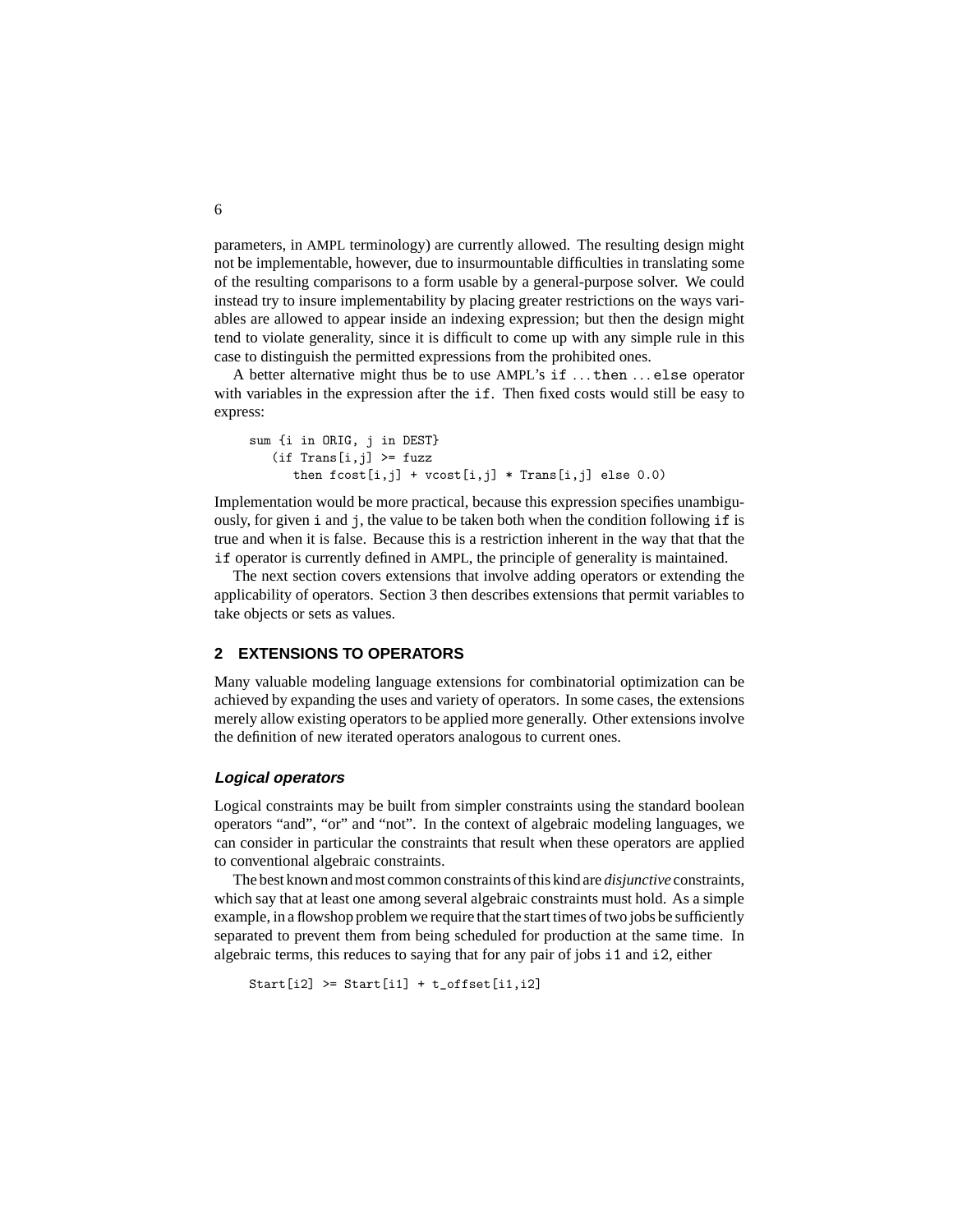or

Start $[i1]$  >= Start $[i2]$  + t\_offset $[i2, i1]$ 

The standard approach to formulating this discrete restriction as an integer program (flowshp0.mod) involves defining a zero-one variable Precedes[i1,i2] and a sufficiently large parameter M:

```
subj to No12_Conflict {i1 in JOBS, i2 in JOBS: ord(i1) < ord(i2) }:
   Start[i2] \geq Start[i1] +t_{offset[i1,i2]} - M * (1 - Precedes[i1,i2]);subj to No21 Conflict {i1 in JOBS, i2 in JOBS: ord(i1) < ord(i2)}:
   Start[i2] >= Start[i1] +t_{offset}[i2,i1] - M * Precedes[i1,i2];
```
Yet the same thing could be said much more clearly and economically by representing the disjunctive form of the constraint directly (flowshp1.mod):

```
subj to No_Conflict {i1 in JOBS, i2 in JOBS: ord(i1) < ord(i2)}:
  Start[i2] >= Start[i1] + t_offset[i1, i2] or
  Start[i1] >= Start[i2] + t_offset[i2, i1];
```
The or operator is already a part of AMPL, but its use is restricted to conditions involving only sets and parameters (such as appear within indexing expressions). The extension here is simply to permit the use of or in constraint declarations.

The previously stated generality principle suggests that if we allow the or operator in constraints, then we should similarly allow AMPL's other boolean operators. To provide an example, here is how one real-world assignment model uses additional binary variables and constraints to enforce a requirement that prevents any person from being "isolated" in the solution. As specified in the initial part of the model (not shown here), there are number [i1,i2] people of rank i1 from site i2, and there is a set ROOM of meeting rooms; each person must be assigned to exactly one room. The set TYPE contains every distinct "type" of person: every pair  $(i1, i2)$  that represents the rank and site of at least one person to be assigned. The main decision variables are declared by

var Assign  $\{(i1,i2)$  in TYPE, j in ROOM} integer >= 0;

Assign  $[i1,i2,j]$  is the number of people of type  $(i1,i2)$  assigned to room j. The constraints to rule out "isolation" employ some auxiliary zero-one variables:

var Any {(i1,i2) in TYPE, j in ROOM} binary;

The intent is that  $Any[i1,i2,j]$  will take the value one if there are any people of type (i1, i2) assigned to room j, and zero otherwise. Upper bounds on the values of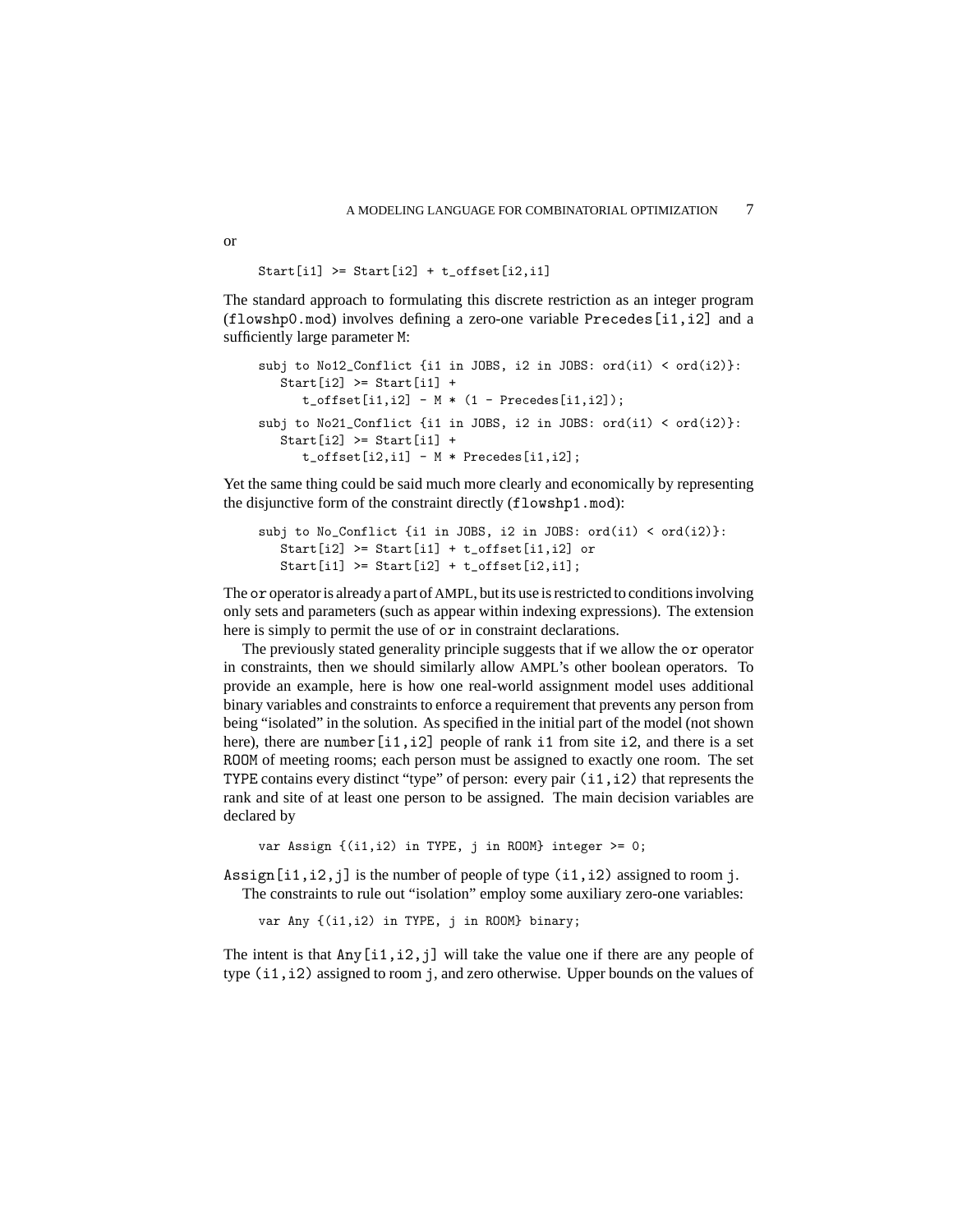the variables Assign[i1,i2,j] are also calculated, in terms of previously defined parameters:

```
param upperbnd {(i1,i2) in TYPE, j in ROOM} := min (
   ceil ((number[i1,i2]/card PEOPLE) * hiDine[j]) + give[i1,i2],
   hiTargetTitle[i1,j] + giveTitle[i1],
   hiTargetLoc[i2,j] + giveLoc[i2],
   number[i1,i2] );
```
Then three collections of constraints jointly specify the non-isolation requirement:

```
subj to Isolation0 {(i1,i2) in TYPE, j in ROOM}:
   \text{Assign}[i1,i2,j] \leq \text{upperbnd}[i1,i2,j] * \text{Any}[i1,i2,j];subj to Isolation1a {(i1,i2) in TYPE, j in ROOM}:
   Assign[i1, i2, j] \geq Any[i1, i2, j];subj to Isolation1b {(i1,i2) in TYPE, j in ROOM}:
   Assign[i1,i2,j] +
      sum {ii1 in ADJ[i1]: (ii1,i2) in TYPE} Assign[ii1,i2,j]
         >= 2 * Any[i1, i2, j];
```
When Any  $[i1,i2,j]$  is zero, constraint Isolation0 $[i1,i2,j]$  says no person of type (i1,i2) may be assigned to room j, while Isolation1a[i1,i2,j] and Isolation1b[i1,i2,j] are trivially satisfied. When Any[i1,i2,j] is one, Isolation0[i1,i2,j] is the trivial constraint; Isolation1a[i1,i2,j] insures that at least one person of type  $(i1,i2)$  is assigned to room j, and finally  $Isolation1b[i1,i2,j]$  — the actual non-isolation condition — says that room j must receive at least two people from site i2 who are of rank i1 or an "adjacent" rank (specified in the set ADJ[i1]).

In addition to the obvious drawbacks of complication and inefficiency, these constraints represent only one of many ways of writing the desired restriction in integer programming form; the modeler had to experiment with a number of possibilities before hitting on one that yielded good results in a branch-and-bound procedure. In contrast, the and and not operators can be used to describe these constraints in a much more concise and understandable form:

```
subj to Isolation {(i1,i2) in TYPE, j in ROOM}:
  not (Assign[i1,i2,j] = 1 and
      sum \{ii1 in ADJ[i1]: (ii1, i2) in TYPE} Assign[iii, i2, j] = 0);
```
This formulation requires no supplementary zero-one variables and is significantly closer to the modeler's original conception.

The generality principle also argues for allowing constraints to use AMPL's iterated analogues of and and or, which resemble the summation operator but with keywords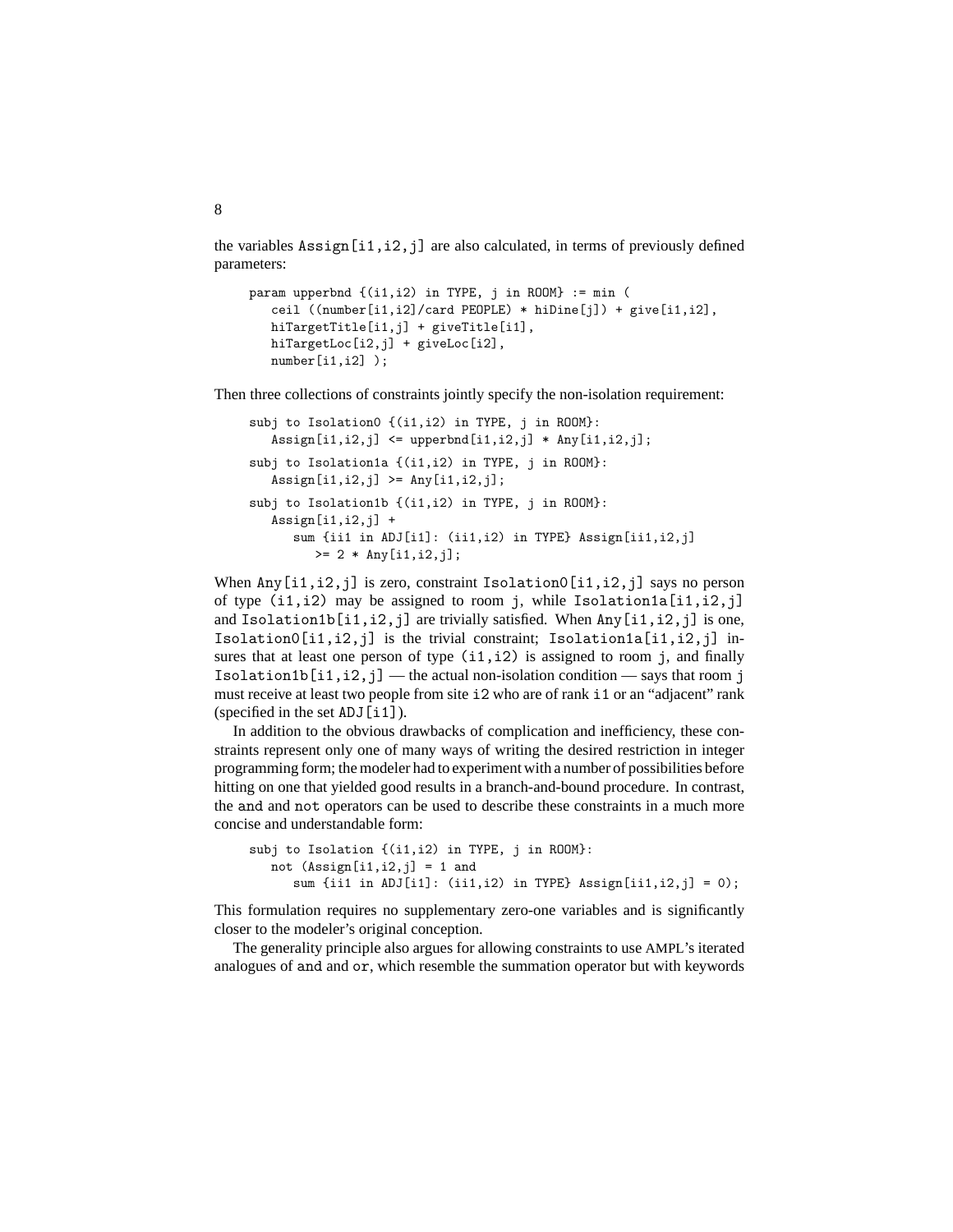forall and exists, respectively. These then become special cases of the iterated counting operators to be proposed later in this section.

The introduction of logical operators into constraints does raise some implementational complications. Since it extends the allowable forms for constraints, we must correspondingly extend the representation that AMPL uses in passing constraints to solvers. If AMPL were a modeling language for linear problems alone, such an extension would require fundamental changes to the language's translation process. AMPL already handles a variety of nonlinear expressions in the variables, however, by passing quite general expression trees to the solver. As a result, the changes required to accommodate new operators on variables — including and, or, not, and others to be proposed in this section — should be straightforward. The greater challenge will be to write AMPL's interfaces to different solvers, so as to convert the expression trees to whatever constraint representations the solvers require.

More seriously, with the introduction of logical operators it becomes possible to specify a feasible region that is not closed, with the result that a continuous-valued objective may have an infimum (or supremum) but may not achieve a minimum (or maximum). A simple case such as

not (sum  ${p \text{ in } PROD}$  Trans $[i,j,p]$  <=  $min\_ship[i,j])$ 

is easy to spot, but it is not computationally practical (or even theoretically possible) to detect every combination of constraints that gives rise to a non-closed region. The best one may be able to hope for is that solvers will deal sensibly with the non-closed case, such as by returning a solution that is optimal for the closure of the feasible region within specified tolerances.

Common subexpressions pose another challenge. For example, a simple "zero-orrange" restriction from a multicommodity transportation problem is naturally written as

```
subj to Multi_Min_Ship {i in ORIG, j in DEST}:
      sum {p \text{ in } PROD} Trans[i,j,p] = 0 or
      \texttt{min\_load} \ \texttt{<= sum} \ \{ \texttt{p} \ \texttt{in} \ \texttt{PROD} \} \ \texttt{Trans} \ [ \texttt{i}, \texttt{j}, \texttt{p} ] \ \texttt{<= limit} \ [ \texttt{i}, \texttt{j} ] \ ;
```
For many solvers, it is worthwhile to recognize this as a special kind of restriction on the single expression sum {p in PROD} Trans[i,j,p], rather than as a disjunction between two arbitrary constraint expressions. AMPL already detects common subexpressions, so the issues here are to decide which such expressions are significant in combinatorial optimization and how their presence should be communicated to solvers.

## **Conditional operators**

Various if-then and if-then-else constructs provide another convenient way of specifying logical constraints. We review two of these *conditional* forms that are already available in AMPL, and suggest an extension that would be especially useful for formu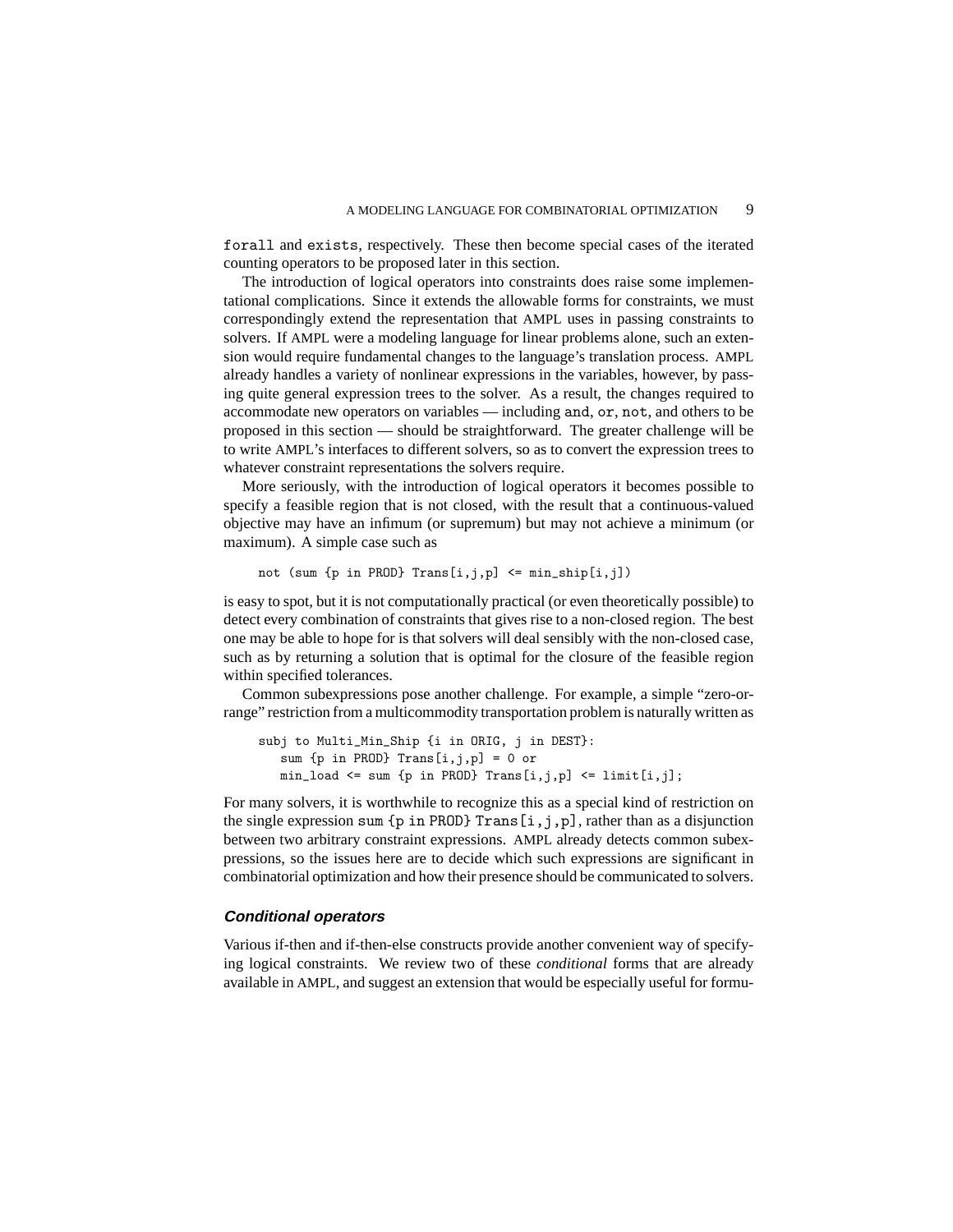lating combinatorial models. (A third form of conditional — an if-then or if-then-else *statement* for use in programming with the AMPL command language — is not relevant to model formulation.)

AMPL provides a conditional operator,

if *logical-expr* then *expr1*

if *logical-expr* then *expr1* else *expr2*

which takes the value *expr1* if *logical-expr* is true and the value *expr2* (or some default value) if *logical-expr* is false. When this operator appears in a constraint, the *logical-expr* can contain variables, in which case AMPL handles the constraint like other nonlinear constraints, passing an expression tree to the solver. In particular, the *logical-expr* may be any valid constraint expression. Thus in a location-transportation model it is entirely acceptable to the AMPL translator to write the objective in terms of variables Build[i] and Ship[i,j] as

```
minimize Total_Cost:
   sum {i in WHSE} (if Build[i] = 1 then build_cost[i]) +
   sum {i in WHSE, j in CUST} trans_cost[i,j] * Ship[i,j];
```
Solvers have the option of processing such an expression, although current AMPL interfaces to integer linear programming solvers reject it as a nonlinearity.

AMPL also has a form of conditional indexing expression, which is used in the context of constraints as follows:

subject to {if *const-logical-expr*}: *constraint-expr*;

Thus one indexing example in the AMPL book [13, §8.4] is:

```
subject to Time {if avail > 0}:
  sum {p in PROD} (1/rate[p]) * Make[p] <= avail;
```
It is arguably more natural, however, to make the if condition part of the constraint expression:

subject to Time: if avail  $> 0$  then sum {p in PROD} (1/rate[p]) \* Make[p] <= avail;

We then have a new conditional form of constraint:

if *logical-expr* then *constraint-expr1* if *logical-expr* then *constraint-expr1* else *constraint-expr2*

As in the case of the conditional operator, variables could be allowed in the *logical-expr*. AMPL could then conveniently express a considerably greater variety of conditional constraints. For example, the previously exhibited multicommodity transportation constraint could be written more naturally as follows (multicom1.mod):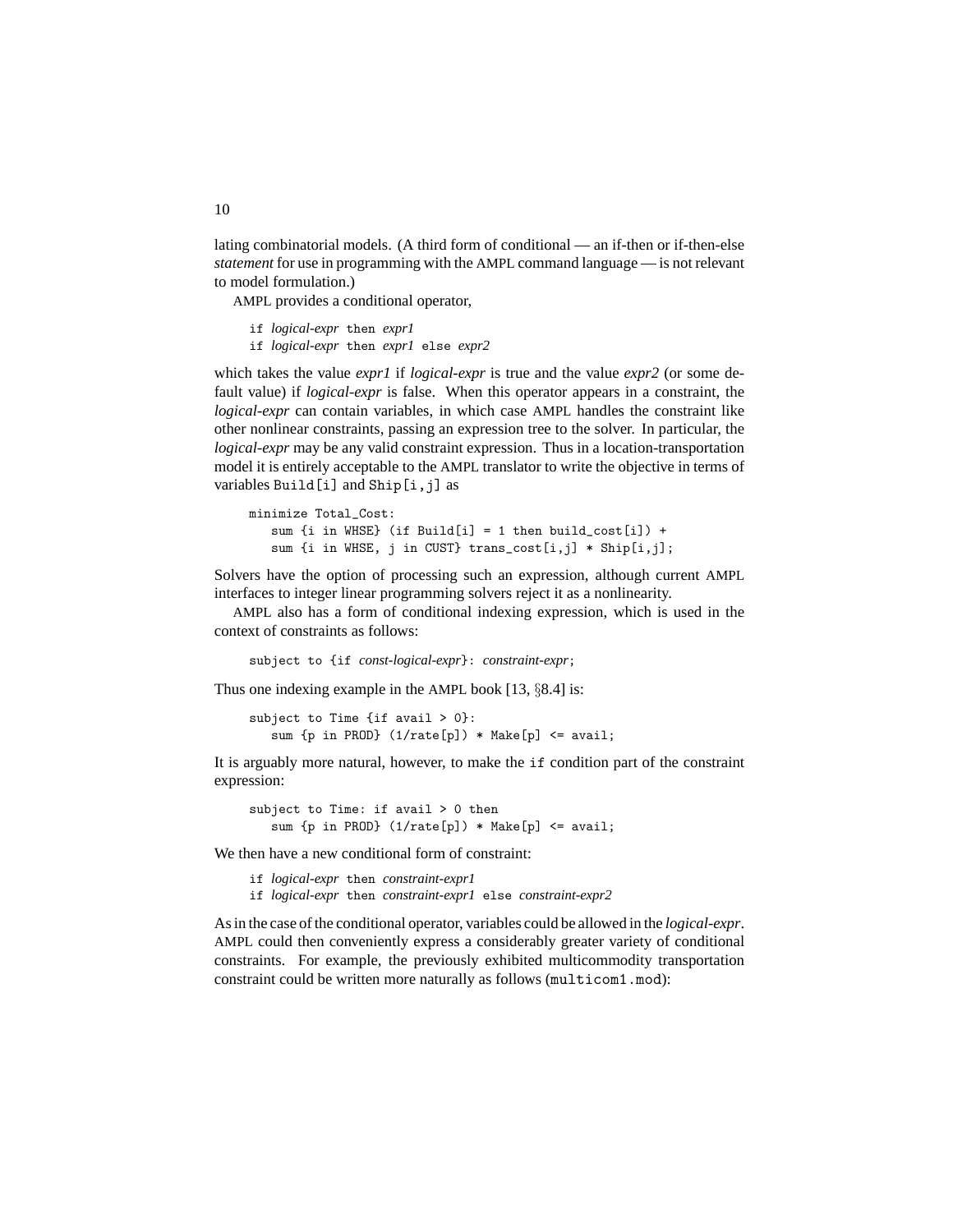```
subject to Multi_Min_Ship {i in ORIG, j in DEST}:
   if sum {p in PROD} Trans[i,j,p] > 0 then
      min_load <= sum {p in PROD} Trans[i,j,p] <= limit[i,j];
```
In the location-transportation example, capacity constraints could be expressed as:

subject to Capacity {i in WHSE}: if  $Build[i] = 1$ then sum  $\{j$  in CUST} Ship[i,j] <= cap[i] else forall  $\{j \text{ in } CUST\}$  Ship $[i,j] = 0;$ 

In general, the expression following if could be any valid constraint expression. The AMPL translator would convert these conditional constraints to expression trees, in much the same way that it currently handles conditional operators.

## **Counting operators**

AMPL's card operator returns the number of members in a set. If we extend the language to let card be applied to a set defined in terms of variables, it can count the number of constraints of a given form that are satisfied. As an example, the integer programming form of the multicommodity transportation problem (multicom0.mod) has the following constraint on the number of destinations served by any origin:

```
subject to MaxServe {i in ORIG}:
  sum {j in DEST} Use[i,j] <= maxserve;
```
Using card, the same thing could be expressed in terms of the natural  $Trans[i,j,p]$ variables, without recourse to the auxiliary zero-one Use [i,j] variables:

```
subject to MaxServe {i in ORIG}:
  card {j in DEST: sum {p in PROD} Trans[i,j,p] > 0} <= maxserve;
```
This form might be too general, though. The operand of card could be any set expression. To implement the resulting constraint, the solver would have to receive enough information to enable it to evaluate that set expression given any values of the variables.

We could circumvent this difficulty by restricting the ways in which variables may appear in the argument to card, but the generality principle suggests that we should avoid complicating the language design with such restrictions. Instead, we could define a new operator that explicitly counts the number of times that a certain constraint is satisfied:

count {*indexing*} *constraint-expr*

The above constraint would then be written:

```
subject to MaxServe {i in ORIG}:
   count \{j \text{ in } DEST\} (sum \{p \text{ in } PROD\} Trans[i,j,p] > 0) <= maxserve;
```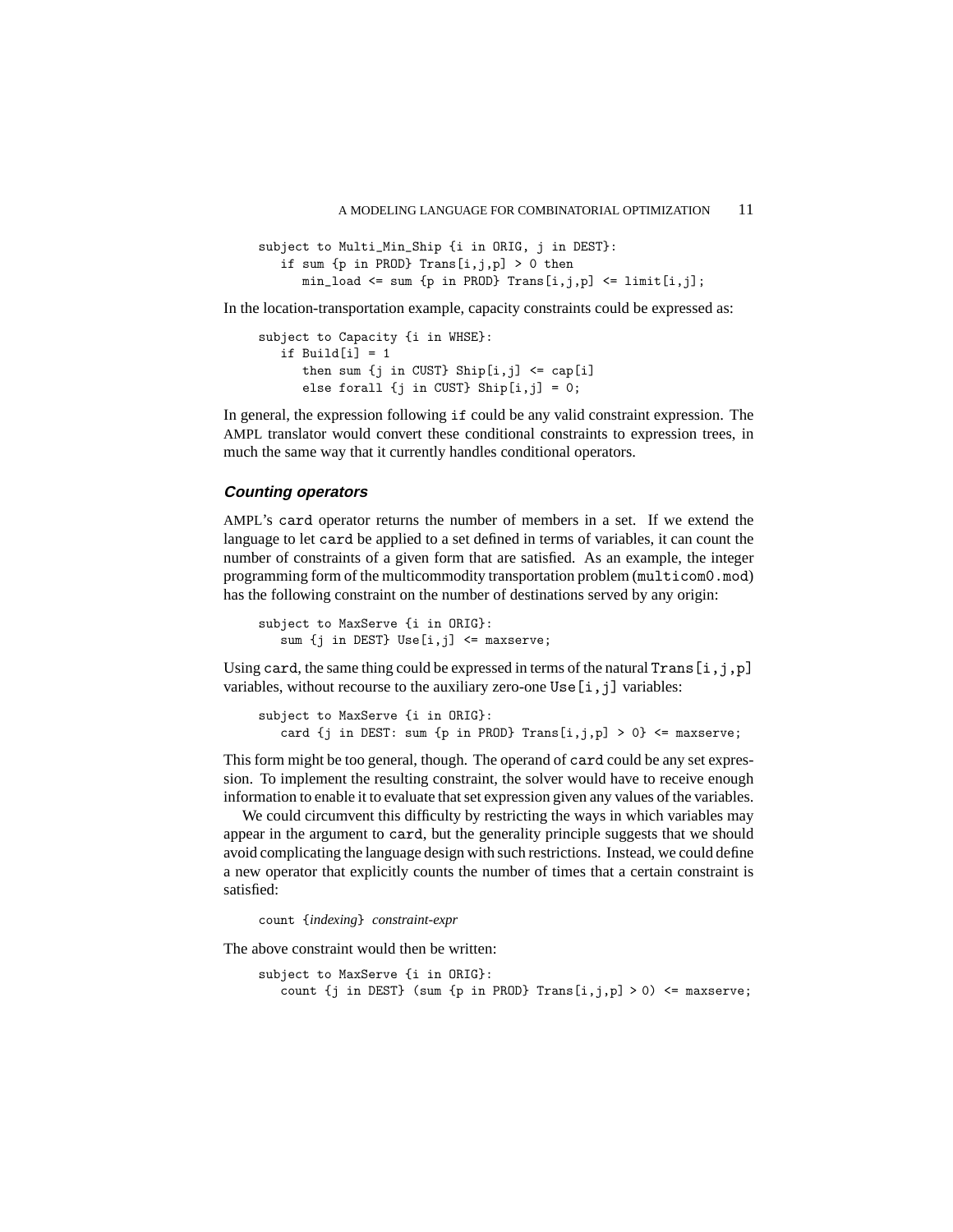The generality principle directs that any valid AMPL constraint should be allowed as the *constraint-expr* operand to count.

Additional iterated logical operators might be defined to simplify the descriptions of constraints in some common special cases. The following are self-explanatory:

atmost1 {*indexing*} *constraint-expr* atleast1 {*indexing*} *constraint-expr* exactly1 {*indexing*} *constraint-expr*

The atleast1 operator is a synonym for exists, but the other two are not currently available in AMPL. A further generalization would replace the 1 in these operators by a parenthesized argument indicating the number of constraints to be satisfied:

atmost(*k*) {*indexing*} *constraint-expr* atleast(*k*) {*indexing*} *constraint-expr* exactly(*k*) {*indexing*} *constraint-expr*

The preceding example could then be further simplified (multicom1.mod) to:

```
subj to MaxServe {i in ORIG}:
  atmost(maxserve) {j in DEST} sum {p in PROD} Ship[i,j,p] > 0;
```
An argument like (maxserve) is an extension to current AMPL conventions for iterated operators. It has the same form as an argument to an AMPL function, however, so the violation of similarity is not great. Generality would suggest that the argument could be any AMPL expression, but implementability is likely to dictate that it be limited to a constant expression that evaluates to a positive (or perhaps nonnegative) value.

Another important special case of count occurs when constraining the *histogram* of a given expression: the array of the numbers of instances in which the expression takes different values. As a simple example, consider the scheduling problem that assigns a number of jobs to a smaller number of machines, so that at most  $cap [k]$  jobs are assigned to machine k. The conventional formulation (sched0.mod) defines a zero-one variable  $\text{Assign}[j,k]$  for each job-machine pair, such that  $\text{Assign}[j,k]$ will be 1 if and only if job j is assigned to machine k:

```
param n integer > 0;
set JOBS := 1..n;
set MACHINES := 1..n;
param cap {MACHINES} integer >= 0;
var Assign {JOBS,MACHINES} binary;
```
The requirements of the assignment can then be specified by one algebraic constraint for each job and for each machine: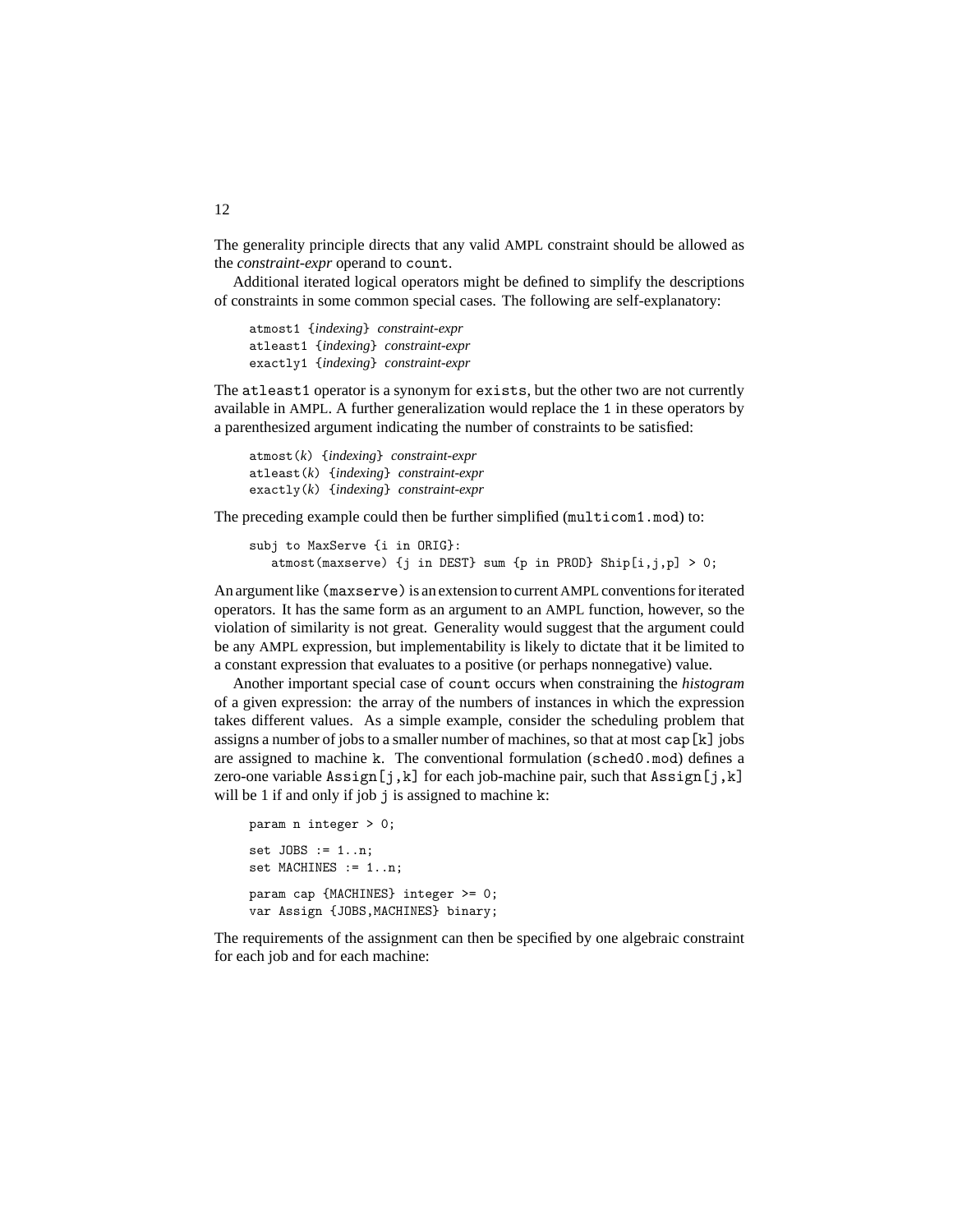```
subj to OneMachinePerJob {j in JOBS}:
   sum {k in MACHINES} Assign[j,k] = 1;
subj to CapacityOfMachine {k in MACHINES}:
   sum {j in JOBS} Assign[j,k] <= cap[k];
```
An alternative (sched1.mod), common in the logic programming literature, associates with each job only one variable, whose value is taken from the set of machines:

var MachineForJob {JOBS} integer >= 1, <= n;

For each j in JOBS, the value of MachineForJob[j] would be the number of the machine that is assigned to do job j. This approach requires fewer variables by an order of magnitude, and automatically enforces the requirement that one machine be assigned to each job. To specify that at most cap  $[k]$  jobs are assigned to machine k, we could use the proposed count operator:

```
subj to CapacityOfMachine {k in MACHINES}:
   count \{j \text{ in JOBS}\} (MachineForJob[j] = k) <= cap[k];
```
This is not as readable a statement of the constraint as one might like, however, due to the necessity of writing  $\leq$  cap [k] directly after = k. It is also likely to be inefficient. Because the count operator could be applied to any AMPL *constraint-expr*, its general implementation in the AMPL translator would scan through the entire set JOBS for each constraint, testing MachineForJob[j] =  $k$  for every combination of job j and machine  $k$  — even though only one pass through the jobs is necessary to accumulate the counts for all machines.

These circumstances suggest that AMPL should instead offer a more specialized iterated operator for counting individual values assumed by an expression:

countof(*k*) {*indexing*} *object-expr*

The scheduling constraint would then reduce (sched2.mod) to:

```
subj to CapacityOfMachine {k in MACHINES}:
   countof(k) \{j \text{ in JOBS}\} MachineForJob[j] \leq \text{cap}[k];
```
Although it would remain possible to implement this operator by scanning all of MachineForJob once for each machine k, the presence of countof could alert a solver interface to consider the possibilities of a more efficient treatment.

## **Pairwise operators**

Various assignment and related combinatorial problems require that a collection of entities be pairwise different or disjoint. New iterated operators for these conditions would enable them to be stated more clearly and efficiently.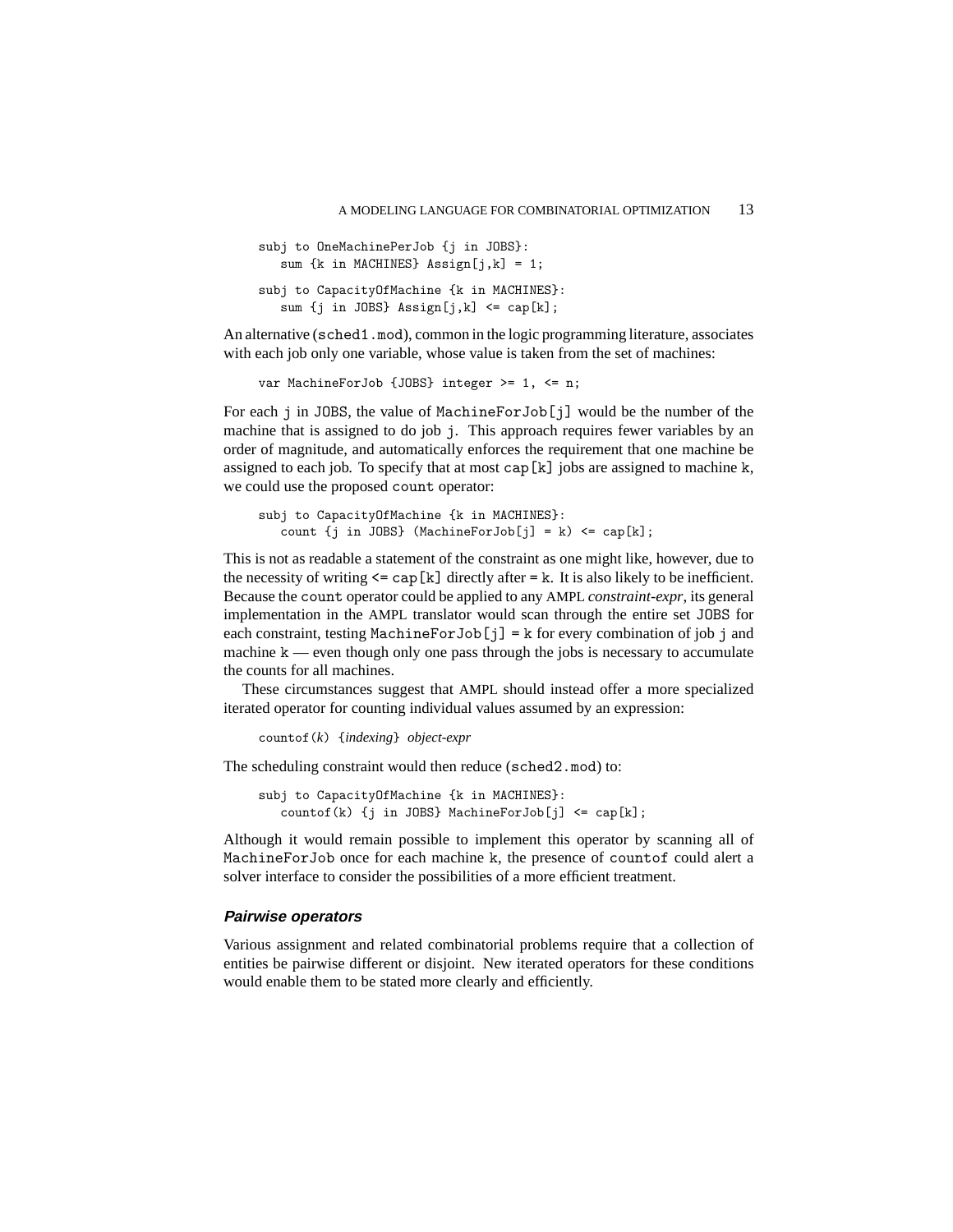An example is given by an assignment problem that resembles the one defined above, but with equal numbers of jobs and machines. Each job is assigned to one machine, as before, but also each machine gets one job. The conventional integer programming formulation is much the same, except that all the parameters cap[k] are 1 (assign0.mod):

```
subj to OneMachinePerJob {j in JOBS}:
   sum {k in MACHINES} Assign[j,k] = 1;
subj to OneJobPerMachine {k in MACHINES}:
   sum {j in JOBS} Assign[j,k] = 1;
```
Using instead the variables MachineForJob as before, these constraints can be expressed more succinctly by saying that no two variables MachineForJob[j1] and MachineForJob [ $i2$ ] may have the same value for different  $i1$  and  $i2$ . But how is such a restriction to be stated algebraically? The literal statement in terms of AMPL's inequality operator would be

```
subj to OneJobPerMachine {j1 in JOBS, j2 in JOBS: j1 < j2}:
  MachineForJob[j1] <> MachineForJob[j2];
```
This is a cumbersome way to express the simple idea of being pairwise different, however, and it requires a number of constraints that is on the order of the square of the number of variables. The difficulty is that we think of pairwise inequality as being a joint property of the collection of MachineForJob variables, rather than as a collection of binary relations between individual variables.

In AMPL, properties of indexed collections are defined by means of iterated operators such as sum and exists. Thus it would make sense to introduce an analogous operator for pairwise inequality in an indexed collection of variables:

alldiff {*indexing*} *object-expr*

In our example, the one-to-one relationship of jobs and machines would be written as a single constraint (assign1.mod):

subj to OneJobPerMachine: alldiff {j in JOBS} MachineForJob[j];

Using alldiff makes the constraint easier to read, and also conveys more useful information to a solver than a large collection of individual inequalities.

A similar operator could be introduced for indexed collections of set expressions, to express the property of being pairwise disjoint:

alldisjoint {*indexing*} *set-expr*

To express the same thing in current AMPL syntax, it is necessary to state for each pair of sets that their intersection has cardinality zero.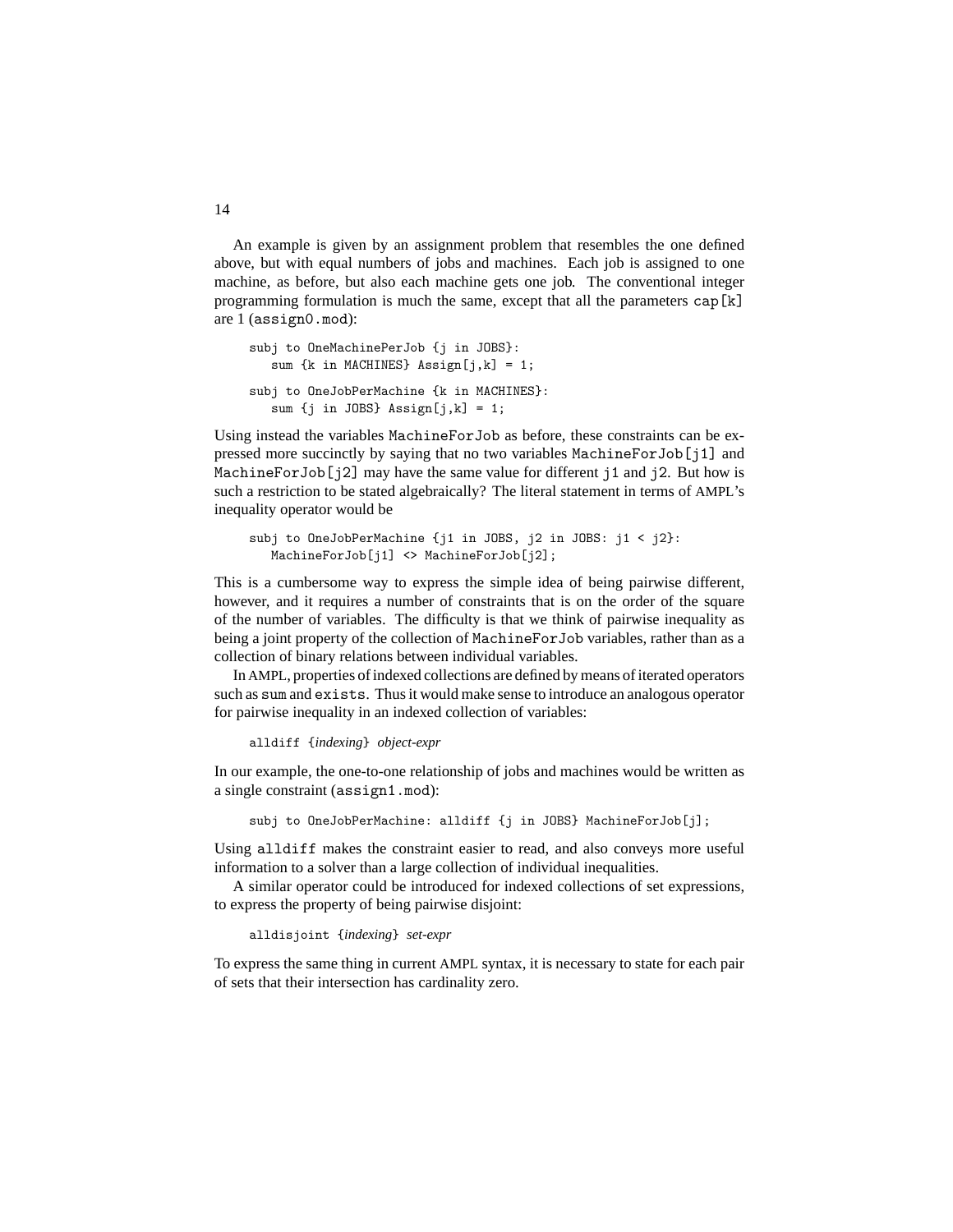#### **Variables in subscripts**

When we use zero-one variables for the assignment model, it is easy to express the objective as a conventional linear programming expression (assign0.mod):

```
minimize TotalCost:
   sum {j in JOBS, k in MACHINES} cost[j,k] * Assign[j,k];
```
To use the MachineForJob variables, however, we are currently forced to resort to a more awkward formulation (assign1.mod):

```
minimize TotalCost:
   sum {j in JOBS, k in MACHINES}
      if MachineForJob[j] = k then cost[j,k];
```
If we could simply write MachineForJob[j] in place of k, then the objective could be expressed much more naturally and efficiently (assign2.mod):

```
minimize TotalCost:
   sum {j in JOBS, k in MACHINES} cost[j,MachineForJob[j]];
```
This represents an extension analogous to a number of the others proposed above. An AMPL operator — in this case, the "subscripting operator" — is extended by allowing it to apply to variables.

For reasons of both power and generality, it would be desirable to extend "variables in subscripts" to apply to other variables as well as parameters, and to apply in constraints as well as objectives. These requirements arise in sequencing models, for example, that assign a number of jobs to an equal number of "slots" so that each job is assigned to a different slot. The key difference between these slots and the machines of the preceding assignment model is that the slots have a significant ordering. Setup costs and times between jobs are a function of this slot ordering, in ways that can be hard to express using current AMPL features.

As an illustration, we consider a sequencing model introduced in [17] to exhibit a variety of requirements. For individual jobs, we have data,

- procTime [j], the processing time required for job j
- $\blacksquare$  dueTime [j], the deadline for completion of job j
- duePen[j], the cost per unit of time that job j is finished *early*
- class Of  $[j]$ , the setup class to which job j belongs

and corresponding variables:

ComplTime  $[j]$ , the time when job j is assigned to finish

We have additional setup data for pairs of job classes: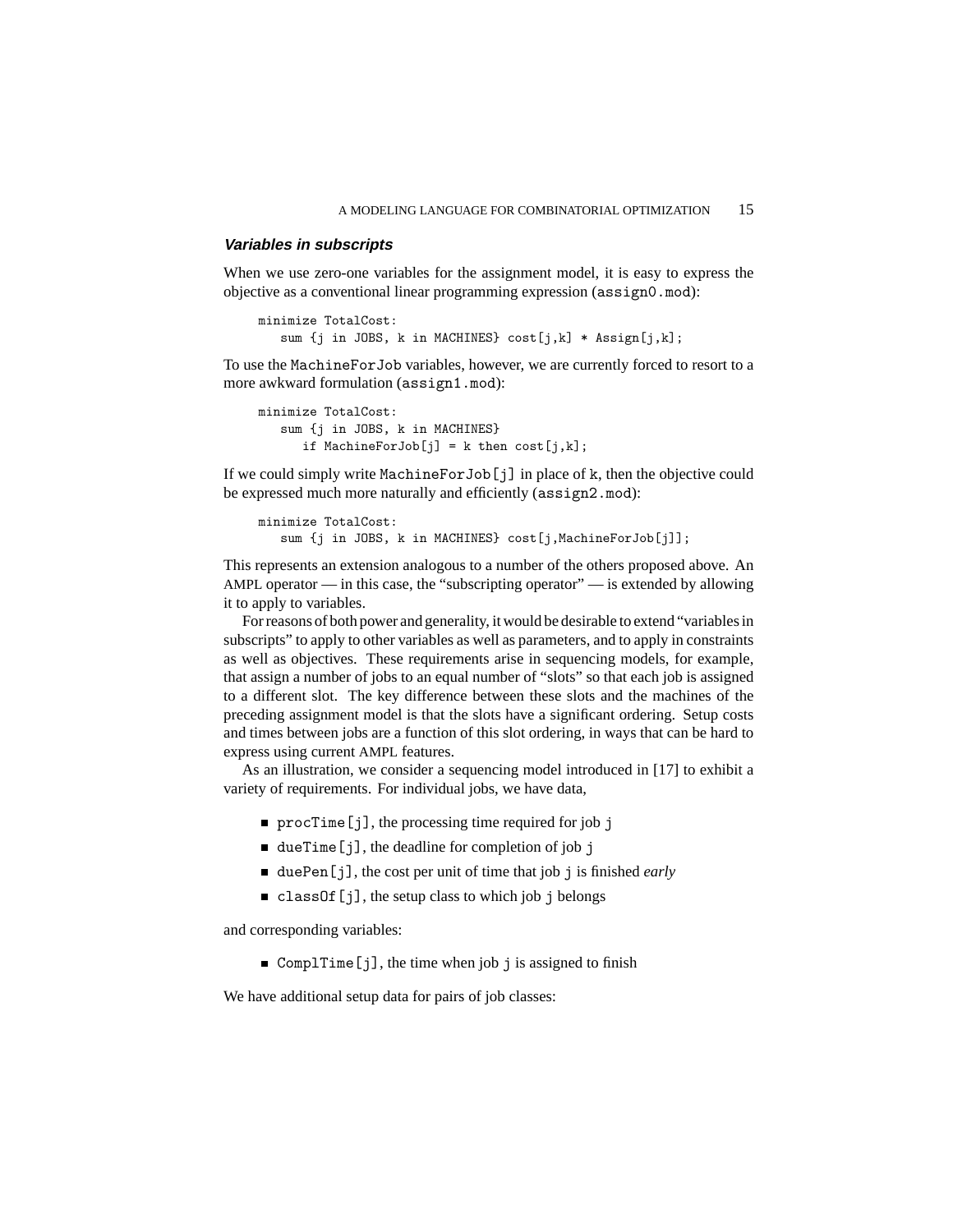- setupTime[k1,k2], the setup time for a class k2 job after a class k1 job
- setupCost  $[k1, k2]$ , the setup cost for a class k2 job after a class k1 job

A representative integer programming formulation for this problem (seq0.mod) defines a zero-one variable for each pair of jobs:

Seq[j1,j2], equal to 1 if and only if j2 immediately follows j1

Hence the number of variables is on the order of the number of jobs squared. An alternative (seq1.mod), following the approach introduced in the preceding assignment example, uses two arrays of variables whose values are slot or job numbers:

- $\blacksquare$  SlotForJob[j], the slot to which job j is assigned
- JobForSlot[k], the job assigned to slot k

The number of variables thus remains proportional to the number of jobs, but again their benefit will only realized by allowing them to appear within subscripts.

Consider first the setup cost associated with the kth slot. It is the cost of going from JobForSlot[k-1] to JobForSlot[k], or

```
setupCost[classOf[JobForSlot[k-1]],classOf[JobForSlot[k]]]
```
Thus the objective of minimizing total setup cost plus total earliness penalty can be written:

```
var DCost {j in 1..nJobs}
  = duePen[j] * (dueTime[j] - ComplTime[j]);
var SCost {k in 1..nSlots}
   = setupCost[classOf[JobForSlot[k-1]],classOf[JobForSlot[k]]];
minimize TotalCost:
   sum {j in 1..nJobs} DCost[j] + sum {k in 1..nSlots} SCost[k];
```
Similarly constructed terms are employed in the constraint that relates the completion times of two consecutive jobs:

```
subj to ComplTimeDefn {k in 0..nSlots-1}:
 ComplTime[JobForSlot[k]] =
   min (dueTime[JobForSlot[k]],
     ComplTime[JobForSlot[k+1]]
      - setupTime[classOf[JobForSlot[k]],classOf[JobForSlot[k+1]]]
      - procTime[JobForSlot[k+1]]);
```
The expression ComplTime[JobForSlot[k]] is an example of a variable in the subscript of a variable, representing in this case the finish time for the job assigned to slot k.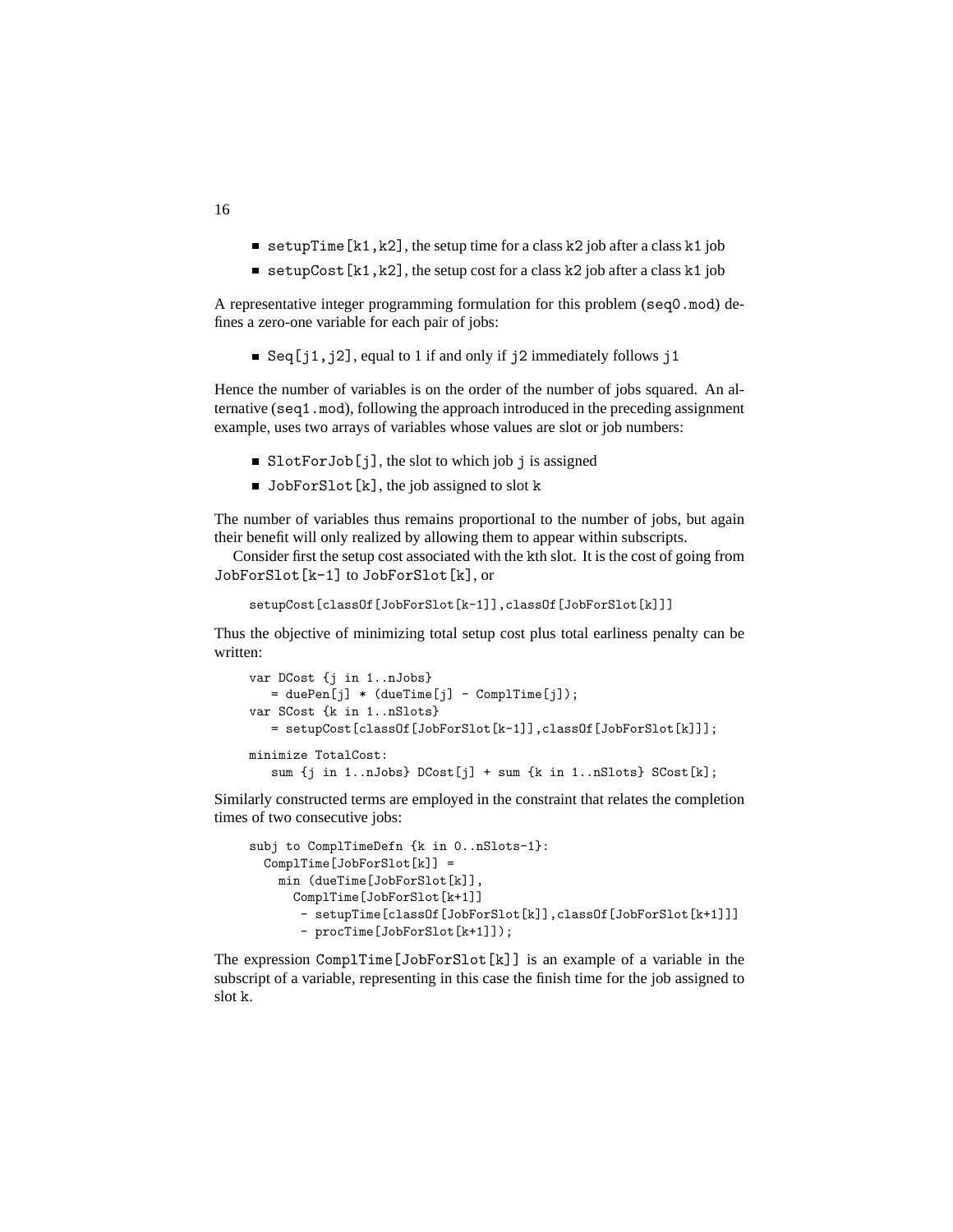The SlotForJob variables make it easy to describe the precedence constraints:

subj to Precedence  $\{j \text{ in } 1..nJobs: \text{ classOf}[j-1] = \text{classOf}[j]\}.$ SlotForJob[j-1] < SlotForJob[j];

To ensure that the JobForSlot and SlotForJob variables represent the same valid sequencing, however, we need one more instance of a variable subscripted by a variable:

```
subj to JobSlotDefn {k in 0..nSlots}:
  SlotForJob[JobForSlot[k]] = k;
```
This constraint also indirectly ensures that each job is assigned a different slot, and each slot is assigned a different job.

Currently, AMPL allows a subscript to be specified by any arithmetic expression in sets and parameters of the model. Thus our generality principle would suggest that the language should be extended by allowing subscripts to contain valid arithmetic expressions that also use variables. Then rather than evaluating all subscripts while generating a problem (as at present), AMPL will need to send subscript expressions involving variables to the solver, for evaluation within the optimization algorithm. This extension to the implementation is not expected to give rise to any fundamental difficulties, since the expressions to be allowed within subscripts are no more general than the expressions currently allowed elsewhere in constraints.

# **3 EXTENSIONS TO THE RANGES OF VARIABLES**

Algebraic modeling languages have traditionally been designed around the idea of the decision variable, and in particular the numerical-valued decision variable. This sort of variable has many uses even in formulations of combinatorial problems, as the preceding examples have suggested. Nevertheless, there remain a significant variety of combinatorial optimization problems that do not have natural descriptions solely in terms of traditional modeling language variables.

Since combinatorial optimization problems do involve specific decisions, the problem faced by modeling languages is not due to their fundamental reliance on decision variables, but rather to their restriction that variables take numbers as values. This section thus considers two useful extensions that are based on expanding the ranges of variables, first to arbitrary "objects" and then to sets. Since values of these kinds are already well supported in AMPL for other purposes, the principles of consistency and generality are easy to maintain in the extended language.

## **Object-valued variables**

In the preceding assignment model (assign2.mod) we artificially defined JOBS and MACHINES to be sets of the first n integers. AMPL does not require the use of integers to represent objects that are not intrinsically numbered in any way, however. Instead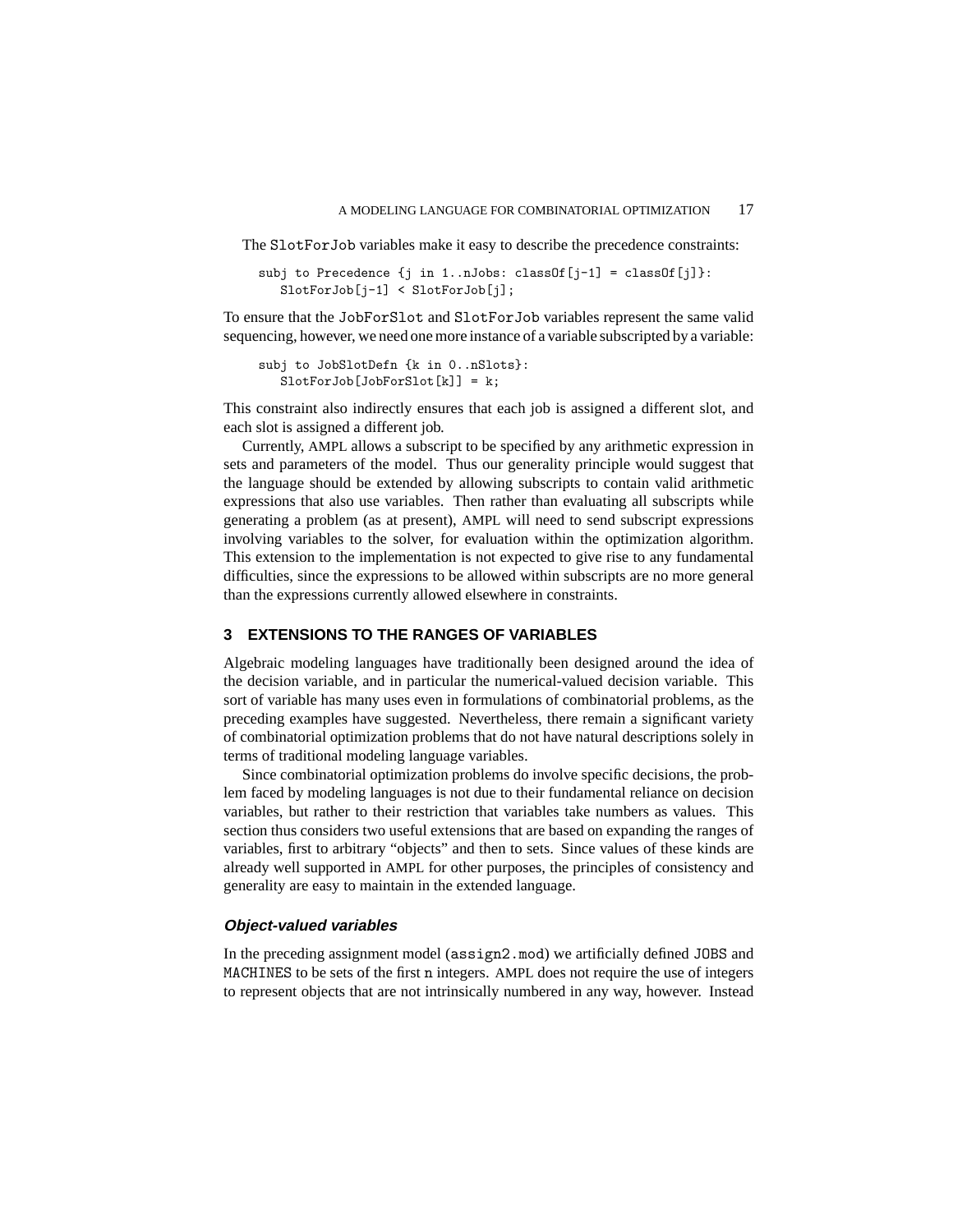it provides for sets of arbitrary character strings that stand for objects. A more natural formulation of the assignment problem would thus begin by declaring arbitrary job and machine sets, along with a check that they contain the same number of objects (assign3.mod):

```
set JOBS;
set MACHINES;
   check card (JOBS) = card (MACHINES);
```
For each j in JOBS, the variable MachineForJob[j] would then have as its value the member of set MACHINES that is assigned to do job j. Such a variable cannot be defined in AMPL as it currently exists, however, because all AMPL variables are limited to numerical values.

We are thus led to consider an extension that allows variables to take values from an arbitrary set. AMPL's variable declarations currently use the operators  $\geq$  = and  $\leq$  to restrict a variable's domain to a particular numerical interval, as in var FinishTime {JOBS} >= 0. Thus it makes sense to allow the set-membership operator in to be used in the same context to denote restriction of a variable's domain to an arbitrary set:

var *var-name* {*indexing*} in *set-expr* ;

In particular, the variable declaration for the assignment model would be written as:

var MachineForJob {JOBS} in MACHINES;

The remainder of the formulation would be the same as before. A similarly minor change to our sequencing example would permit it also to use a set of objects for the jobs.

This extension clearly satisfies the design principles of similarity and independence. It can satisfy the generality principle as well, by allowing the expression following in to be any AMPL expression (not involving variables) that evaluates to a set.

The usefulness of this extension occurs mainly in combination with the previously described extension to permit variables in subscripts. Without the latter, there is usually nowhere in a constraint expression that an object-valued variable can be used. A minor exception might occur in the case of a variable that is fundamentally numerical but that can take values only from an arbitrary set of numbers. For example, if we can decide to build a warehouse at any location in a set LOC, but only of a pre-determined size from the set WSIZE, then the variable Build[i] that represents the size of the warehouse built at i might be declared by

var Build {LOC} in {0} union WSIZE;

This situation is already handled efficiently by most branch-and-bound codes for integer programming, however, through the device known as special ordered sets of type 1 [1, 27].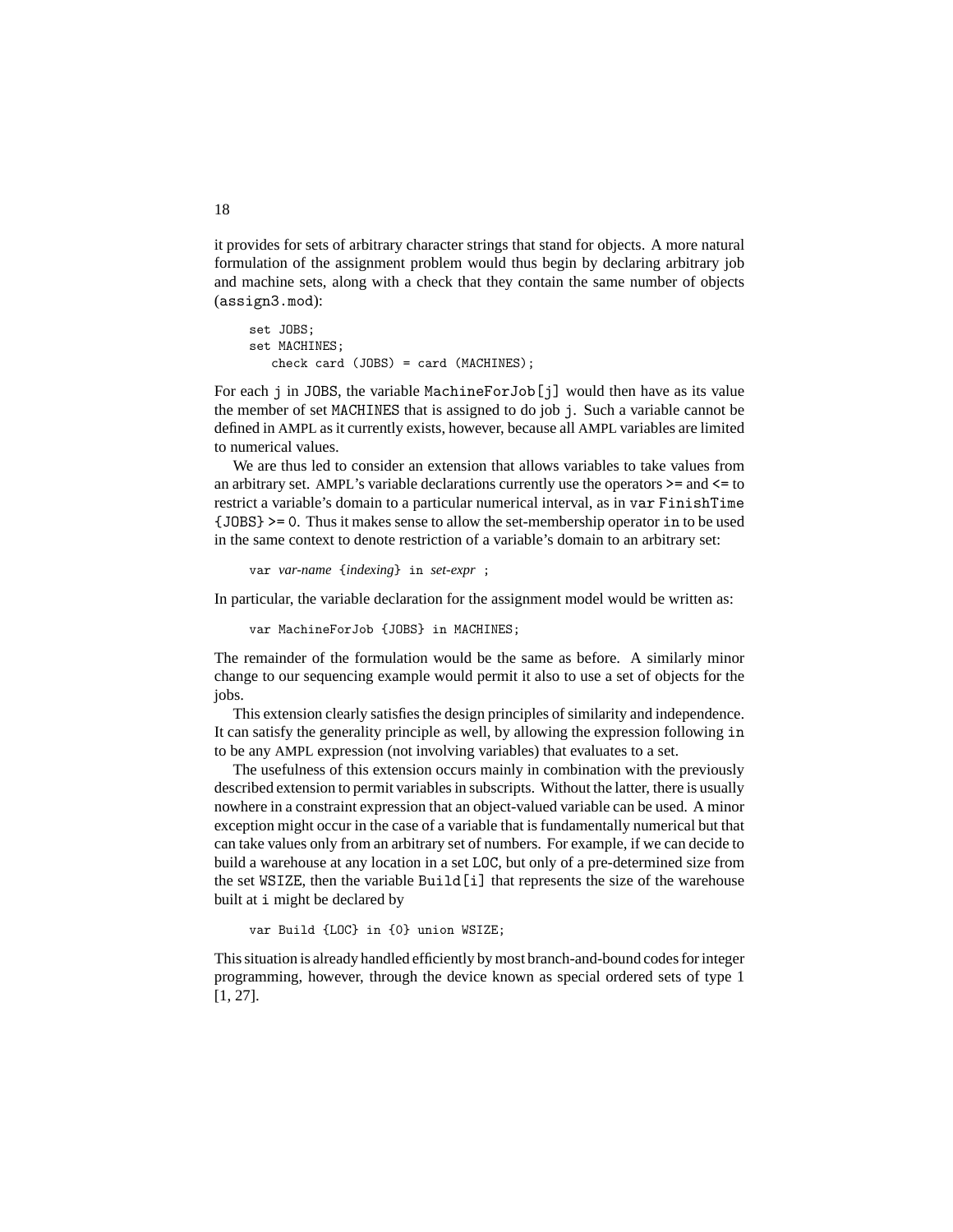#### **Set-valued variables**

Many kinds of combinatorial problems are described more naturally in terms of choosing an optimal subset, than in terms of choosing individual values of any kind. Thus another extension to the domain specification in AMPL's var statements would give rise to variables that take subsets as values.

As an example, consider first a simple knapsack problem that concerns a set of objects having given values and weights, and an overall capacity:

```
set OBJECTS;
param value {OBJECTS} > 0;
param weight {OBJECTS} > 0;
param capacity > 0;
```
The problem can be stated concisely and naturally as follows: Find a subset of the set OBJECTS, such that its total value is maximized, subject to its total weight being no more than the capacity. This statement can be converted to a conventional algebraic formulation by use of binary variables indexed over OBJECTS:

```
var In {OBJECTS} binary;
maximize TotalValue:
   sum {i in OBJECTS} value[i] * In[i];
subject to WeightLimit:
   sum {i in OBJECTS} weight[i] * In[i] <= capacity;
```
The variable In[i] is 1 if and only if object i is in the selected subset.

To represent the original problem description more directly, AMPL needs a better way of expressing the requirement to "find a subset of OBJECTS such that ... ". Equivalently, in the terminology of algebraic model descriptions, AMPL needs a way to define variables that represent subsets. As in the previous case of object-valued variables, it suffices to expand the variety of operators that can be used in a var statement to specify a variable's domain. To express the fact that a variable represents some subset of a given set, we would use AMPL's set containment operator, within:

var *var-name* {*indexing*} within *set-expr* ;

For the knapsack example, this extension permits the following direct formulation:

```
var Knapsack within OBJECTS;
maximize TotalValue:
   sum {i in Knapsack} value[i];
subject to WeightLimit:
   sum {i in Knapsack} weight[i] <= capacity;
```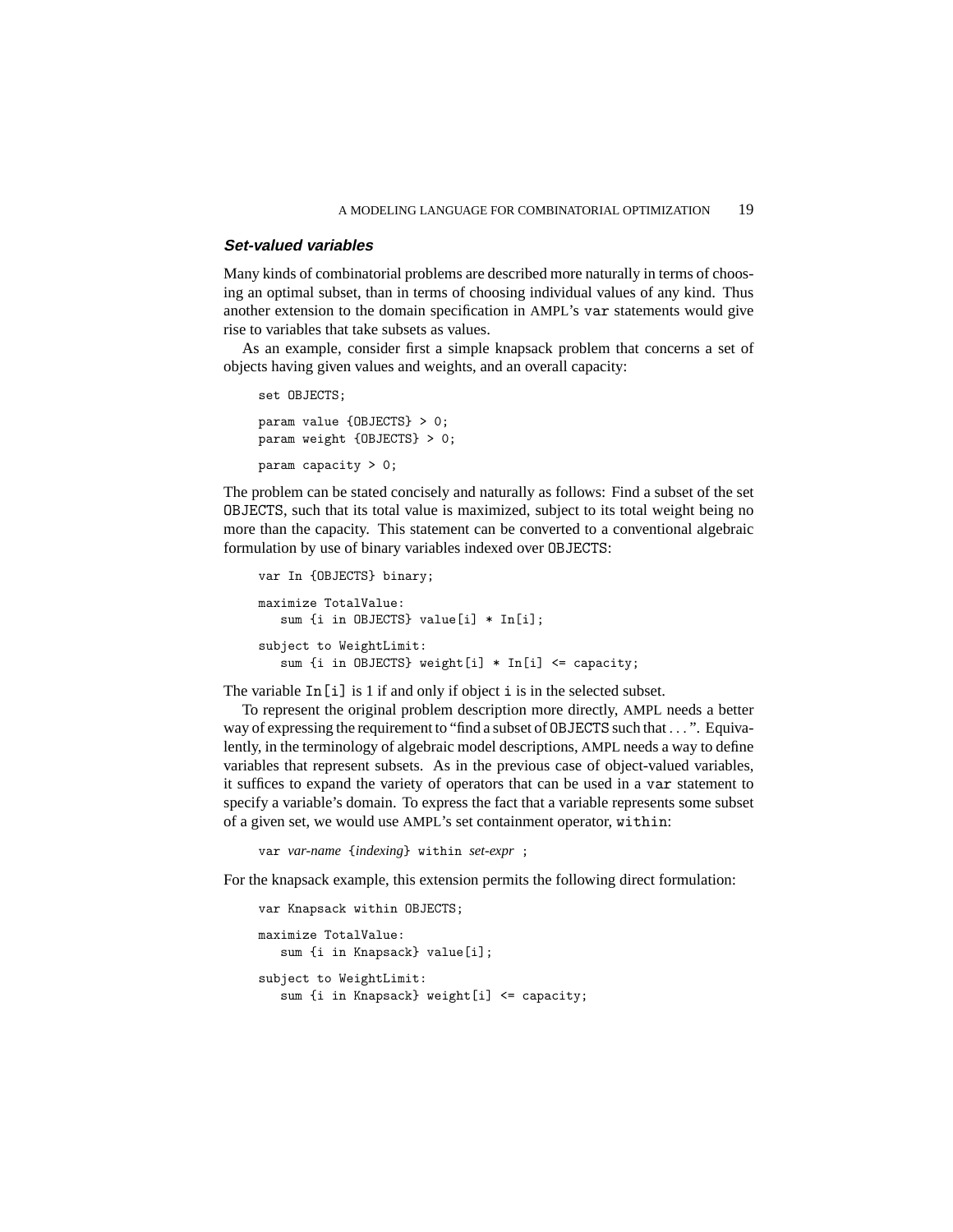The alternative objective and constraint superficially resemble their counterparts that use zero-one variables, but they sum over the members of the set-valued variable Knapsack rather than over the given set OBJECTS. The result is a formulation that better preserves the brevity and naturalness of the original problem statement.

A somewhat different perspective is provided by the budgeted traveling salesman problem. It is stated in terms of a set of cities, one designated the home city; a set of city pairs on which travel is possible, and travel costs between those pairs; and an overall budget:

```
set CITIES;
param Home symbolic in CITIES;
set LINKS within {i in CITIES, j in CITIES: i <> j};
param cost {LINKS};
param budget > 0;
```
In one version of the problem, the goal is to plan a tour from the home city visiting as many cities as possible, using only available city-pair links, and subject to the total travel cost being within the budget. Thus a natural formulation is provided by using a set-valued variable to represent the subset of cities visited.

This example differs from the previous one, however, in that the order of the cities is also significant. We would thus want to further extend the var declaration to encompass ordered set-valued variables:

```
var var-name {indexing} ordered within set-expr ;
var var-name {indexing} circular within set-expr ;
```
The keywords ordered and circular would have the same meanings as they currently do in AMPL's set declarations. Both would indicate that the members of the subset are ordered, but circular would also say that the ordering is extended so that the first member of the set is regarded as following the last.

For the budgeted traveling salesman example, the natural set-valued variable would be the circularly ordered subset of cities visited:

var Tour circular within CITIES;

The objective and constraints are then easily specified:

```
maximize CitiesVisited: card {Tour};
subject to BudgetLimit:
   sum {c in Tour} cost[c,next(c)] <= budget;
subject to LeaveHome: first(Tour) = Home;
subject to LinkExists {c in Tour}: (c,next(c)) in LINKS;
```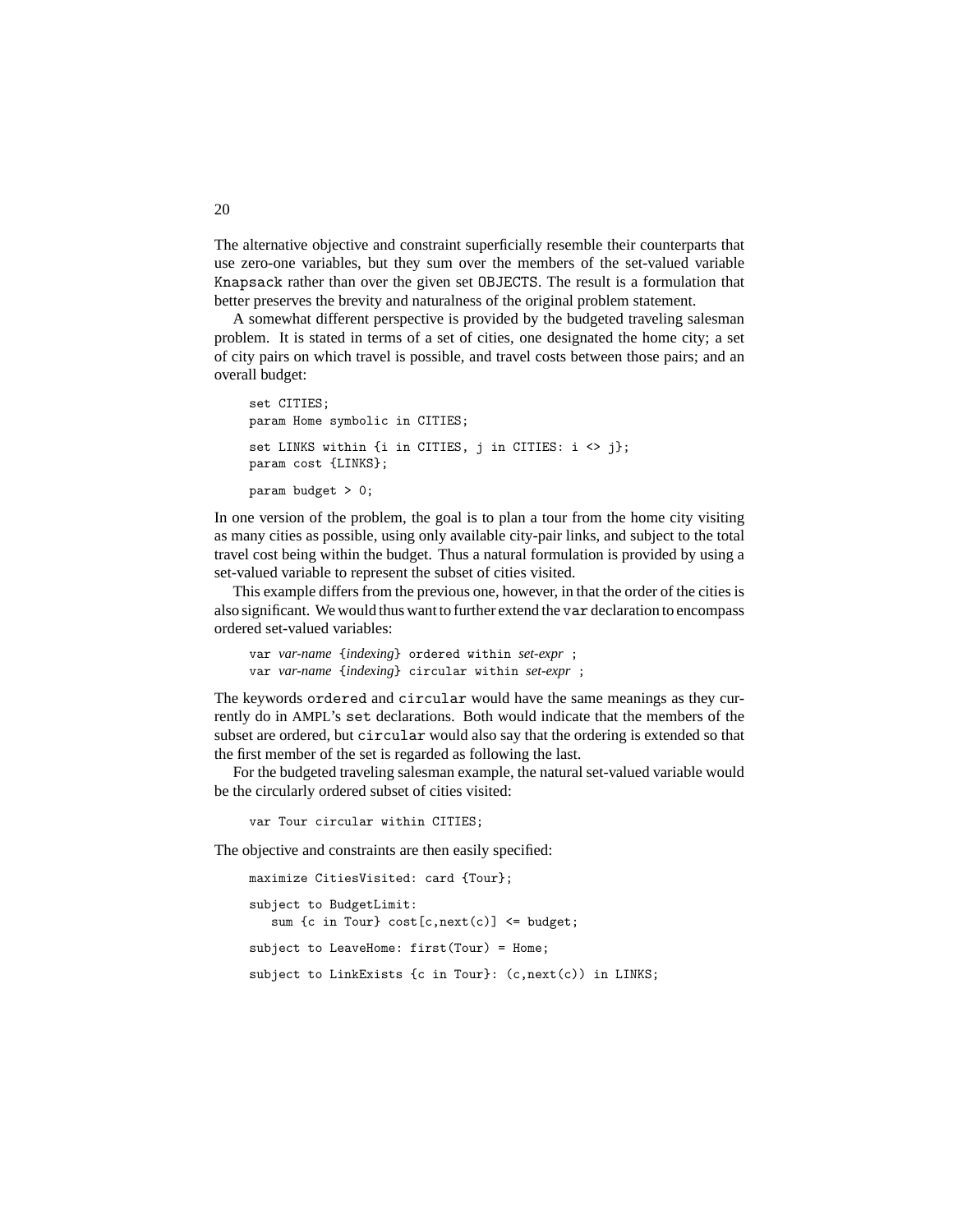Unlike the knapsack problem, this one has no clearly analogous equivalent as an integer program. The integer programming approach has had some success in solving this kind of problem, but only through substantial and somewhat problem-specific modifications to both the formulation and the branch-and-bound procedure. This state of affairs is characteristic of many combinatorial optimization problems of practical interest.

# **4 USING ILOG SOLVER FOR GENERAL-PURPOSE COMBINATORIAL OPTIMIZATION**

ILOG SOLVER is a C++ class library for "problems in planning, allocation, optimization, management, mixing materials, assignment, layout" and many other areas [16]. Although these problems have a long association with linear and integer programming, SOLVER differs fundamentally from commercial integer programming codes, in that it does not carry out a branch-and-bound search based on solving continuous relaxations of integer programs. Instead it relies a constraint logic programming approach to problem-solving, which applies tree-search techniques developed through the study of logical inference in the field of artificial intelligence [28].

SOLVER addresses two distinct activities of large-scale optimization, which are described by its developers as follows:

- **Problem representation.** A problem representation consists of the declaration of the unknowns and the constraints of the problem. This representation is specific to the problem domain under consideration and requires a very expressive programming language to capture that specificity. SOLVER uses the object-orientation of C++ to make this activity easier: classes of objects are provided for representing unknowns. These objects are called *constrained variables.* With each of these constrained variables, we associate a set of possible values called the *domain* of the variable.
- **Solution search.** Solving the problem consists of selecting a value in the domain of each constrained variable, so that all the constraints are satisfied. Moreover, SOLVER can also be used to search for a solution that optimizes a given criterion.

SOLVER thus incorporates aspects of both a modeling language and an optimization algorithm. Used as intended, it would take the place of a modeling language such as AMPL and an integer programming code such as CPLEX, OSL or XA [10]. We have in mind two somewhat different uses, however, in the context of general-purpose combinatorial optimization.

First, SOLVER's problem representations can provide an independent confirmation of the usefulness of the AMPL extensions described in the two preceding sections. Like AMPL, SOLVER has been designed empirically, based on the developers' perceptions of users' ways of thinking about optimization. Thus if SOLVER can be found to incorporate C++ functions and classes that serve the same purposes as the proposed AMPL extensions, our confidence in the appropriateness of the extensions will be strengthened.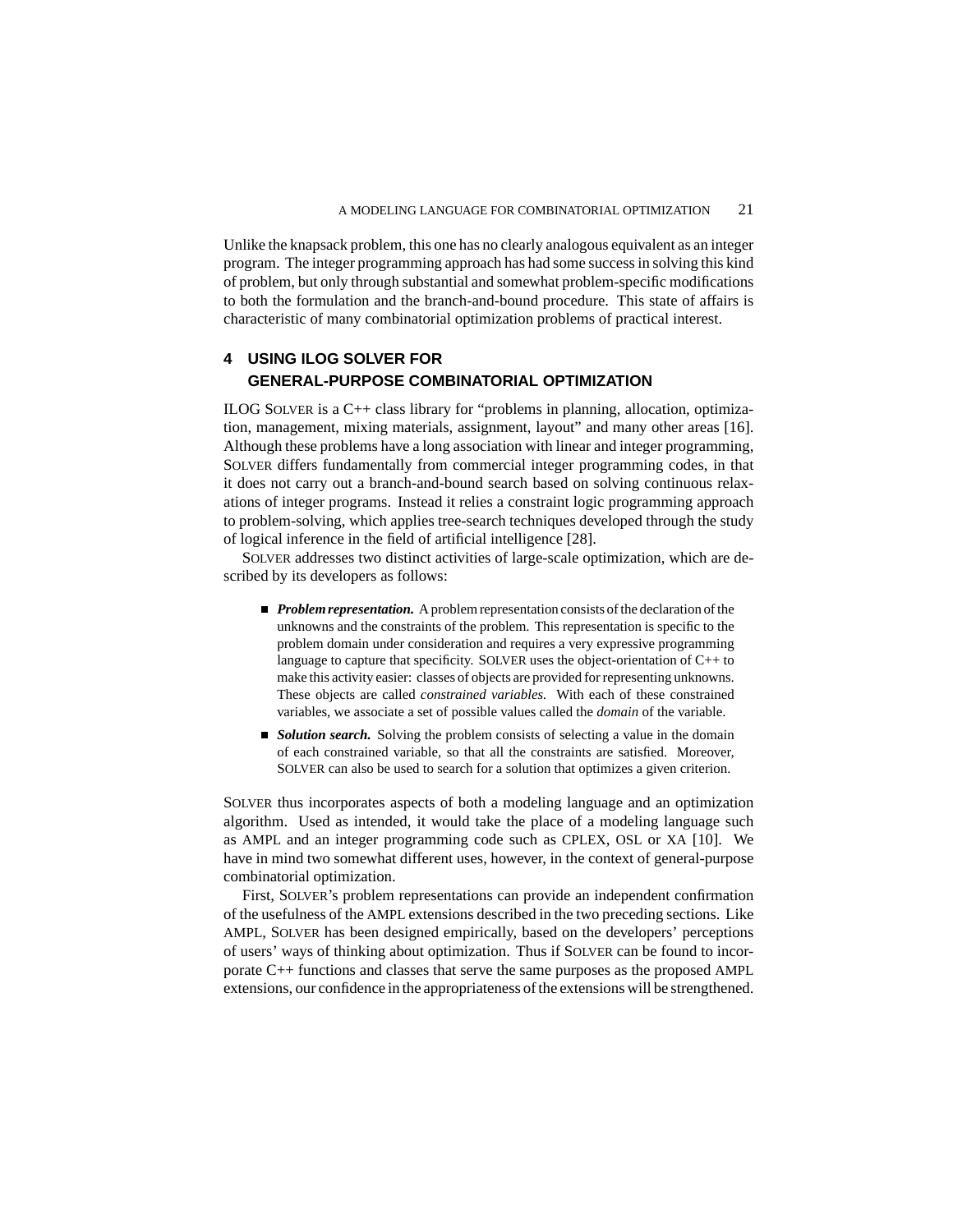Second, SOLVER's problem representations have the potential to provide an excellent programming environment for implementing an interface from the proposed AMPL combinatorial extensions to SOLVER's solution search routines. Used in this way, SOLVER would play the role of a general-purpose combinatorial optimizer, the missing link (as explained in this paper's introduction) in the use of algebraic modeling languages for combinatorial optimization.

The remainder of this section introduces ILOG SOLVER's problem representation, and describes issues faced in using SOLVER's representation as a general-purpose interface to its solution search. The following section then considers specifically the SOLVER features that would correspond to each of the extensions proposed in sections 2 and 3.

# **The SOLVER problem representation**

The user of ILOG SOLVER constructs a model by writing an executable C++ program. The object-orientation of  $C_{++}$  is exploited to make the model-defining parts of the program relatively declarative in nature, so that the program states the model in somewhat the same fashion that AMPL would. Nevertheless, SOLVER is unlikely to supplant AMPL as a modeling language, due to limitations inherent in the design of programming languages like C++.

As an example of SOLVER's strengths and limitations as a declarative modeling language, we compare the previous sequencing example as it could be expressed in extended AMPL (seq1.mod) to its equivalent as a SOLVER C++ program (seq.cc).

For one-dimensional data, there is a direct analogy between declarations in AMPL and in SOLVER. To concisely display analogous AMPL and SOLVER expressions, we'll show them separated by a line, with the AMPL one above:

|  |  | param dueTime $\{0nJobs\}$ >= 0;  |  |  |
|--|--|-----------------------------------|--|--|
|  |  | $dueTime = IlcIntArray(nJobs+1);$ |  |  |

There's a similar analogy for one-dimensional arrays of variables:

var SlotForJob {j in 0..nJobs} in 0..nSlots;

IlcIntVarArray SlotForJob(nJobs+1,0,nSlots);

Arithmetic and relational operators and the "subscripting operator" [ ] are the same in AMPL and in C++. As a result, there is a pronounced similarity between AMPL and SOLVER constraint declarations:

subj to ComplTimeFinalDefn: ComplTime[JobForSlot[nSlots]] = dueTime[JobForSlot[nSlots]];

IlcPost(

ComplTime[JobForSlot[nSlots]] == dueTime[JobForSlot[nSlots]] );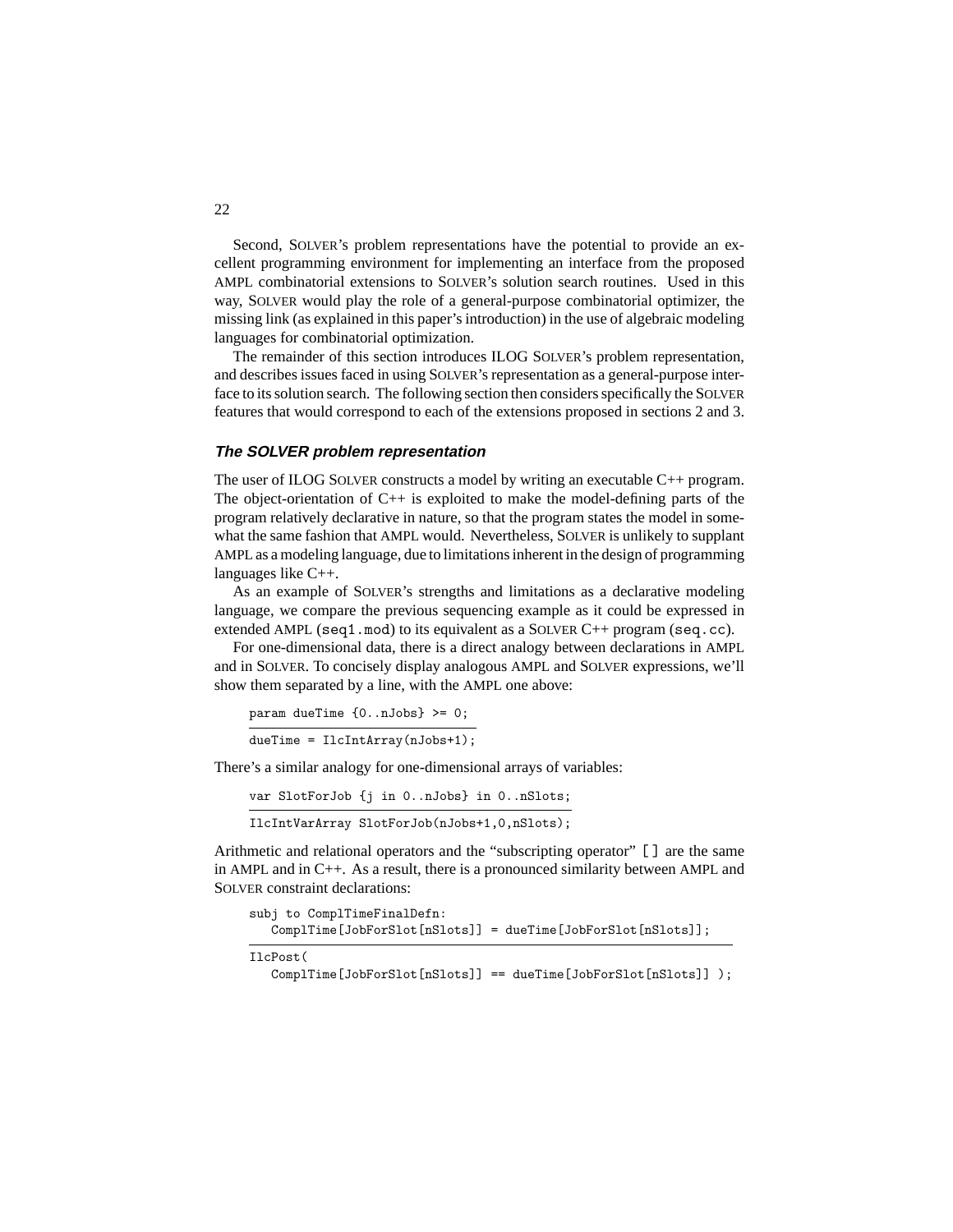For indexed collections of constraints, the indexing expression delimited by  $\{\}\$ in AMPL has as its analogue a C++ for loop:

```
subj to Precedence
  {j in 1..nJobs: classOf[j-1] = classOf[j]}:
      SlotForJob[j-1] < SlotForJob[j];
for (i = 1; j < nJobs+1; j++)if (classOf[i-1] == classOf[i])IlcPost( SlotForJob[j-1] < SlotForJob[j] );
```
The C++ function IlcPost directs SOLVER to set up a constraint, and hence serves much the same purpose as AMPL's subj to.

Two-dimensional arrays are more of a challenge to SOLVER. In our example, the analogue of AMPL's two-dimensional parameter setupTime is a one-dimensional C++ array of corresponding size:

param setupTime {0..nClasses,1..nClasses}; setupTime = IlcIntArray((nClasses+1)\*(nClasses+1));

With the help of a simple auxiliary function,

```
IlcIntExp classesOf(IlcIntVar job1, IlcIntVar job2){
   return (classOf[job1] * (nClasses+1) + classOf[job2]);
}
```
the SOLVER definition of the ComplTime variables can be made remarkably similar to the corresponding AMPL statement:

```
subj to ComplTimeDefn {k in 0..nSlots-1}:
 ComplTime[JobForSlot[k]] =
    min (dueTime[JobForSlot[k]],
      ComplTime[JobForSlot[k+1]]
       - setupTime[classOf[JobForSlot[k]],classOf[JobForSlot[k+1]]]
       - procTime[JobForSlot[k+1]]);
for (k = 0; k < nSlots; k++)
```

```
IlcPost( ComplTime[JobForSlot[k]] ==
 IlcMin( dueTime[JobForSlot[k]],
    ComplTime[JobForSlot[k+1]]
     - setupTime[classesOf(JobForSlot[k],JobForSlot[k+1])]
     - procTime[JobForSlot[k+1]] ) );
```
SOLVER's approach does involve a certain amount of low-level programming that has no counterpart in AMPL, however. As an alternative, a SOLVER user can achieve the effect of a two-dimensional data array by declaring a  $C_{++}$  array of objects of type IlcIntArray. Individual setup times can then be accessed by expressions of the form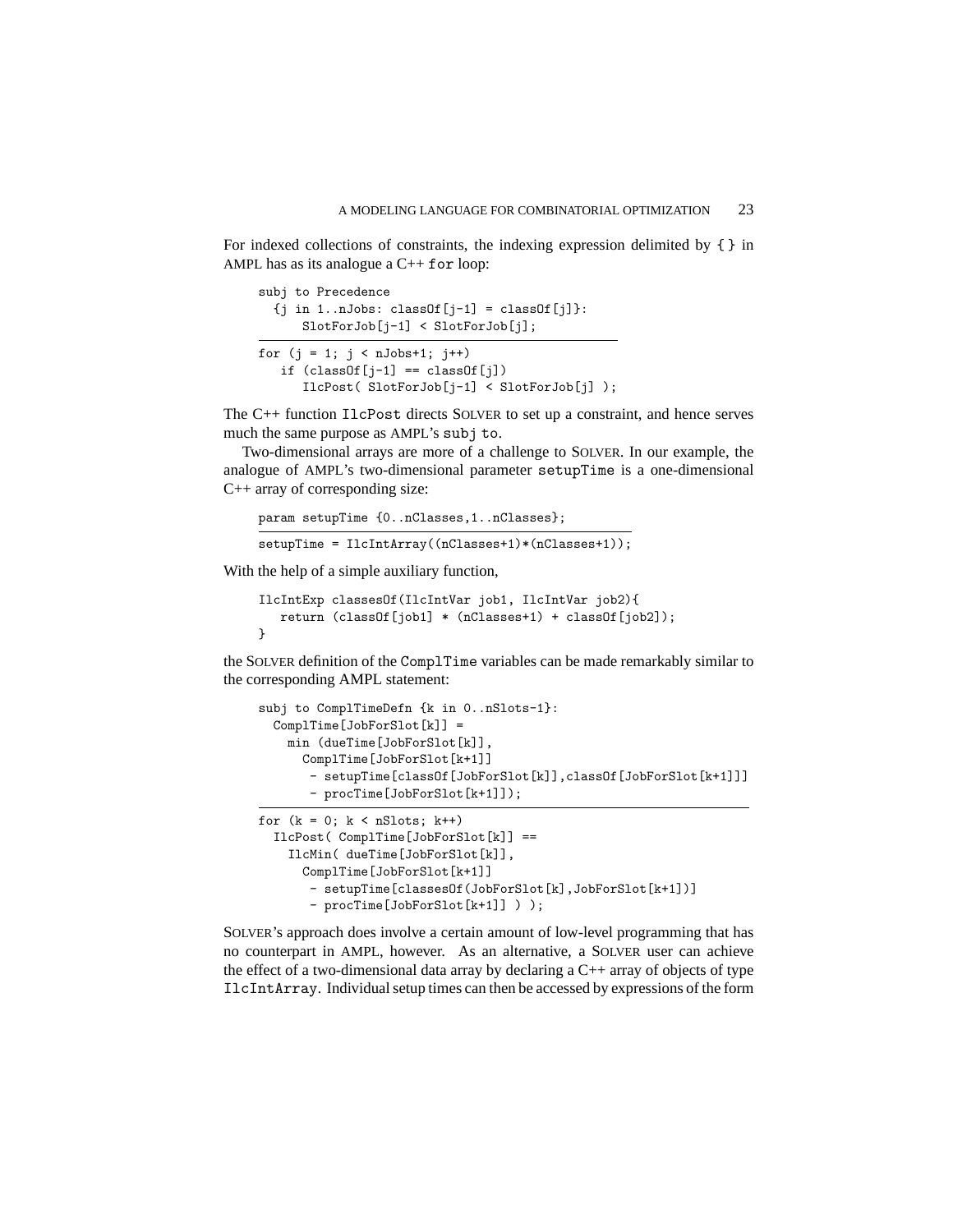setupTime $[i1]$ [i2], but SOLVER's overloading of the  $[]$  operator is not currently sufficient to permit general integer expressions in place of both i1 and i2.

Both AMPL and SOLVER can express the objective function by defining arrays of variables representing earliness penalties,

```
var DCost {j in 1..nJobs}
   = duePen[j] * (dueTime[j] - ComplTime[j]);
IlcIntVarArray DCost(nJobs+1); DCost[0] = IlcIntVar(0,0);
for (j = 1; j < nJobs+1; j++)DCost[j] = duePen[j] * (dueTime[j] - ComplTime[j]);
```
and setup costs,

var SCost {k in 1..nSlots} = setupCost[classOf[JobForSlot[k-1]],classOf[JobForSlot[k]]]; IlcIntVarArray SCost(nSlots+1); SCost[0] = IlcIntVar(0,0); for  $(k = 1; k < n$ Slots+1;  $k++$ )

SCost[k] = setupCost[classesOf(JobForSlot[k-1],JobForSlot[k])];

The full objective is then written as summation  $+$  summation:

minimize TotalCost: sum {j in 1..nJobs} DCost[j] + sum {k in 1..nSlots} SCost[k]; IlcIntVar TotalCost = IlcSum(DCost) + IlcSum(SCost);

In both cases, the introduction of the auxiliary variables DCost and SCost need not increase the dimension of the problem that is ultimately sent to an optimizing algorithm. AMPL also offers the option of dispensing with these variables by substituting them explicitly into the summations:

```
minimize TotalCost:
   sum {j in 1..nJobs} duePen[j] * (dueTime[j] - ComplTime[j]) +
   sum {k in 1..nSlots}
      setupCost[classOf[JobForSlot[k-1]],classOf[JobForSlot[k]]];
```
SOLVER cannot avoid the auxiliary variables, however, because its IlcSum function currently requires an argument of type IlcIntVarArray in order to be applied to integer variables.

The SOLVER user clearly must work around a variety of C++ limitations. Most seriously, C++ only weakly supports many aspects of sets and indexing that enable AMPL to express large-scale optimization models naturally and clearly, such as:

- Indexing over arbitrary sets of numbers or objects.
- Multidimensional indexing.
- Indexing of "sparse" arrays over pairs, triples, and longer tuples.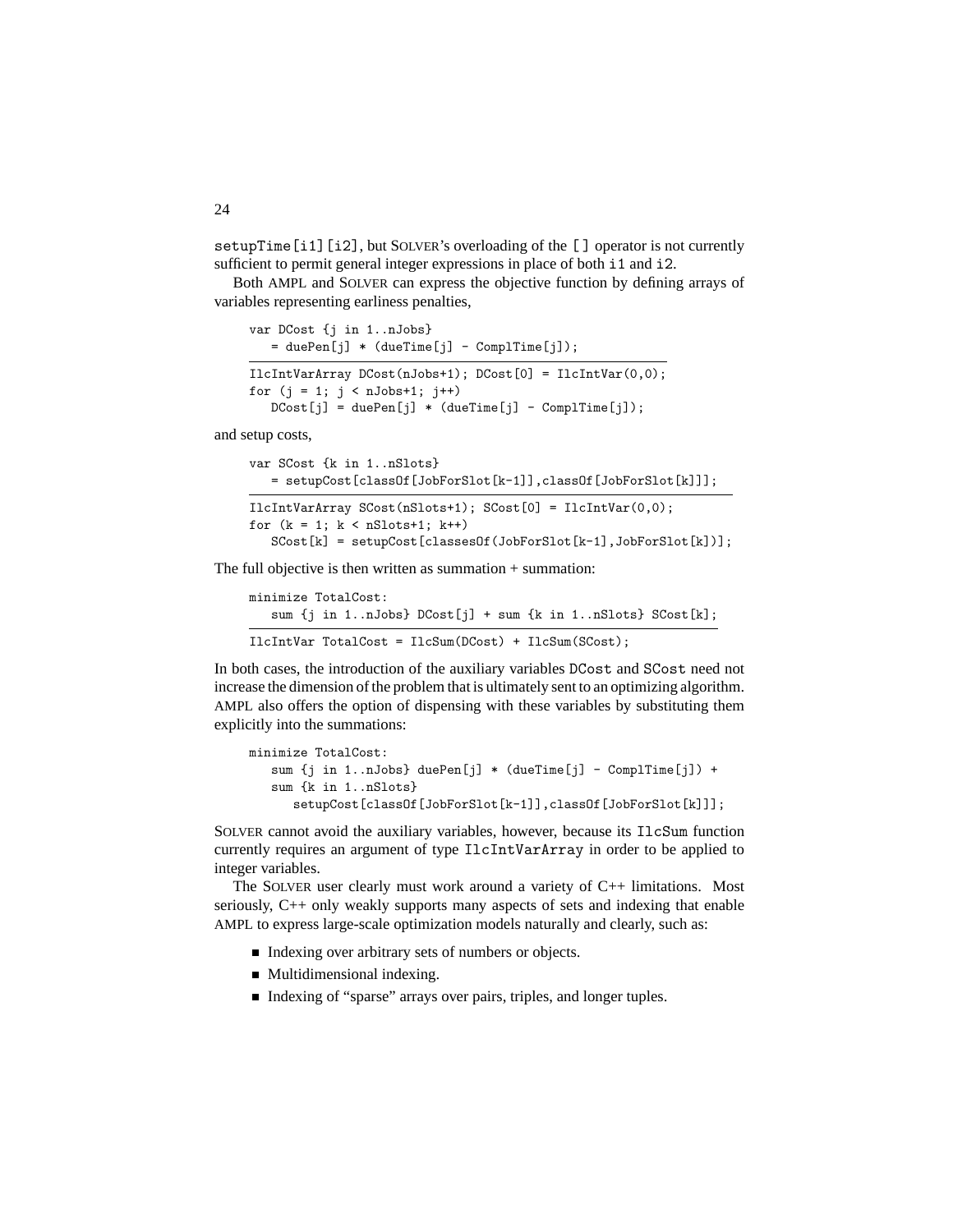SOLVER remedies these omissions to a limited extent, by supplying C++ class declarations that implement several set data types and functions. Even so, AMPL offers a much richer variety of facilities for computing sets, for indexing model components over sets, and for iterating operators over sets. (Indeed, set and indexing facilities account for many of the characteristics that most clearly distinguish algebraic modeling languages like AMPL from other computer languages.)

SOLVER's flexibility is also restricted by the fundamentally executable nature of C++, in contrast to the declarative nature of model formulations for optimization. In the illustration above, this difference has been played down by showing only the C++ statements that are most nearly analogous to AMPL statements. The C++ program does not actually define the array dueTime, for example, by simply executing

```
dueTime = IlcIntArray(nJobs+1);
```
Rather, it first defines nJobs and sets its value; then executes the above statement (which calls a constructor to allocate an array of the desired size); then reads and assigns values for the array elements dueTime[j]. Only after these steps may dueTime be used in SOLVER expressions for the constraints and objective. By contrast, an AMPL model need only declare

```
param nJobs integer > 0;
param dueTime {0..nJobs} >= 0;
```
References to dueTime may then appear in any objective and constraint declaration statements. The AMPL translator does not require that values for nJobs or each dueTime[j] be specified before it reads and processes the model; reading the data and instantiating the constraints are handled by a subsequent phase of translation, which also allocates storage automatically for the proper number of array elements.

As a result of AMPL's more declarative design, a clean separation of model and data can be more readily maintained, and the correctness of the model can be more easily verified. The inherent difficulties of maintaining an executable representation of a model have long been appreciated, as discussed in [9].

In addition to the difficulties cited so far, SOLVER users face the challenge of working in the C++ language. Although the class hierarchy hides many complications, eventually a SOLVER program must be submitted to a  $C_{++}$  compiler, and the program's author must be prepared to deal with relatively low-level error messages such as:

```
The operation "long*[IlcIntVar]" is illegal.
IlcIntVar::operator=(IlcIntExpI*) is not accessible from main().
Could not find a match for IlcConstraint::IlcConstraint(void).
Cannot assign long to IlcIntExp.
```
Successful use of SOLVER thus depends on a clear understanding of conversions, overloading, constructors, and other fundamental C++ concepts.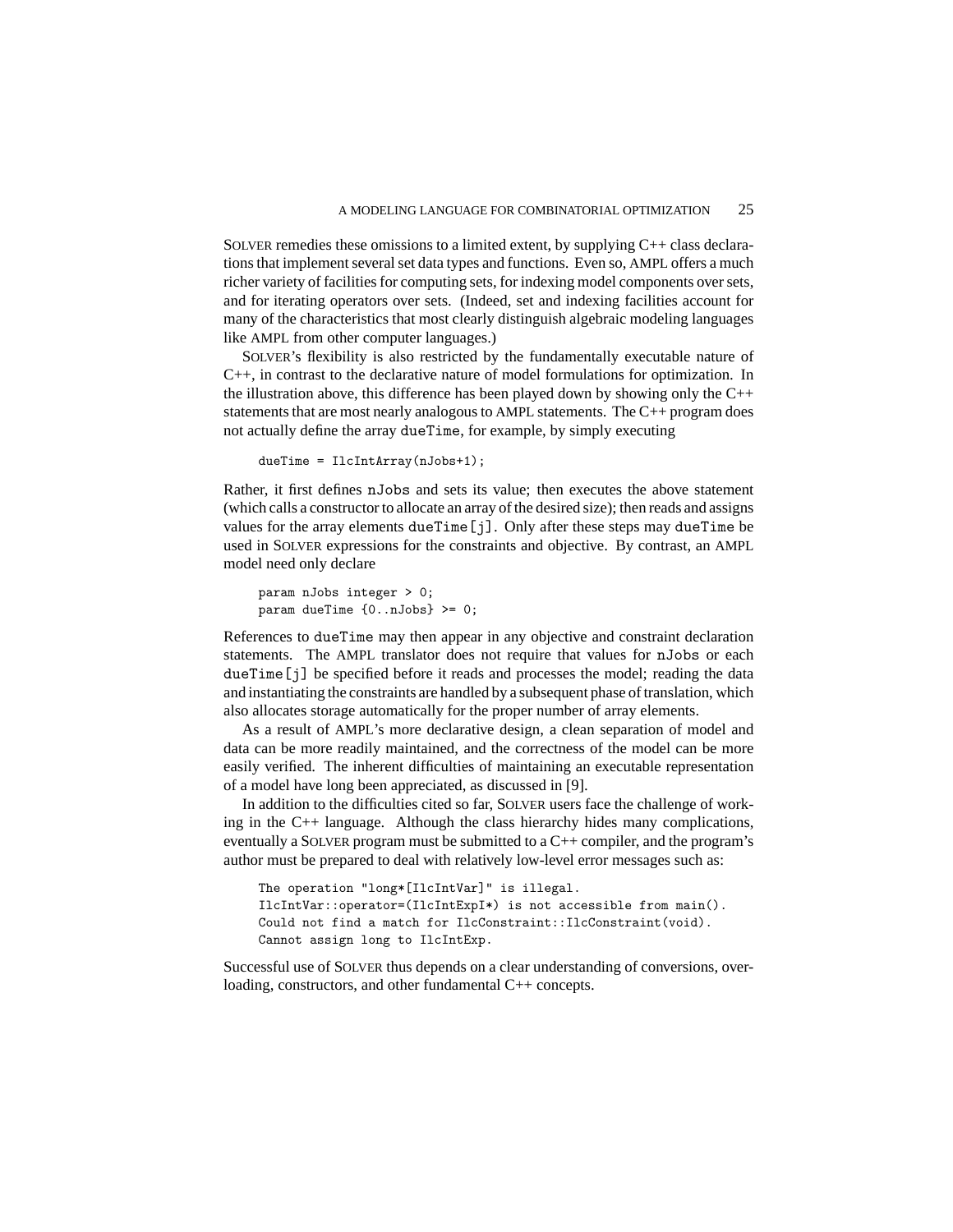These comments suggest that  $C++$ 's lack of desirable optimization modeling features is not merely an oversight in design, but is rather due to fundamental differences between the design criteria of object-oriented programming languages and algebraic modeling languages. In particular, a modeling language is designed above all to allow people to work with models using the same terms in which they conceive of them. Thus modeling languages have highly developed model declaration features, such as AMPL's many set and indexing alternatives, that would be redundant for the purposes of a more generally applicable programming language.

## **Using SOLVER for general-purpose optimization**

In light of the preceding observations, it makes sense to consider using a modeling language as a "front end" to the optimization techniques provided by ILOG SOLVER. The SOLVER class library would then serve as a tool for writing the AMPL/SOLVER interface routines.

When applied to the more general forms of models that would be received from AMPL, however, SOLVER's features for declaring particular models are stretched somewhat beyond their original purpose. As a test of the applicability of these features, we have constructed a SOLVER interface for AMPL integer programs. Since integer programs are already supported by AMPL, this experiment could be carried out without any of the modifications to the language that would be needed for the proposed combinatorial extensions.

Results have been favorable, in that a robust and efficient working interface has been successfully constructed. The following code suffices, for example, to generate a SOLVER constraint from the ith linear AMPL constraint, in the case where all coefficients are integral:

```
for (nonz = 0, cg = Cgrad[i]; cg; nonz++, cg = cg->next);IlcIntArray a(nonz);
IlcIntVarArray Y(nonz);
for (k = 0, cg = Cgrad[i]; cg; k++, cg = cg->next) {
   a[k] = cg \rightarrow coef;Y[k] = X[cg \rightarrow varno];}
if (loConBnd[i] < upConBnd[i] && loConBnd[i] > negInfinity)
   IlcPost( IlcScalProd(a,Y) >= (IlcInt) loConBnd[i] );
if (upConBnd[i] < Infinity)
   if (loConBnd[i] < upConBnd[i])
      IlcPost( IlcScalProd(a,Y) <= (IlcInt) upConBnd[i] );
   else
      IlcPost( IlcScalProd(a, Y) == (IlcInt) upConEnd[i] );
```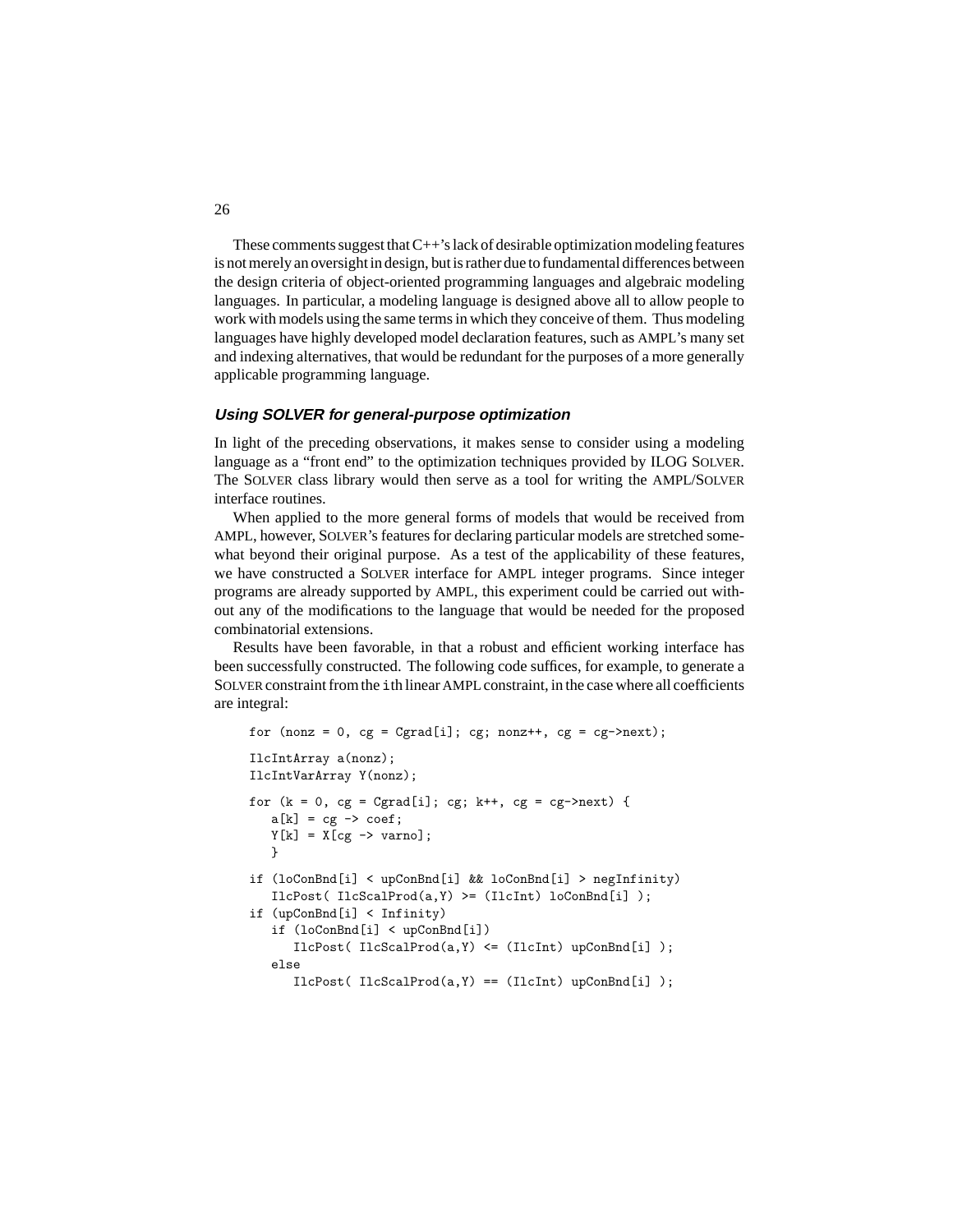The central for loop extracts nonzero constraint coefficients and corresponding variable indices from AMPL's sparse data structure Cgrad, and packs them into SOLVER objects a and Y of type IlcIntArray and IlcIntVarArray, respectively. The appropriate constraint on the scalar product of these two arrays is then posted by one of the if statements. Similar but separate statements are required for the case in which some of the coefficients might not be integer.

AMPL's standard mechanism for conveying options to optimization codes is readily hooked to the various predefined options for SOLVER's search procedure. Thus for example the user can give the AMPL command

```
option ilog_solver_options 'choose_var=2 gen_var=1';
```
to modify SOLVER's procedure for constructing the search tree. (In SOLVER's terms, these options say to use the enumeration function IlcBestGenerate with the variable choice function IlcChooseMaxSizeInt as an argument.)

# **5 IMPLEMENTABILITY OF COMBINATORIAL AMPL EXTENSIONS THROUGH ILOG SOLVER**

We now return to the AMPL extensions proposed in sections 2 and 3, to consider which ILOG SOLVER functions and classes might be useful in implementing them. The correspondences are mostly quite close, suggesting that the proposed extensions are of practical interest and that an AMPL/SOLVER interface is a sensible idea. Issues to be faced in going from this proposal to an implementation are discussed in section 6.

Names beginning in  $\text{I1c}$  in the following discussion represent  $\text{C++}$  types and functions defined in version 3.2 of SOLVER.

## **Logical operators**

SOLVER provides analogues for AMPL's and, or, and not operators by overloading the C++ operators  $\& k$ ,  $||$ , and  $||$ , respectively. Thus for example this AMPL constraint expression using the or operator as proposed in Section 2,

Start $[i2]$  >= Start $[i1]$  + t\_offset $[i1,i2]$  or Start $[i1]$  >= Start $[i2]$  + t\_offset $[i2, i1]$ 

can be written in the same way in SOLVER:

```
Start[i2] >= Start[i1] + t_offset[i1][i2] ||
Start[i1] \geq Start[i2] + t_offset[i2][i1]
```
The two overloaded >= operators return values of type IlcConstraint. Thus || is overloaded to accept two operands of type IlcConstraint and to return an IlcConstraint.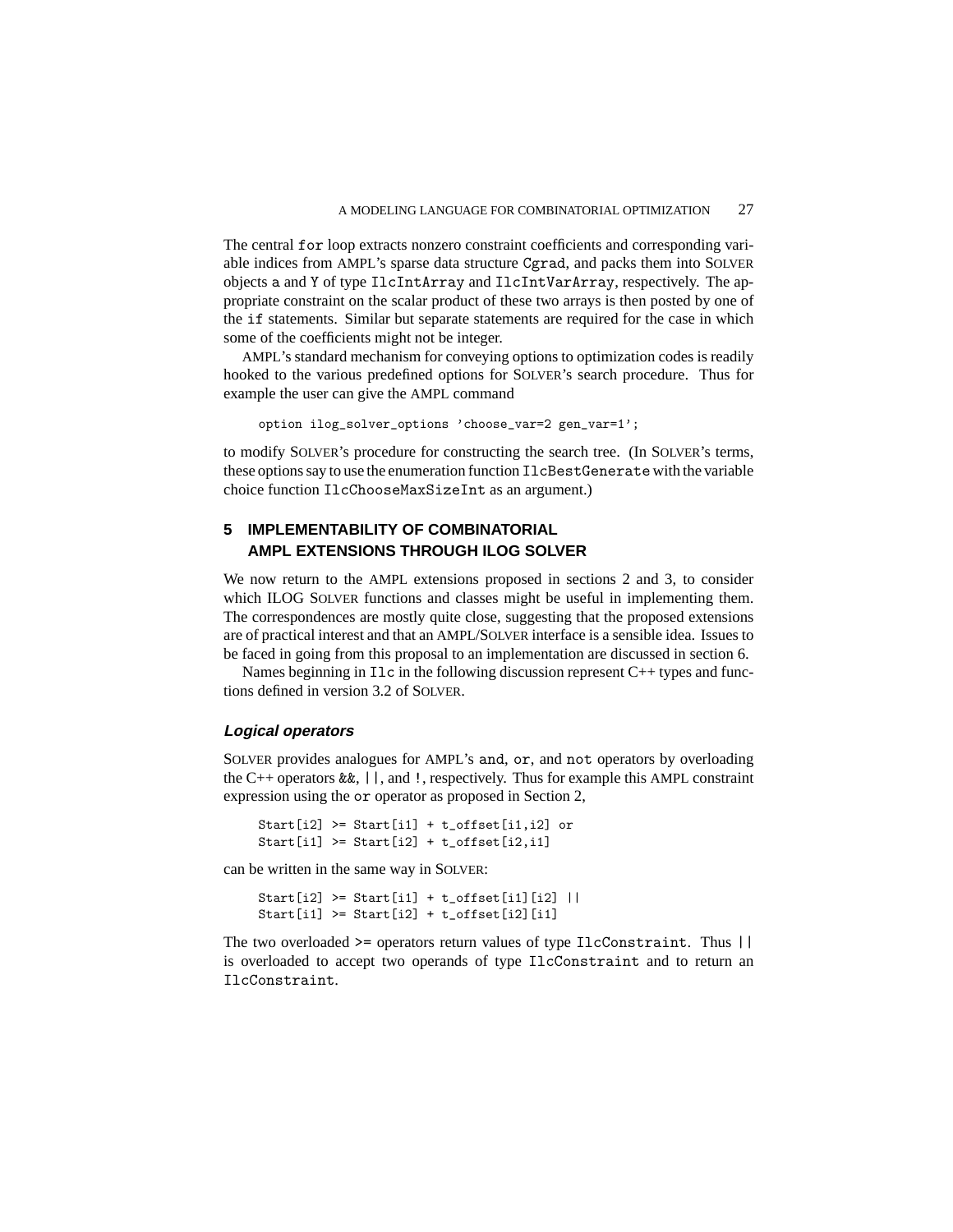The effect of AMPL's iterated logical operators, forall and exists, can be achieved as special cases of SOLVER's IlcCard function; see the discussion of counting operators below.

## **Conditional operators**

SOLVER can directly define if-then constraints by use of either a specialized constraintposting function (IlcIfThen) or an implication operator  $(\leq)$ . There is no direct support for if-then-else constraints, however; they have to be built from two calls to IlcIfThen or an equivalent constraint expression using several logical operators.

AMPL's operator of the form if *logical-expr* then *expr1* else *expr2* has a direct analogue in C++'s ternary conditional operator *logical-expr* ? *expr1* : *expr2*. The latter cannot be overloaded, however, to specialize its behavior when applied to SOLVER's constraint data types.

# **Counting operators**

SOLVER's analogue to AMPL's cardinality operators is the IlcCard function. This function acts like AMPL's card when called with one argument representing a set of integers (type IlcIntSetVar) or objects (type IlcAnySetVar). It acts like the proposed AMPL count when called with an index (type IlcIndex) and a constraint using that index (type IlcConstraint). The special case of the proposed AMPL countof(*k*) operator is implemented efficiently through Solver's IlcDistribute function.

With two arguments, IlcCard acts like a highly restricted form of AMPL's proposed count operator. Its first argument defines only one index, which may be used in its second argument only to subscript objects of type IlcIntVarArray and IlcAnyVarArray that are all of the same size. AMPL's count would have no such restrictions, being defined to use any AMPL indexing expression and constraint expression as its two arguments. A SOLVER program could get the same effect, however, by summing a specially constructed array of auxiliary variables, each being 1 or 0 if its corresponding constraint is or isn't satisfied. Though such an array may be less convenient, it is easy to set up using SOLVER's "metaconstraint" feature that automatically associates a binary integer variable with any expression of type IlcConstraint.

## **Pairwise operators**

SOLVER provides functions that correspond closely to the proposed AMPL pairwise operators. Function IlcAllDiff specifies that the components of an array of integers (type IlcIntVarArray) or an array of objects (type IlcAnyVarArray) must be pairwise different. Function IlcAllNullIntersect specifies that the components of an array of integer sets (type IlcIntSetVarArray) or an array of object sets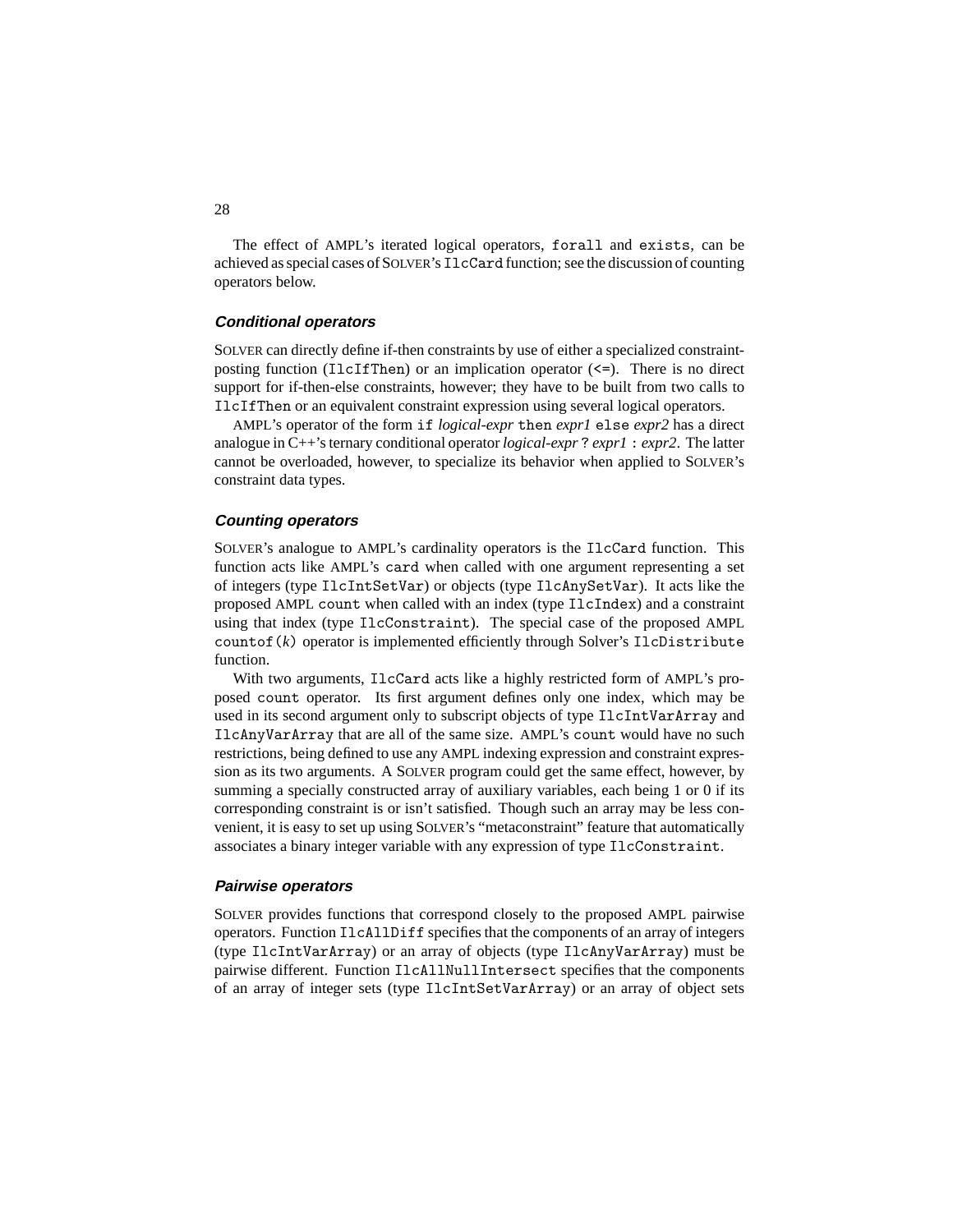(type IlcAnySetVarArray) must be pairwise disjoint. SOLVER's solution search procedure handles these relationships directly in an efficient way.

## **Variables in subscripts**

SOLVER's arrays of integers (type IlcIntArray) and arrays of integer variables (type IlcIntVarArray) have a subscripting operator that admits any integer expression (type IlcIntExp) as its argument. Since an integer expression may in general contain variables, subscripts containing variables can implemented straightforwardly, as seen in section 4's sequencing example. This observation also extends to SOLVER's arrays of objects (types IlcAnyArray and IlcAnyVarArray).

## **Object-valued variables**

SOLVER provides "constrained enumerated variables" (type IlcAnyVar and type IlcAnyVarArray) whose values are C++ generic (void\*) pointers. Since pointers of this type may reference any type of C++ object, they can directly implement the proposed AMPL object-valued variables.

SOLVER's integer-valued variables can also be used in contexts where each integer stands for an object (rather than for a numerical value that participates in arithmetic expressions). The IlcAllDiff operator applies in the same way to object and to integer arrays.

# **Set-valued variables**

SOLVER provides data types for sets of pointers (IlcAnySet) and sets of integers (IlcIntSet). Set-valued variables are provided by corresponding constrained set variables of pointers (types IlcAnySetVar and IlcAnySetVarArray) and integers (types IlcIntSetVar and IlcIntSetVarArray).

SOLVER incorporates functions corresponding to all of the AMPL set operators, including membership (IlcMember, IlcNotMember), containment (IlcSubset, IlcSubsetEq), union (IlcUnion), intersection (IlcIntersection), and cardinality (IlcCard). Specialized functions are also provided to define constraints restricting a given set to equal the union (IlcEqUnion) or intersection (IlcEqIntersection) of two other given sets.

None of these functions provides a convenient way of implementing AMPL sums indexed over set variables, as in the constraint sum {i in Knapsack} weight[i] <= capacity from the knapsack example in section 3. Where the knapsack members are represented by integers, however, new forms of the function IlcSum have been implemented to express summations of this kind in a particular client's application. These forms are likely to be included in future versions of the general ILOG SOLVER release.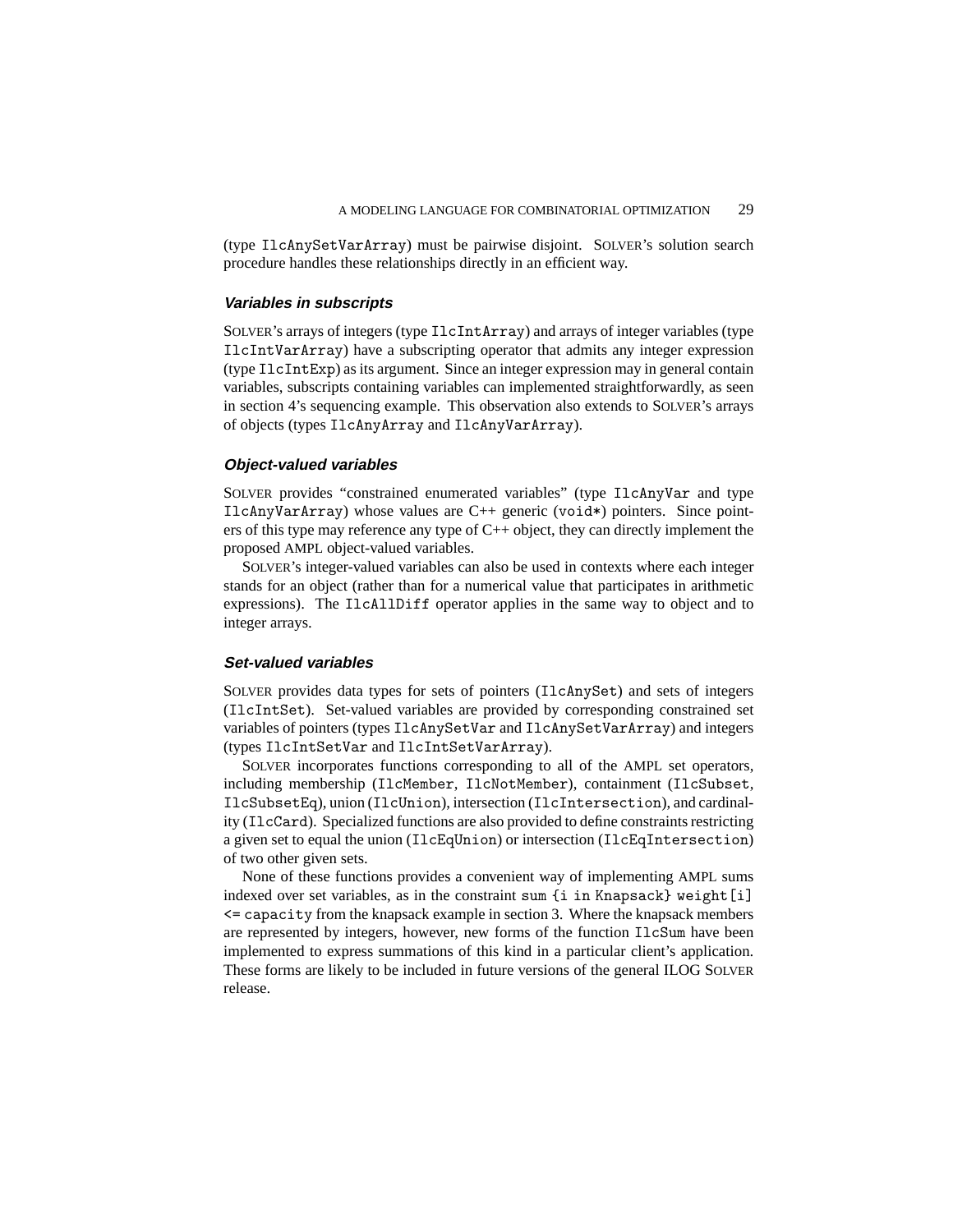## **6 DIRECTIONS FOR FURTHER DEVELOPMENT**

This study has introduced a variety of alternatives for extending an algebraic modeling language to better support general-purpose combinatorial optimization. Evidence for the usefulness of these extensions has been presented through sample models (sections 2 and 3) and through examples from ILOG SOLVER's independently designed features (section 5). The comparison with SOLVER has also served to provide evidence for the implementability of these extensions.

The next step in this line of investigation will be to add the syntax of the proposed extensions to AMPL, and to create a general-purpose optimizer for models that use the extensions, working through an interface that exploits the corresponding SOLVER functions and data types. This work may face new challenges resulting from the application of SOLVER in a more general-purpose environment than originally intended. Experience with a SOLVER interface for integer programming (section 4) nevertheless suggests that the difficulties should be manageable.

Implementation will also require extensions to AMPL's data structures for conveying model instances to optimizers. AMPL currently uses two kinds of structures: lists of nonzero coefficients for linear expressions, and directed acyclic graphs (representing parse trees) for nonlinear expressions [14]. The latter are sufficiently general to represent most of the extensions proposed in this paper, but some refinements may be desirable to allow the interface to SOLVER to be faster or more effective. For example, many of the operands of the proposed operator extensions are in fact linear constraint expressions, for which a coefficient list would be more useful than a general subgraph. A more difficult problem is posed by constructs such as variables in subscripts and summations over set-valued variables, which require a new kind of expression to be included in the data structure. It would seem that subscripting in an expression like procTime[JobForSlot[k]] or FinishTime[JobForSlot[k-1]] could be handled as another kind of operator, for example, much as in  $C++$ ; but unlike all current AMPL operators, it would not be operating on any one particular parameter or variable, but rather on the whole indexed collection procTime or FinishTime.

After an interface has been completed using SOLVER's predefined types and functions, performance might be improved by selectively defining new classes of objects. It would be possible, in particular, to define new constraint classes. A custom-defined constraint class might be able to implement certain AMPL extensions more effectively than a combination of predefined constraints. This advantage might be achieved by permitting a more efficient conversion from the original AMPL constraint representation, or by defining member functions that do a better job of propagating the constraint's effects through the search tree.

Performance can also often be improved by experimenting with SOLVER's search criteria. Access to predefined search options is readily provided from AMPL's environment, as noted in section 4. SOLVER also provides for user-defined, problem-specific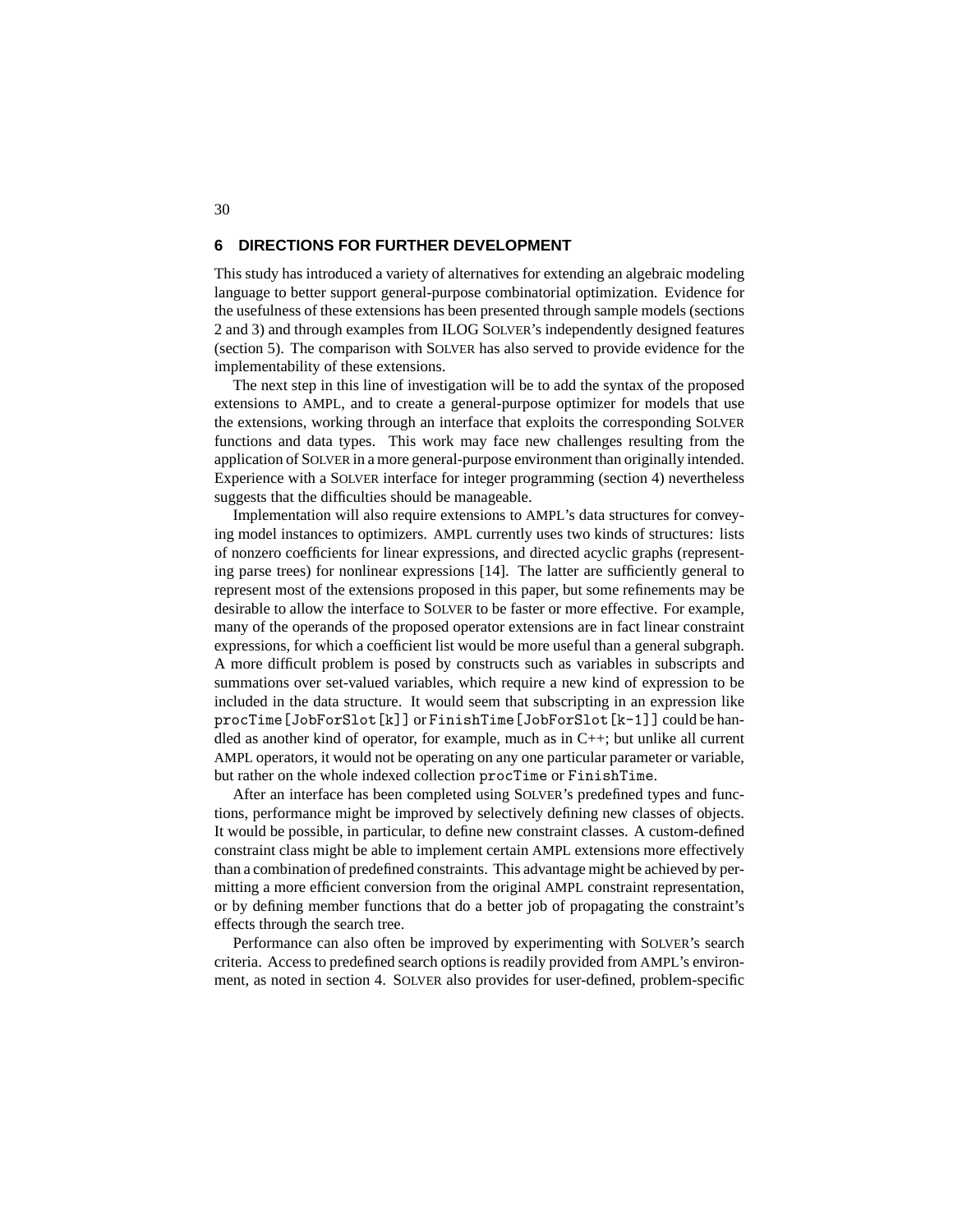search criteria through definition of certain new functions and object subclasses. At the same time, an algebraic modeling language is well-suited to expressing many search criteria, as shown by numerous examples in [3]. Thus a further extension to AMPL might permit the user to write algebraic expressions that define such choices as branching variable and direction.

Another possibility along these lines, also explored in [3], would be to supply algebraic expressions for bounds at the search nodes. These bounds would play the same role in pruning the search tree as the LP relaxation bounds computed by integer programming solvers. They could be tailored to specific combinatorial models, however, for which no useful analogue to the LP relaxation might be available. SOLVER does not currently incorporate any special mechanism for communicating bounds to its search procedures, but this is a feature that might not be hard to add.

Finally, it should be remarked that the ideas of this paper can be extended to models that have some real-valued decision variables. ILOG SOLVER supports such variables through appropriate C++ classes (IlcFloatVar and IlcFloatVarArray), which have been used to implement a mixed-integer generalization to the AMPL/SOLVER interface described in section 4. In fact this interface has been further extended to send mixed integer programs to ILOG PLANNER, a companion to SOLVER that incorporates a simplex method, computes LP relaxations, and carries out a standard mixed-integer branch-and-bound search. The search schemes of SOLVER and PLANNER can optionally be applied together, often more effectively than either one alone. Thus it is reasonable to expect that they could be used together to construct a general-purpose solver suitable for mixed-integer AMPL models that employ some of the combinatorial extensions described in this paper.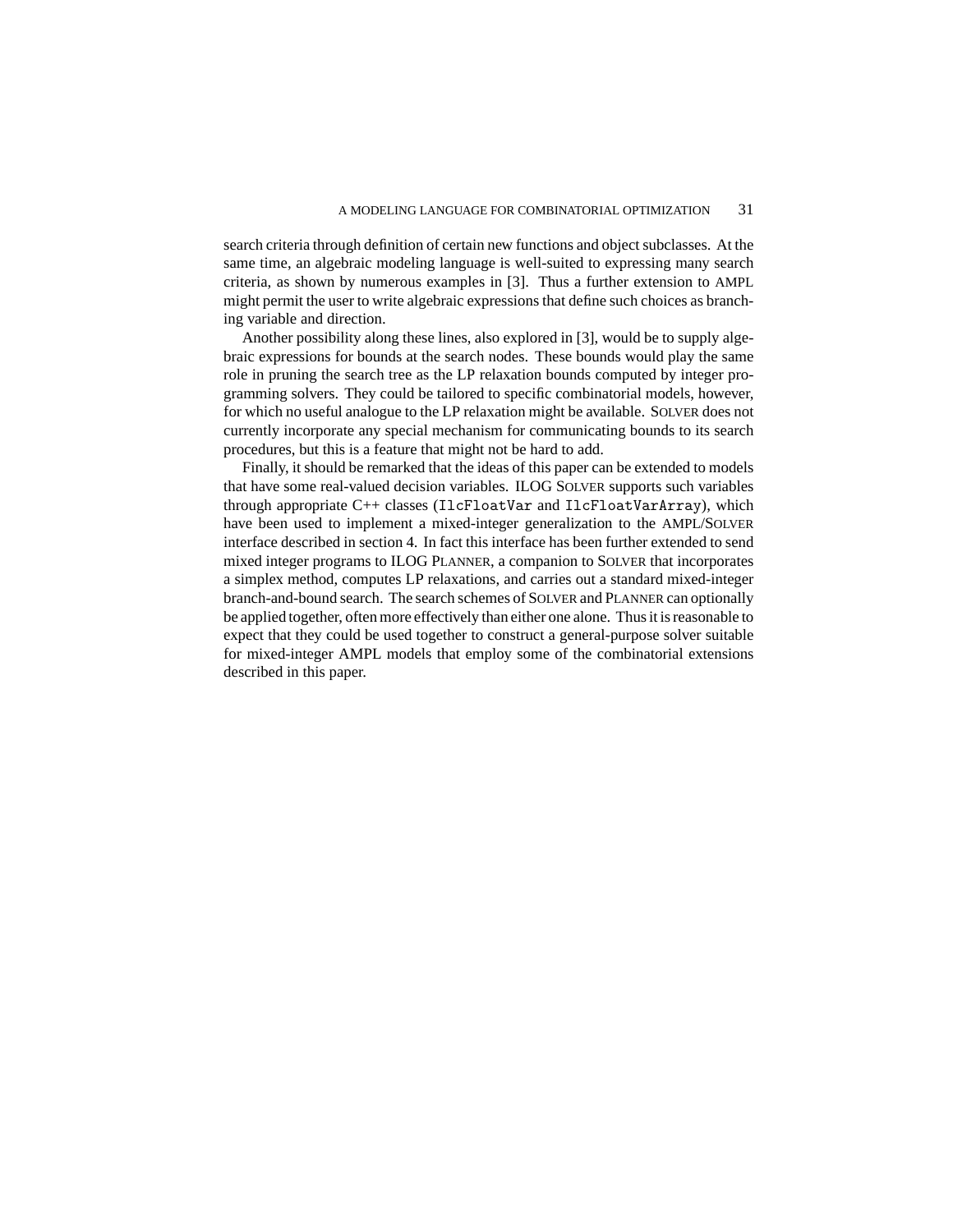## **Appendix: Examples**

The following pages exhibit many of the models from which examples in this paper were taken. Models are arranged alphabetically according to the filenames by which they are referenced in the text. All are in AMPL except for one (seq.cc) that is an ILOG SOLVER C++ program.

```
assign0.mod
Assignment: Using n^2 zero-one variables
----------------------------------------------------------
param n integer > 0;
set JOBS := 1..n;
set MACHINES := 1..n;
param cost {JOBS,MACHINES} > 0;
var Assign {JOBS,MACHINES} binary;
minimize TotalCost:
   sum {j in JOBS, k in MACHINES} cost[j,k] * Assign[j,k];
subj to OneMachinePerJob {j in JOBS}:
   sum {k in MACHINES} Assign[j,k] = 1;
subj to OneJobPerMachine {k in MACHINES}:
   sum \{j \text{ in JOBS}\} Assign[j, k] = 1;
assign1.mod
Assignment: Using n integer variables,
with the "alldiff" operator
----------------------------------------------------------
param n integer > 0;
set JOBS := 1..n;
set MACHINES := 1..n;
param cost {JOBS,MACHINES} > 0;
var MachineForJob {JOBS} integer >= 1, <= n;
minimize TotalCost:
   sum {j in JOBS, k in MACHINES}
     if MachineForJob[j] = k then cost[j,k];
subj to OneJobPerMachine:
   alldiff {j in JOBS} MachineForJob[j];
```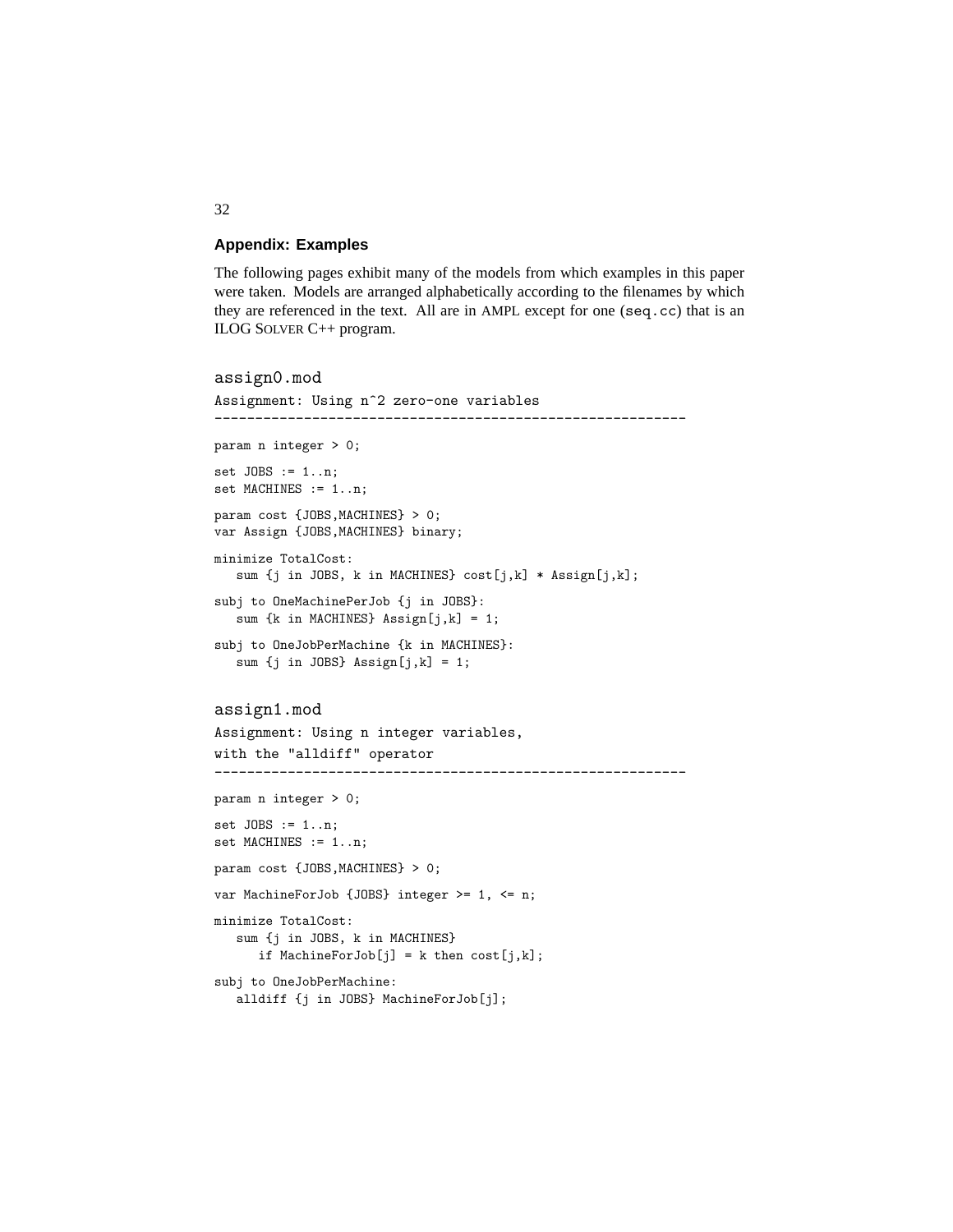assign2.mod Assignment: Using n integer variables, with variable in subscript in the objective --------------------------------------------------------- param n integer > 0; set JOBS := 1..n; set MACHINES := 1..n; param cost {JOBS,MACHINES} > 0; var MachineForJob {JOBS} integer >= 1, <= n; minimize TotalCost: sum {j in JOBS, k in MACHINES} cost[j,MachineForJob[j]]; subj to OneJobPerMachine: alldiff {j in JOBS} MachineForJob[j];

```
assign3.mod
Assignment: Using n object-valued variables,
with variable in subscript in the objective
----------------------------------------------------------
set JOBS;
set MACHINES;
  check card (JOBS) = card (MACHINES);
param cost {JOBS,MACHINES} > 0;
var MachineForJob {JOBS} in MACHINES;
minimize TotalCost:
   sum {j in JOBS, k in MACHINES} cost[j,MachineForJob[j]];
subj to OneJobPerMachine:
   alldiff {j in JOBS} MachineForJob[j];
```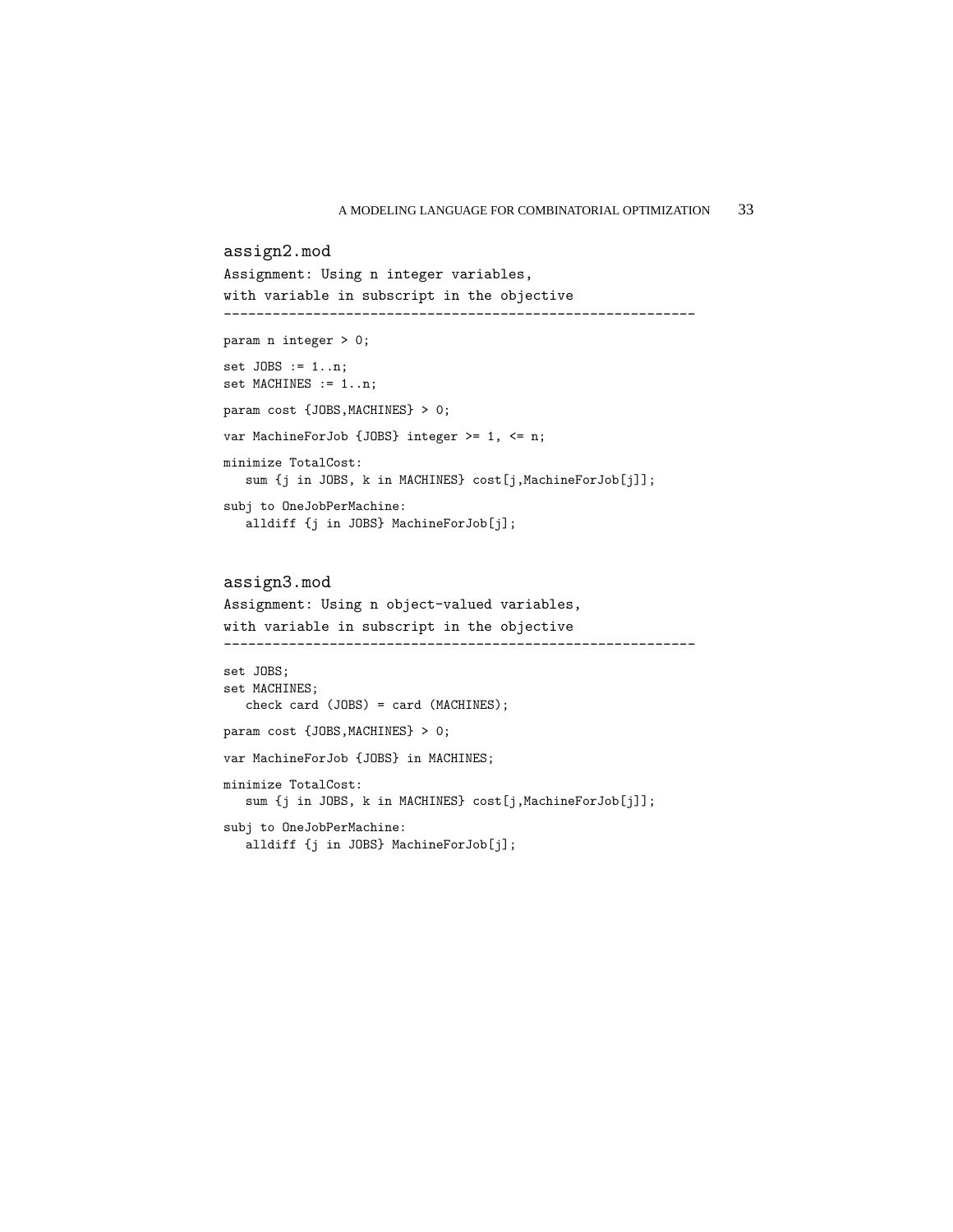```
flowshp0.mod
Flow Shop: Integer programming formulation
----------------------------------------------------------
set JOBS ordered;
set ALL_MACH ordered;
set MACH {JOBS} ordered within ALL_MACH;
param t_proc {i in JOBS, MACH[i]} > 0;
param t_cum {i in JOBS, j in MACH[i]} :=
   sum {jj in MACH[i]: ord(jj) <= ord(j)} t_proc[i,jj];
param t_offset {i1 in JOBS, i2 in JOBS: i1 <> i2} :=
   max {j in MACH[i1] inter MACH[i2]}
      (t_c \text{cum}[i1,j] - t_c \text{cum}[i2,j] + t_c \text{proc}[i2,j]);param M > 0;
var End >= 0;var Start {JOBS} >= 0;
var Precedes {i1 in JOBS, i2 in JOBS: ord(i1) < ord(i2)} binary;
minimize Makespan: End;
subj to Makespan_Defn {i in JOBS}:
   End >= Start[i] + sum {j in MACH[i]} t_proc[i,j];subj to No12_Conflict {i1 in JOBS, i2 in JOBS: ord(i1) < ord(i2)}:
   Start[i2] >= Start[i1] + t_offset[i1,i2] - M * (1 - Precedes[i1,i2]);
subj to No21_Conflict {i1 in JOBS, i2 in JOBS: ord(i1) < ord(i2)}:
   Start[i2] >= Start[i1] + t_offset[i2,i1] - M * Precedes[i1,i2];
```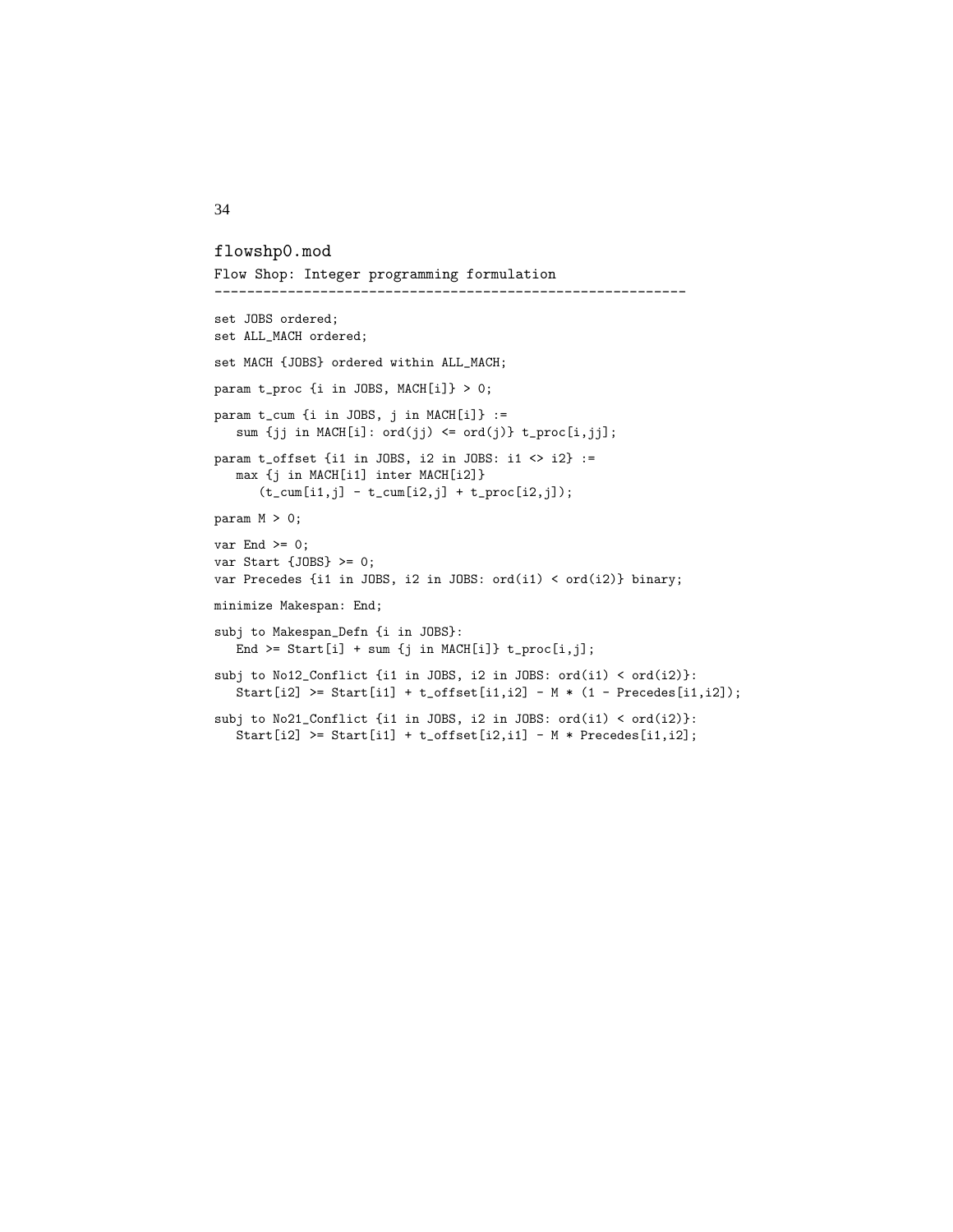```
flowshp1.mod
Flow Shop: Using disjunctive constraints
----------------------------------------------------------
set JOBS ordered;
set ALL_MACH ordered;
set MACH {JOBS} ordered within ALL_MACH;
param t_proc {i in JOBS, MACH[i]} > 0;
param t_cum {i in JOBS, j in MACH[i]} :=
     sum {jj in MACH[i]: ord(jj) <= ord(j)} t_proc[i,jj];
param t_offset {i1 in JOBS, i2 in JOBS: i1 <> i2} :=
     max {j in MACH[i1] inter MACH[i2]}
          (t_c \text{cum}[i1,j] - t_c \text{cum}[i2,j] + t_c \text{proc}[i2,j]);var End >= 0;
var Start {JOBS} >= 0;
minimize Makespan: End;
subj to Makespan_Defn {i in JOBS}:
     \label{eq:end} \begin{minipage}[h]{6.5\textwidth} \begin{minipage}[h]{6.5\textwidth} \centering \begin{minipage}[h]{0.4\textwidth} \centering \centering \end{minipage} \begin{minipage}[h]{6.5\textwidth} \centering \begin{minipage}[h]{0.4\textwidth} \centering \centering \end{minipage} \begin{minipage}[h]{0.4\textwidth} \centering \centering \end{minipage} \begin{minipage}[h]{0.4\textwidth} \centering \centering \end{minipage} \begin{minipage}[h]{0.4\textwidth} \centering \centering \end{minipage} \begin{minipage}[h]{0.4\textsubj to No_Conflict {i1 in JOBS, i2 in JOBS: ord(i1) < ord(i2)}:
     Start[i2] >= Start[i1] + t_{of}fset[i1,i2] or
     Start[i1] \geq Start[i2] + t_offset[i2, i1];
```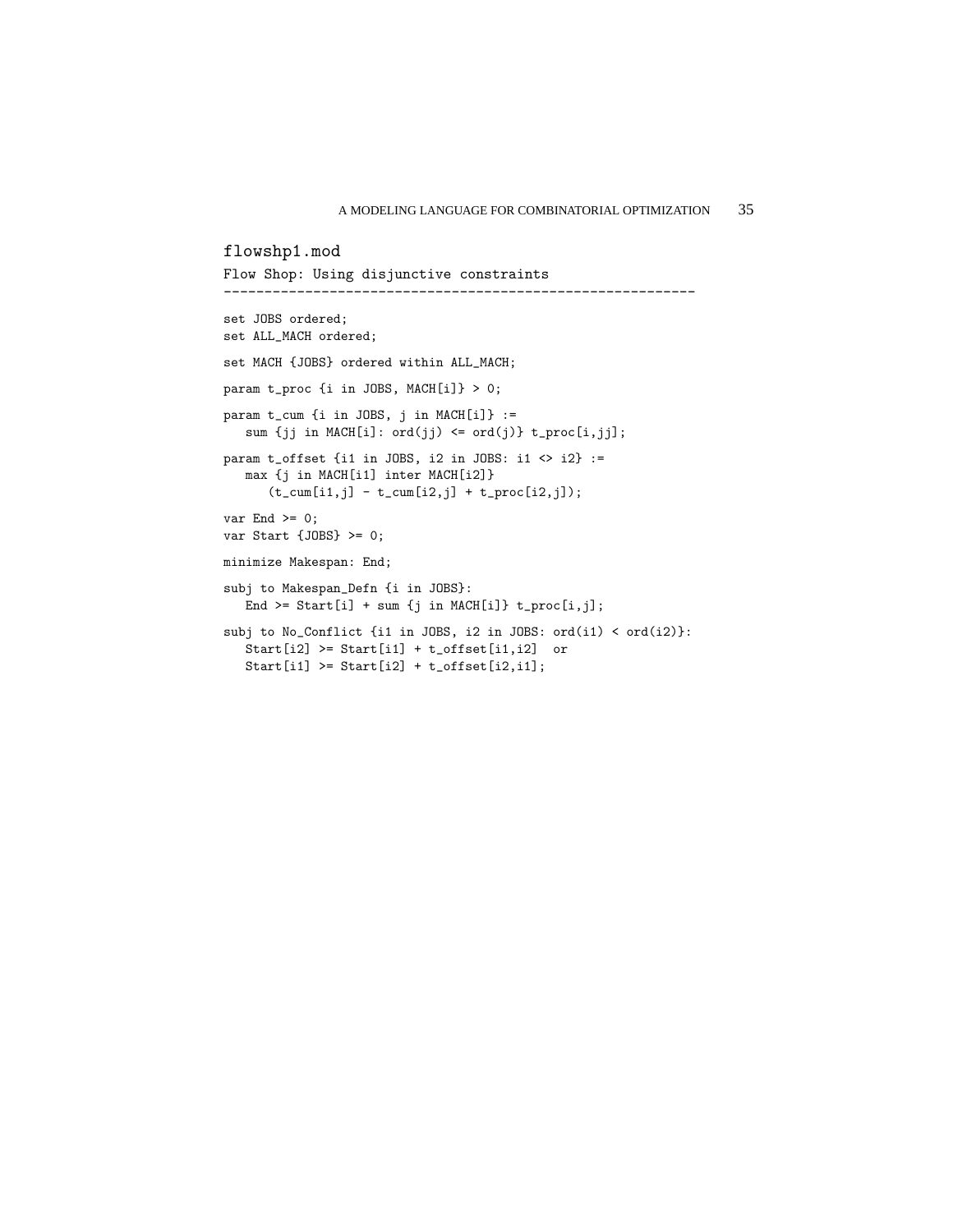```
multicom0.mod
Multicommodity transportation:
Using auxiliary zero-one variables
----------------------------------------------------------
set ORIG;
set DEST;
set PROD;
param supply {ORIG,PROD} >= 0;
param demand {DEST,PROD} >= 0;
   check {p in PROD}:
      sum {i in ORIG} supply[i,p] = sum {j in DEST} demand[j,p];
param limit {ORIG,DEST} >= 0;
param minload >= 0;
param maxserve integer > 0;
param vcost {ORIG,DEST,PROD} >= 0;
var Trans {ORIG,DEST,PROD} >= 0;
param fcost {ORIG,DEST} >= 0;
var Use {ORIG,DEST} binary;
minimize Total_Cost:
   sum {i in ORIG, j in DEST, p in PROD} vcost[i,j,p] * Trans[i,j,p]
 + sum {i in ORIG, j in DEST} fcost[i,j] * Use[i,j];
subject to Supply {i in ORIG, p in PROD}:
   sum {j in DEST} Trans[i,j,p] = supply[i,p];
subject to Max_Serve {i in ORIG}:
   sum {j in DEST} Use[i,j] <= maxserve;
subject to Demand {j in DEST, p in PROD}:
   sum {i in ORIG} Trans[i,j,p] = demand[j,p];
subject to Multi {i in ORIG, j in DEST}:
   sum {p \text{ in } PROD} Trans[i,j,p] \leq limit[i,j] * Use[i,j];subject to Min_Ship {i in ORIG, j in DEST}:
   sum \{p in PROD} Trans[i,j,p] >= minload * Use[i,j];
```

```
36
```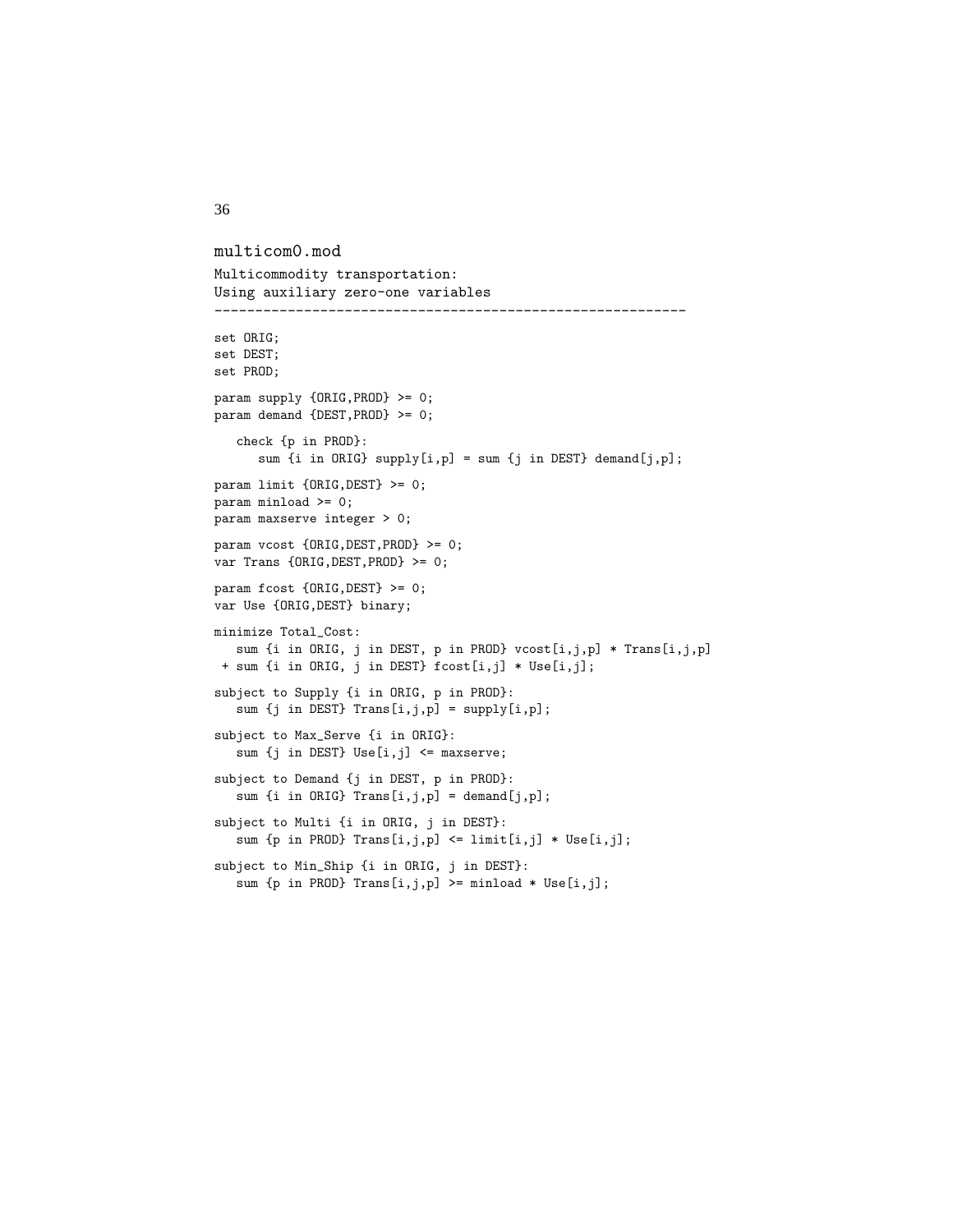```
multicom1.mod
Multicommodity transportation:
Using conditional expressions and a counting operator
----------------------------------------------------------
set ORIG;
set DEST;
set PROD;
param supply {ORIG,PROD} >= 0;
param demand {DEST,PROD} >= 0;
   check {p in PROD}:
      sum {i in ORIG} supply[i,p] = sum {j in DEST} demand[j,p];
param limit {ORIG,DEST} >= 0;
param minload >= 0;
param maxserve integer > 0;
param fcost {ORIG,DEST} >= 0;
param vcost {ORIG,DEST,PROD} >= 0;
var Trans {ORIG,DEST,PROD} >= 0;
minimize Total_Cost:
   sum {i in ORIG, j in DEST}
      (if sum {p \text{ in } PROD} Trans[i,j,p] > 0then fcost[i,j] + sum {p \text{ in } PROD} vcost[i,j,p] * Trans[i,j,p]);
subject to Supply {i in ORIG, p in PROD}:
   sum {j in DEST} Trans[i,j,p] = supply[i,p];
subj to MaxServe {i in ORIG}:
   atmost(maxserve) {j in DEST} sum {p in PROD} Ship[i,j,p] > 0;
subject to Demand {j in DEST, p in PROD}:
   sum {i in ORIG} Trans[i,j,p] = demand[j,p];
subject to Multi_Min_Ship {i in ORIG, j in DEST}:
   if sum {p in PROD} Trans[i,j,p] > 0 then
      min_load <= sum {p in PROD} Trans[i,j,p] <= limit[i,j];
```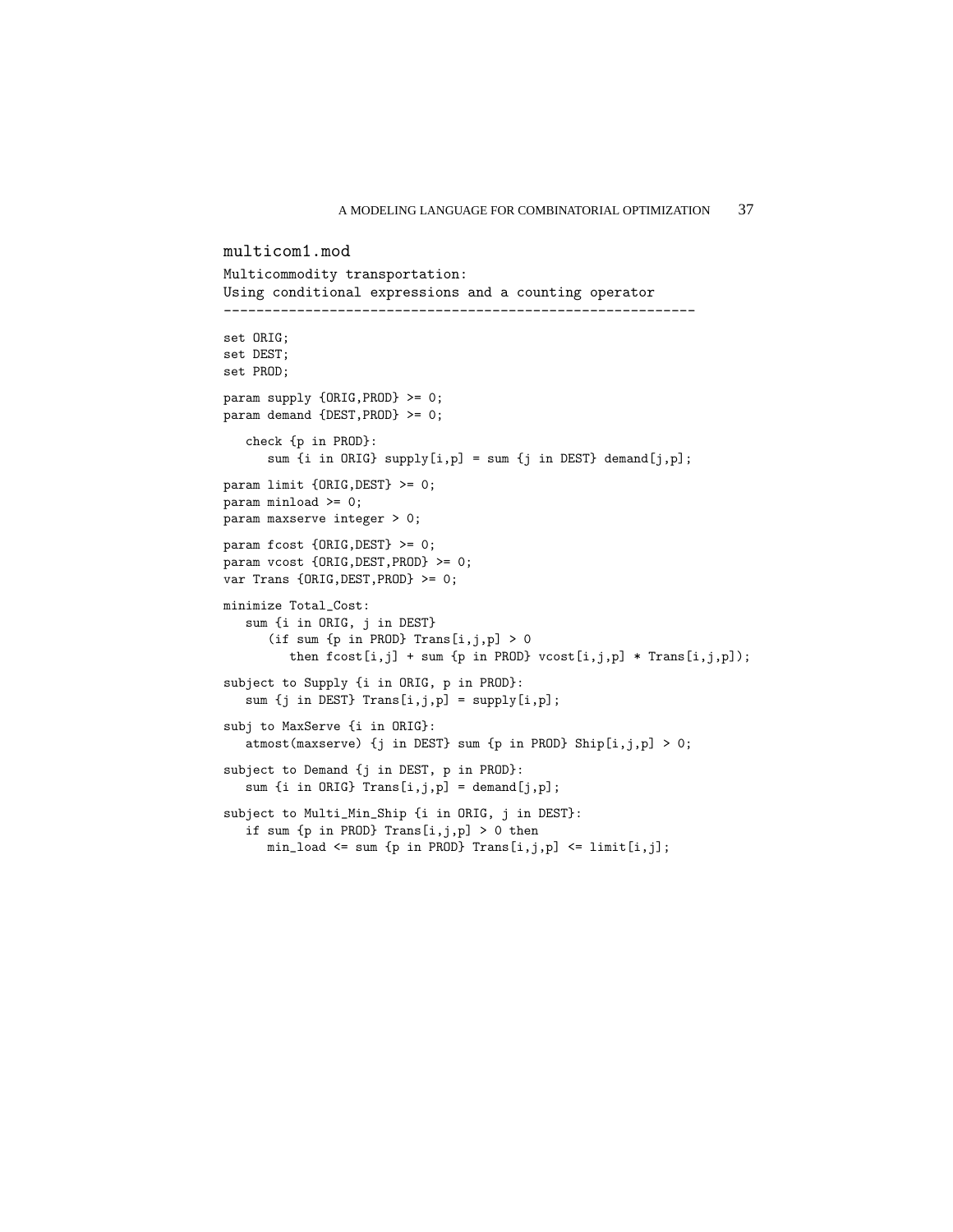```
sched0.mod
Scheduling: Using n^2 zero-one variables
----------------------------------------------------------
param n integer > 0; set JOBS := 1..n;
set MACHINES := 1..n;
param cap {MACHINES} integer >= 0;
param cost {JOBS,MACHINES} > 0;
var Assign {JOBS,MACHINES} binary;
minimize TotalCost:
   sum {j in JOBS, k in MACHINES} cost[j,k] * Assign[j,k];
subj to OneMachinePerJob {j in JOBS}:
   sum {k in MACHINES} Assign[j,k] = 1;
subj to CapacityOfMachine {k in MACHINES}:
   sum {j in JOBS} Assign[j,k] <= cap[k];
```

```
sched1.mod
```

```
Scheduling: Using n integer variables,
with the "count" operator
----------------------------------------------------------
param n integer > 0;
set JOBS := 1..n;
set MACHINES := 1..n;
param cap {MACHINES} integer >= 0;
param cost {JOBS,MACHINES} > 0;
var MachineForJob {JOBS} integer >= 1, <= n;
minimize TotalCost:
   sum {j in JOBS, k in MACHINES}
     if MachineForJob[j] = k then cost[j,k];
subj to CapacityOfMachine {k in MACHINES}:
   count \{j \text{ in JOBS}\} (MachineForJob[j] = k) <= cap[k];
```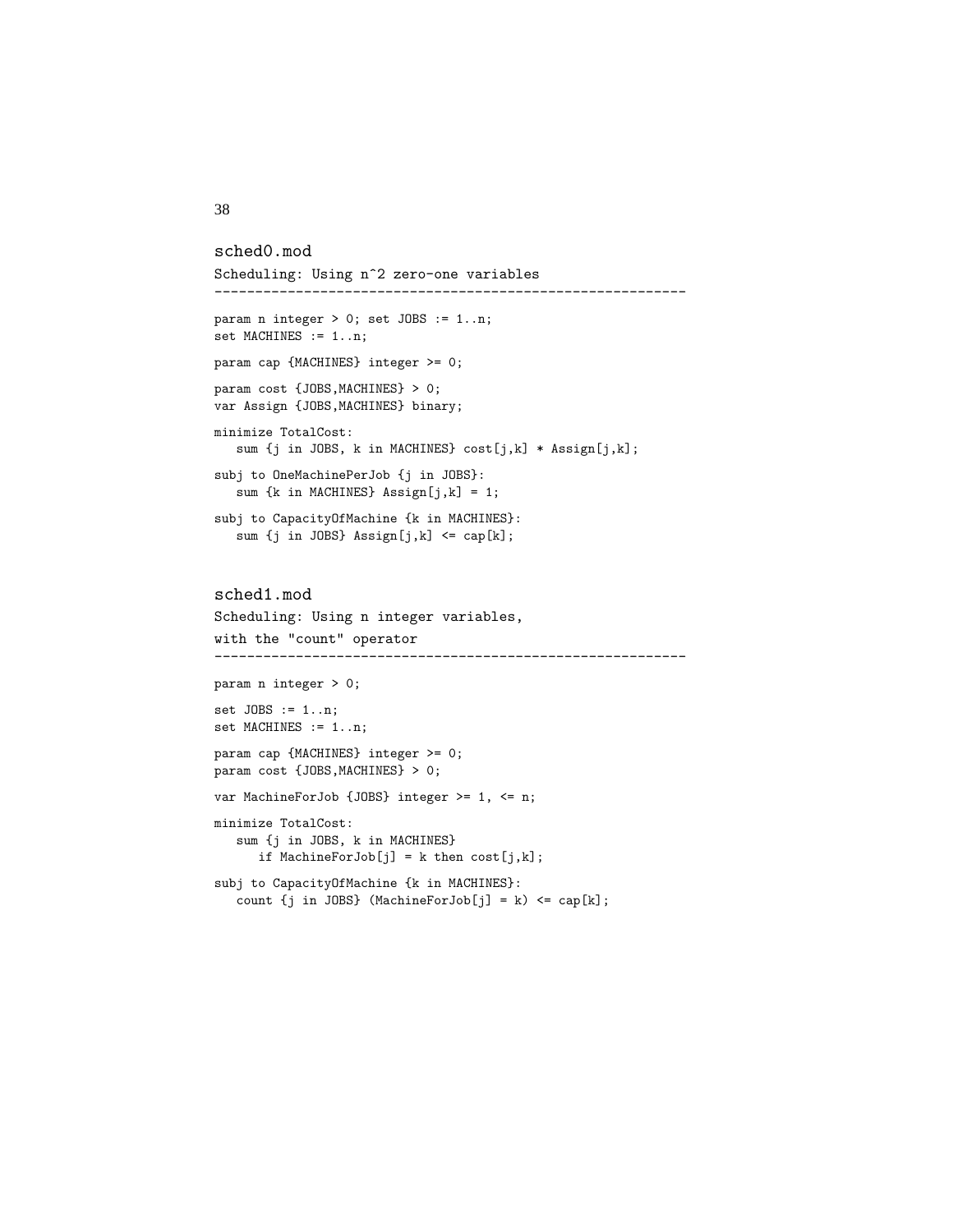```
sched2.mod
Scheduling: Using n integer variables,
with the "countof" operator
----------------------------------------------------------
param n integer > 0;
set JOBS := 1..n;
set MACHINES := 1..n;
param cap {MACHINES} integer >= 0;
param cost {JOBS,MACHINES} > 0;
var MachineForJob {JOBS} integer >= 1, <= n;
minimize TotalCost:
   sum {j in JOBS, k in MACHINES}
      if MachineForJob[j] = k then cost[j,k];
subj to CapacityOfMachine {k in MACHINES}:
   \texttt{countof(k)}~\{\texttt{j}~\texttt{in}~\texttt{J0BS}\}~\texttt{MachineForJob}[\texttt{j}]~\texttt{<=}\texttt{cap[k]}\,;
```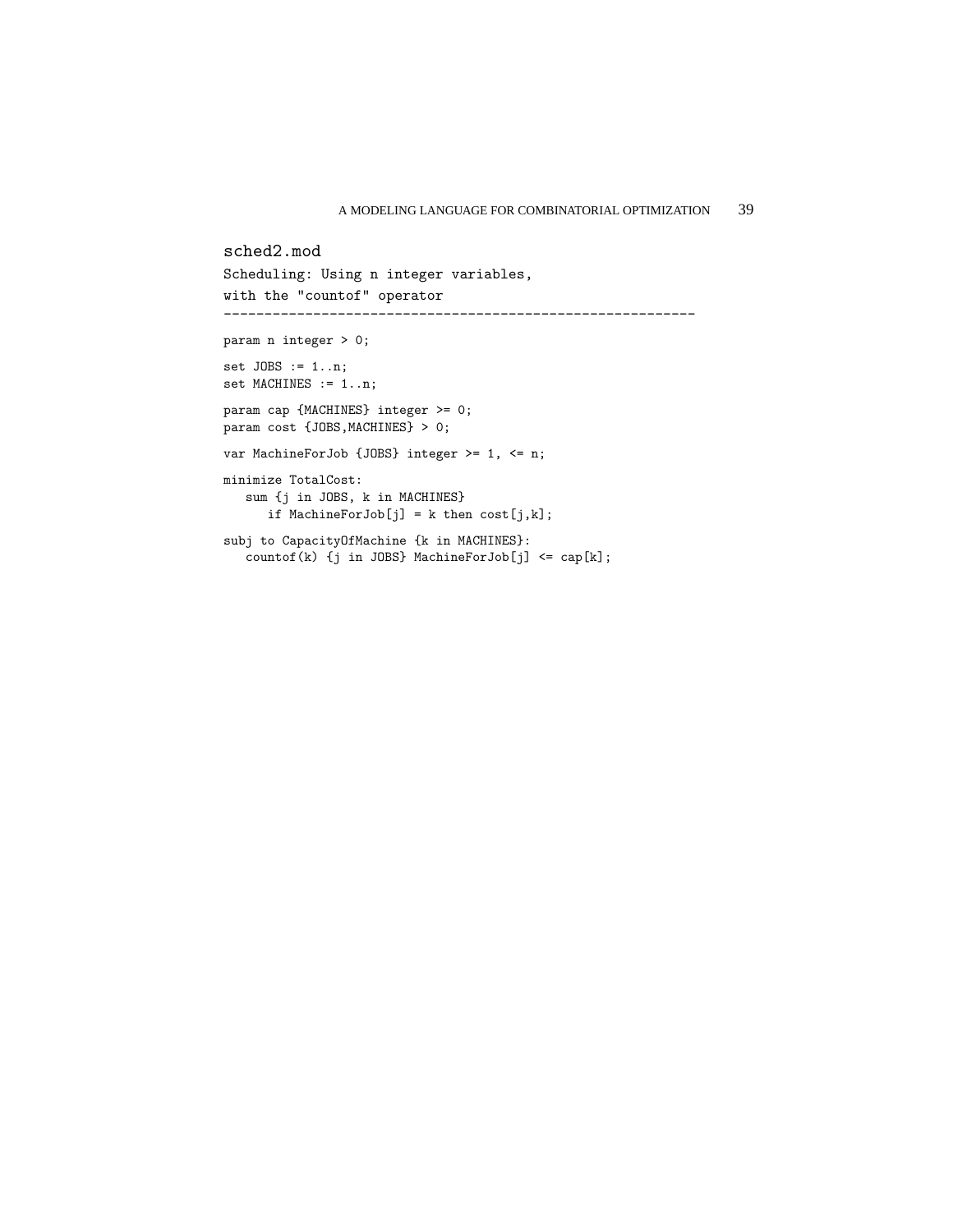```
seq0.mod
Sequencing: Using n^2 zero-one variables
----------------------------------------------------------
param nJobs integer > 0;
param nClasses integer > 0;
param duePen {0..nJobs} >= 0;
param dueTime {0..nJobs} >= 0;
param procTime {0..nJobs} >= 0;
param classOf {0..nJobs} in 0..nClasses;
param setupTime {0..nClasses,1..nClasses};
param setupCost {0..nClasses,1..nClasses};
param BIG := max {j in 0..nJobs} dueTime[j];
var Seq \{j1 in 0..nJobs, j2 in 1..nJobs+1: j1 \Leftrightarrow j2} binary;
var ComplTime \{j \text{ in } 0..nJobs\} >= 0, <= dueTime[j];
minimize TotalCost:
   sum {j in 1..nJobs} duePen[j] * (dueTime[j] - ComplTime[j]) +
   sum \{j1 in 0..nJobs, j2 in 1..nJobs: j1 \Leftrightarrow j2\}setupCost[classOf[j1],classOf[j2]] * Seq[j1,j2];
subj to OneAfter {j1 in 0..nJobs}:
   sum {j2 in 1..nJobs+1: j1 <> j2} Seq[j1,j2] = 1;
subj to OneBefore {j2 in 1..nJobs+1}:
   sum {j1 in 0..nJobs: j1 <> j2} Seq[j1,j2] = 1;
subj to NoOverlap {j1 in 0..nJobs, j2 in 1..nJobs: j1 <> j2}:
   ComplTime[j1] + setupTime[classOf[j1],classOf[j2]] + procTime[j2]
      \leq ComplTime[j2] + BIG * (1 - Seq[j1,j2]);
subj to Precedence
      {j1} in 0..nJobs-1, {j2} in {j1+1..n}Jobs: classOf[j1] = classOf[j2]:
   Seq[j2,j1] = 0;subj to Initialization: ComplTime[0] = 0;
```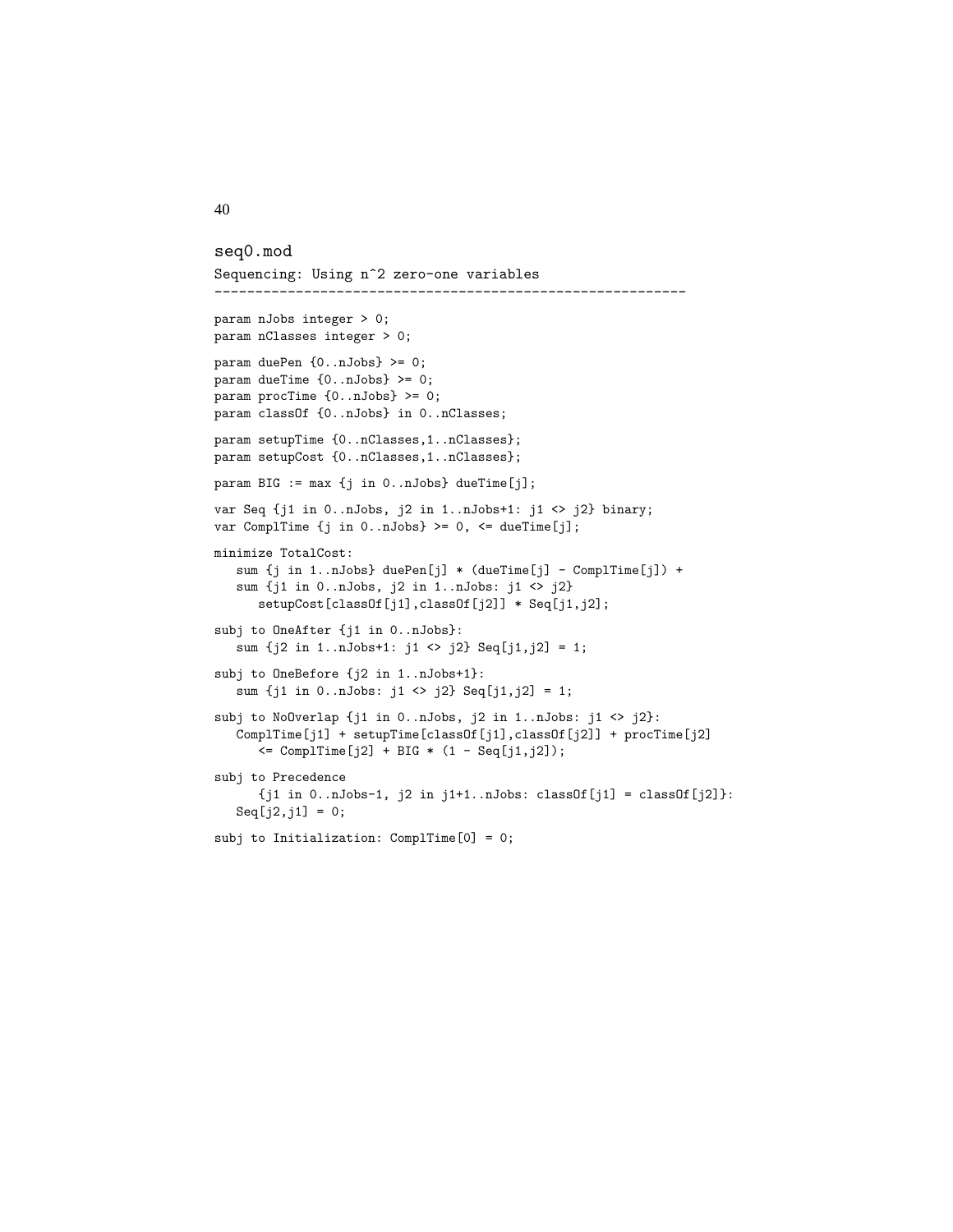```
seq1.mod
Sequencing: Using 2n integer variables,
with variables in subscripts
----------------------------------------------------------
param nJobs integer > 0;
param nSlots integer := nJobs;
param nClasses integer > 0;
param duePen {0..nJobs} >= 0;
param dueTime {0..nJobs} >= 0;
param procTime {0..nJobs} >= 0;
param classOf {0..nJobs} in 0..nClasses;
param setupTime {0..nClasses,1..nClasses};
param setupCost {0..nClasses,1..nClasses};
param BIG := max {j in 0..nJobs} dueTime[j];
var JobForSlot {k in 0..nSlots} in 0..nJobs;
var SlotForJob {j in 0..nJobs} in 0..nSlots;
var ComplTime {j in 0..nJobs};
var DCost {j in 1..nJobs}
   = duePen[j] * (dueTime[j] - ComplTime[j]);
var SCost {k in 1..nSlots}
   = setupCost[classOf[JobForSlot[k-1]],classOf[JobForSlot[k]]];
minimize TotalCost:
   sum {j in 1..nJobs} DCost[j] + sum {k in 1..nSlots} SCost[k];
subj to JobSlotInit: JobForSlot[0] = 0;
subj to JobSlotDefn {k in 0..nSlots}: SlotForJob[JobForSlot[k]] = k;
subj to ComplTimeInitDefn: ComplTime[0] = 0;
subj to ComplTimeDefn {k in 0..nSlots-1}:
   ComplTime[JobForSlot[k]] =
      min (dueTime[JobForSlot[k]],
           ComplTime[JobForSlot[k+1]]
            - setupTime[classOf[JobForSlot[k]],classOf[JobForSlot[k+1]]]
            - procTime[JobForSlot[k+1]]);
subj to ComplTimeFinalDefn:
   ComplTime[JobForSlot[nSlots]] = dueTime[JobForSlot[nSlots]];
subj to Precedence \{j \text{ in } 1..nJobs: \text{ classOf}[j-1] = \text{classOf}[j]\}:
   SlotForJob[j-1] < SlotForJob[j];
```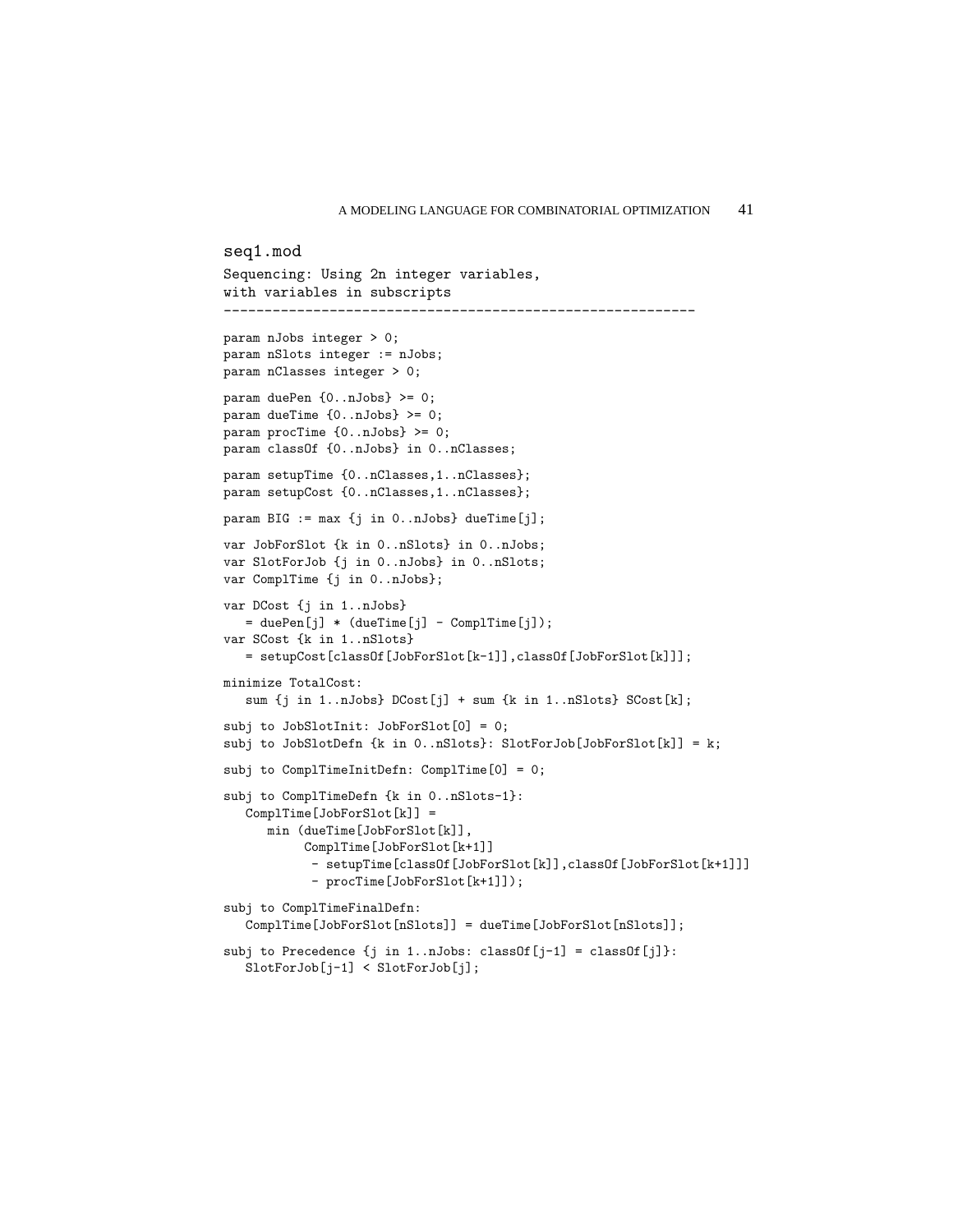```
seq.cc
Sequencing: ILOG Solver C++ representation for seq1.mod
----------------------------------------------------------
#include <ilsolver/ilcint.h>
IlcInt dummy = IlcInit();
IlcInt nJobs;
IlcInt nSlots;
IlcInt nClasses;
IlcIntArray duePen; IlcIntArray dueTime;
IlcIntArray procTime; IlcIntArray classOf;
IlcIntArray setupTime; IlcIntArray setupCost;
IlcIntExp classesOf(IlcIntVar job1, IlcIntVar job2){
   return (classOf[job1] * (nClasses+1) + classOf[job2]);
}
void readData(char* filename){
  FILE* data = fopen(filename,"r");
   if (!data) {
      cerr << "No such file: " << filename << endl; exit(1);
   }
  IlcInt i, j;
   fscanf(data,"%d%d",&nJobs,&nClasses); nSlots = nJobs;
   duePen = IlcIntArray(nJobs+1); duePen[0] = 0;
   dueTime = IlcIntArray(nJobs+1); dueTime[0] = 0;
   procTime = IlcIntArray(nJobs+1); procTime[0] = 0;
   classOf = IlclntArray(nJobs+1); classOf[0] = 0;for (j = 1; j < nJobs+1; j++)fscanf(data,"%d%d%d%d",
          &duePen[j],&dueTime[j],&procTime[j],&classOf[j]);
   setupTime = IlcIntArray((nClasses+1)*(nClasses+1));
   setupCost = IlcIntArray((nClasses+1)*(nClasses+1));
   for (i = 0; i < nClasses+1; i++)for (IlcInt j = 1; j < nClasses+1; j++)
          fscanf(data,"%d",&setupTime[i*(nClasses+1)+j]);
   for (i = 0; i < nClasses+1; i++)for (IlcInt j = 1; j < nClasses+1; j++)
           fscanf(data,"%d",&setupCost[i*(nClasses+1)+j]);
   fclose(data);
}
```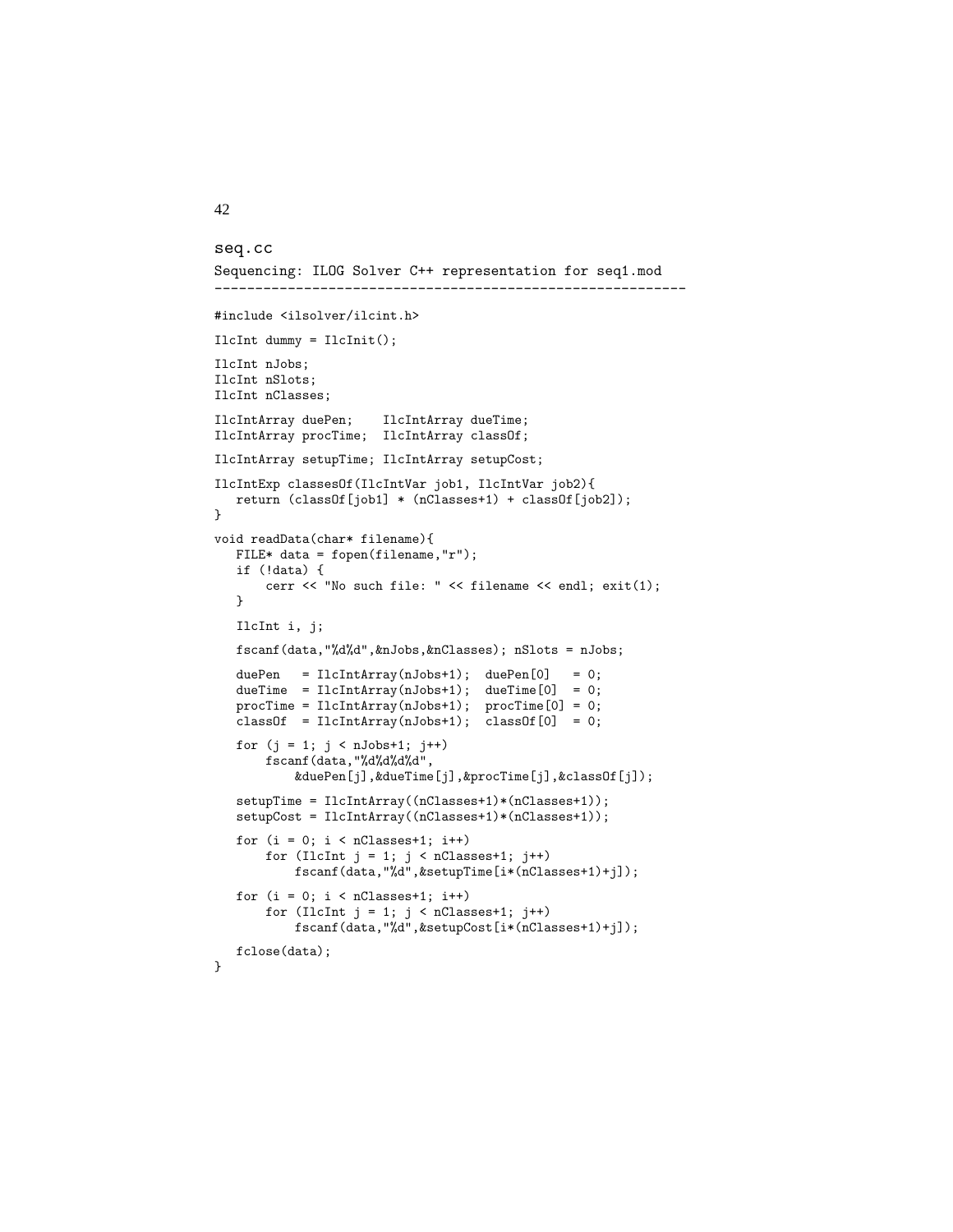```
int main(int argc, char **argv){
   IlcInt j, k;
   if (\text{argc} > = 2)readData(argv[1]);
   else{
       IlcOut << "No filename specified!" << endl; return 2;
   }
   IlcIntVarArray JobForSlot(nSlots+1,0,nJobs);
   IlcIntVarArray SlotForJob(nJobs+1,0,nSlots);
   IlcIntVarArray ComplTime(nJobs+1,0,IlcMax(dueTime));
   JobForSlot[0].setValue(0);
   for (k = 0; k < nSlots+1; k++)
       IlcPost( SlotForJob[JobForSlot[k]] == k );
   for (k = 0; k < nSlots; k++)
       IlcPost( ComplTime[JobForSlot[k]] ==
          IlcMin( dueTime[JobForSlot[k]],
             ComplTime[JobForSlot[k+1]]
                - setupTime[classesOf(JobForSlot[k],JobForSlot[k+1])]
                - procTime[JobForSlot[k+1]] ) );
   IlcPost(
       ComplTime[JobForSlot[nSlots]] == dueTime[JobForSlot[nSlots]] );
   for (j = 1; j < nJobs+1; j++)if (classOf[j-1] == classOf[j])IlcPost( SlotForJob[j-1] < SlotForJob[j] );
   // These constraints are redundant but do speed the search
   IlcPost( IlcAllDiff(JobForSlot) );
   IlcPost( IlcAllDiff(SlotForJob) );
   IlcIntVarArray DCost(nJobs+1); DCost[0] = IlcIntVar(0,0);
   for (j = 1; j < nJobs+1; j++)DCost[j] = duePen[j] * (dueTime[j] - ComplTime[j]);IlcIntVarArray SCost(nSlots+1); SCost[0] = IlcIntVar(0,0);
   for (k = 1; k < nSlots+1; k++)
       SCost[k] = setupCost[classesOf(JobForSlot[k-1],JobForSlot[k])];
   IlcIntVar TotalCost = IlcSum(DCost) + IlcSum(SCost);
   IlcGoal goal = IlcGenerate(JobForSlot);
   if (IlcMinimize(goal, TotalCost))
       IlcOut << "Optimal Solution: " << TotalCost.getValue() << endl;
   else
       IlcOut << "No Solution" << endl;
   IlcEnd(); return 0;
```
}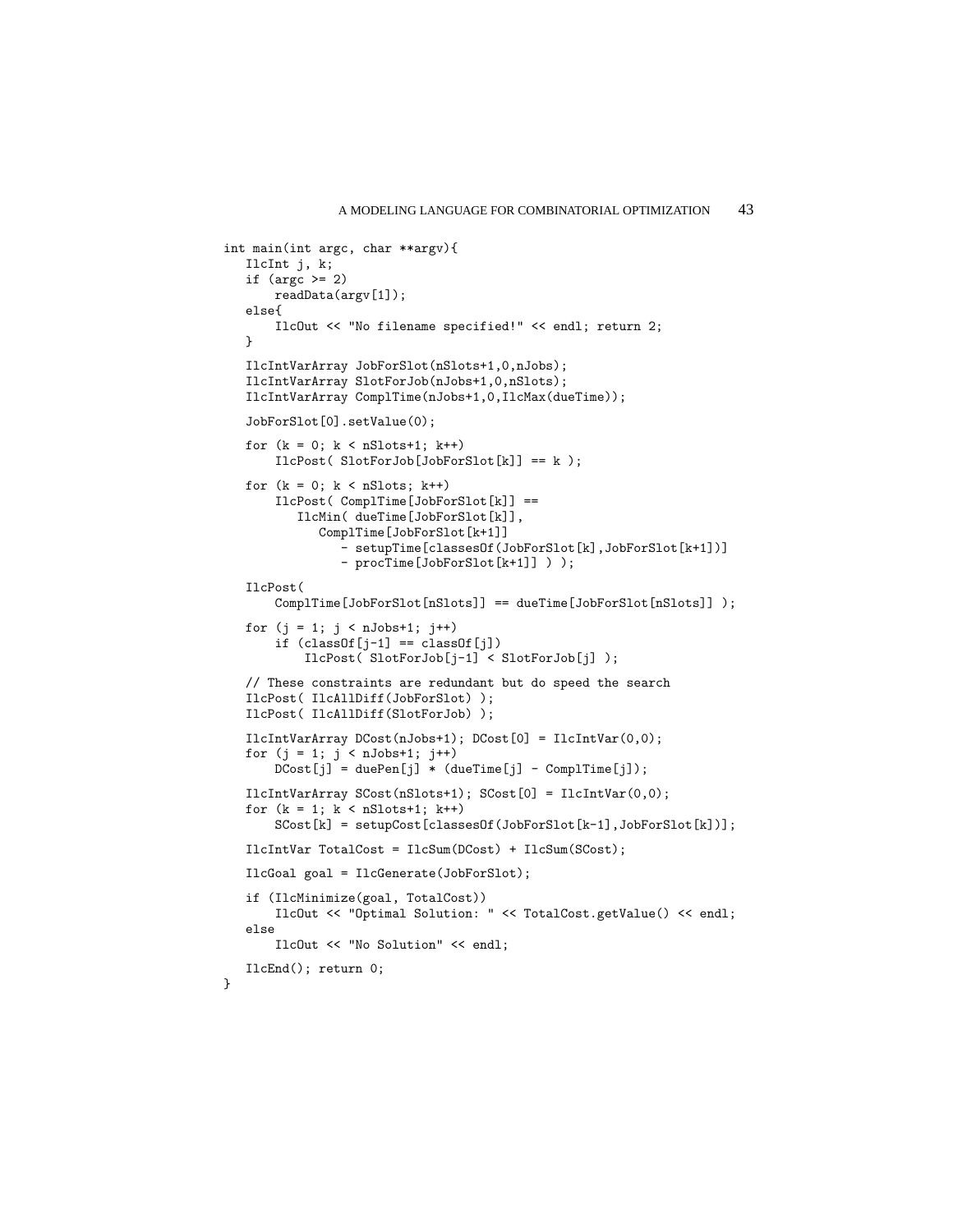## **References**

- [1] E.M.L. Beale and J.A. Tomlin, Special Facilities in a General Mathematical Programming System for Non-Convex Problems Using Ordered Sets of Variables. In J. Lawrence, ed., *OR 69: Proceedings of the Fifth International Conference on Operational Research,* Tavistock Publications, London (1970) 447–454.
- [2] J.J. Bisschop and R. Entriken, *AIMMS: The Modeling System.* Paragon Decision Technology, Haarlem, The Netherlands (1993). See also http:// www.paragon.nl/.
- [3] J.J. Bisschop and R. Fourer, New Constructs for the Description of Combinatorial Optimization Problems in Algebraic Modeling Languages. *Computational Optimization and Applications* **6** (1996) 83–116.
- [4] J.J. Bisschop and A. Meeraus, On the Development of a General Algebraic Modeling System in a Strategic Planning Environment. *Mathematical Programming Study* **20** (1982) 1–29.
- [5] A. Brooke, D. Kendrick and A. Meeraus, *GAMS: A User's Guide, Release 2.25.* Duxbury Press/Wadsworth Publishing Company, Belmont, CA (1992). See also http://www.gams.com/.
- [6] A. Colmerauer, An Introduction to Prolog III. *Communications of the ACM* **33** (1990) 69–90.
- [7] K. Darby-Dowman, J. Little, G. Mitra and M. Zaffalon, Constraint Logic Programming and Integer Programming Approaches and Their Collaboration in Solving an Assignment Scheduling Problem. *Constraints* **1** (1997) 245–264.
- [8] ECRC GmbH, *ECLi PSe 3.5: ECRC Common Logic Programming System: User Manual.* European Computer-Industry Research Centre, München (1995). See also http://www.ecrc.de/research/projects/eclipse/.
- [9] R. Fourer, Modeling Languages versus Matrix Generators for Linear Programming. *ACM Transactions on Mathematical Software* **9** (1983) 143–183.
- [10] R. Fourer, Software Survey: Linear Programming. *OR/MS Today* **24:**2 (April 1997) 54–63.
- [11] R. Fourer and D.M. Gay, Expressing Special Structures in an Algebraic Modeling Language for Mathematical Programming. *ORSA Journal on Computing* **7** (1995) 166–190.
- [12] R. Fourer, D.M. Gay and B.W. Kernighan, A Modeling Language for Mathematical Programming. *Management Science* **36** (1990) 519–554.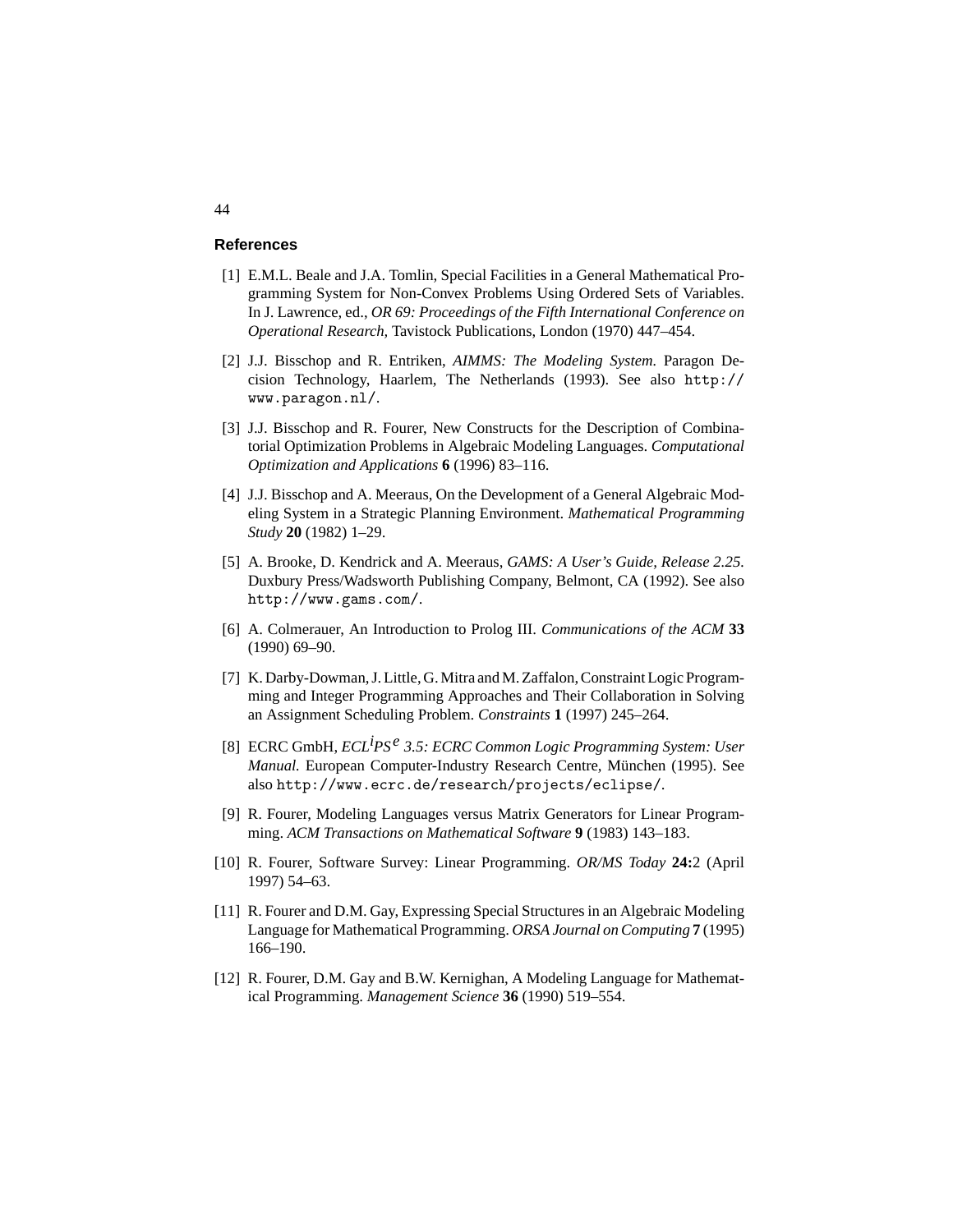- [13] R. Fourer, D.M. Gay and B.W. Kernighan, *AMPL: A Modeling Language for Mathematical Programming.* Duxbury Press/Wadsworth Publishing Company, Belmont, CA (1992). See also http://www.ampl.com/ampl/.
- [14] D.M. Gay, Hooking Your Solver to AMPL. Technical report, Bell Laboratories, Murray Hill, NJ (1993; revised 1994, 1997).
- [15] E. Hadjiconstantinou and G. Mitra, A Linear and Discrete Programming Framework for Representing Qualitative Knowledge. *Journal of Economic Dynamics and Control* **18** (1994) 273–297.
- [16] ILOG S.A., *ILOG Solver User Manual,* Version 3.2; *ILOG Solver Reference Manual,* Version 3.2. ILOG, Inc., Mountain View, CA (1996). See also http:// www.ilog.com/.
- [17] C. Jordan and A. Drexl, A Comparison of Constraint and Mixed-Integer Programming Solvers for Batch Sequencing with Sequence-Dependent Setups. *ORSA Journal on Computing* **7** (1995) 160-165.
- [18] B. Kristjansson, *MPL Modelling System User Manual,* Version 2.8. Maximal Software Inc., Arlington, VA (1993). See also http://www.maximal-usa.com/.
- [19] J.-L. Lauriere, A Language and a Program for Stating and Solving Combinatorial Problems. *Artificial Intelligence* **10** (1978) 29–127.
- [20] K. McAloon and C. Tretkoff, 2LP: Linear Programming and Logic Programming. In V. Saraswat and P. Van Hentenryck, eds., *Principles and Practice of Constraint Programming,* MIT Press, Cambridge, MA (1995) 101–116.
- [21] K.I.M. McKinnon and H.P. Williams, Constructing Integer Programming Models by the Predicate Calculus. *Annals of Operations Research* **21** (1989) 227–246.
- [22] G. Mitra, C. Lucas, S. Moody and E. Hadjiconstantinou, Tools for Reformulating Logical Forms into Zero-One Mixed Integer Programs. *European Journal of Operational Research* **72** (1994) 262–276.
- [23] J.P. Paul, LINGO/PC: Modeling Language for Linear and Integer Programming. *OR/MS Today* **16:**2 (1988) 19–22. See also http://www.lindo.com/.
- [24] J.-F. Puget, A C++ implementation of CLP. *Proceedings of SPICIS 94,* Singapore (1994).
- [25] B.M. Smith, S.C. Brailsford, P.M. Hubbard and H.P. Williams, The Progressive Party Problem: Integer Linear Programming and Constraint Programming Compared. *Constraints* **1** (1996) 119–138.